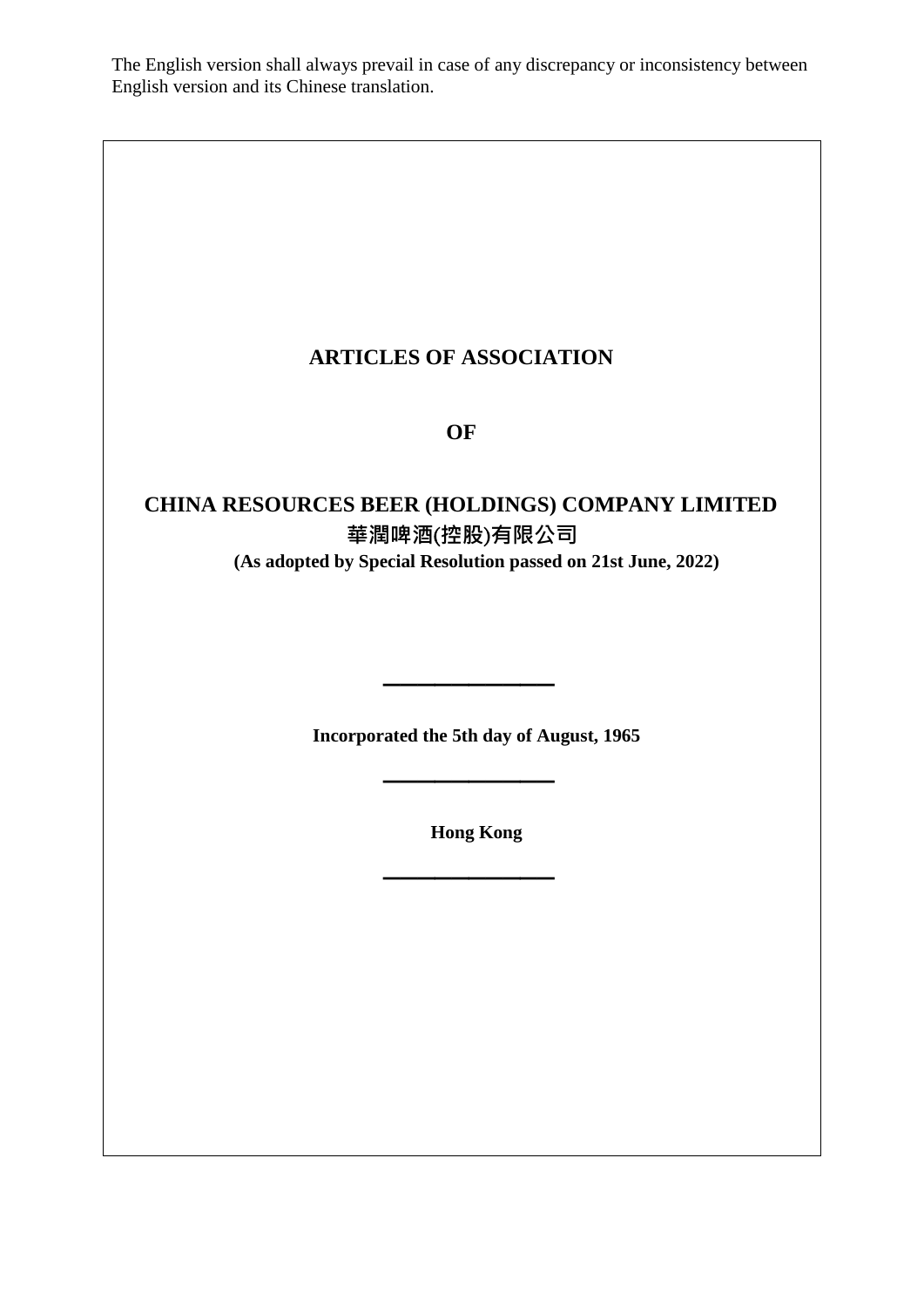# **ARTICLES OF ASSOCIATION**

# **OF**

# **CHINA RESOURCES BEER (HOLDINGS) COMPANY LIMITED 華潤啤酒**(**控股**)**有限公司 (As adopted by Special Resolution passed on 21st June, 2022)**

**Incorporated the 5th day of August, 1965**

**\_\_\_\_\_\_\_\_\_\_**

**\_\_\_\_\_\_\_\_\_\_**

**Hong Kong**

**\_\_\_\_\_\_\_\_\_\_**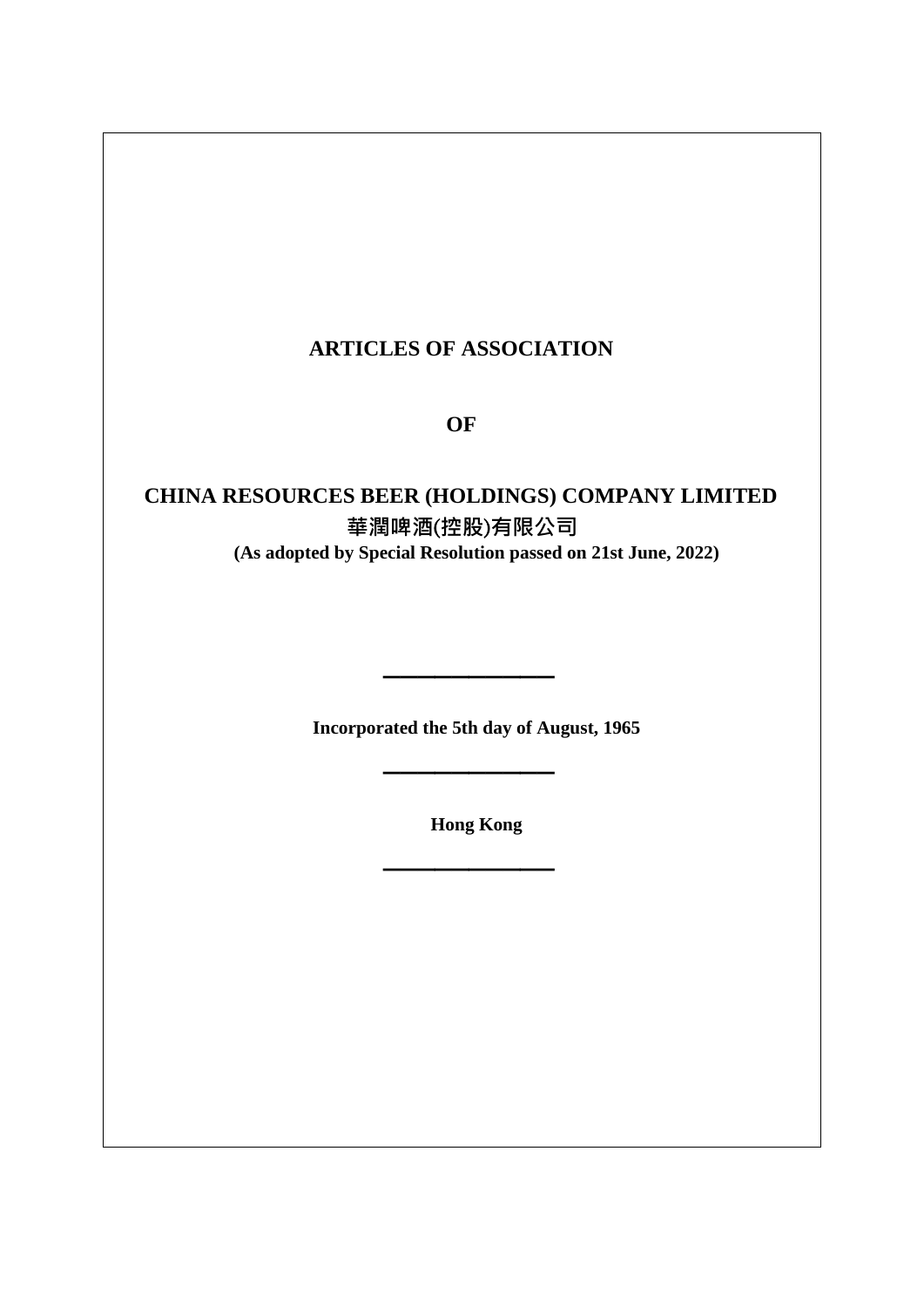### THE COMPANIES ORDINANCE (CHAPTER 622)

### **SPECIAL RESOLUTION**

OF

### **CHINA RESOURCES BEER (HOLDINGS) COMPANY LIMITED** 華潤啤酒**(**控股**)**有限公司

Passed on the 21st day of June 2022

At the Annual General Meeting of China Resources Beer (Holdings) Company Limited (the "**Company**") duly convened and held at Oasis Room, 8/F, Renaissance Harbour View Hotel Hong Kong, 1 Harbour Road, Wanchai, Hong Kong on Tuesday, 21 June 2022 at 3:30 p.m., the following resolution was duly passed as a special resolution of the Company:-

### **SPECIAL RESOLUTION**

''**THAT** the Articles of Association of the Company be and are hereby amended as detailed in the explanatory statement on proposed amendments to the Articles of Association of the Company which is contained in the circular of the Company dated 24 May 2022 and forms part of this Notice of Annual General Meeting and that the amended Articles of Association produced to the meeting and initialed by the Chairman of the meeting for the purpose of identification, be and is hereby approved and adopted.''

(Sd. HOU Xiaohai)

HOU Xiaohai Chairman of the meeting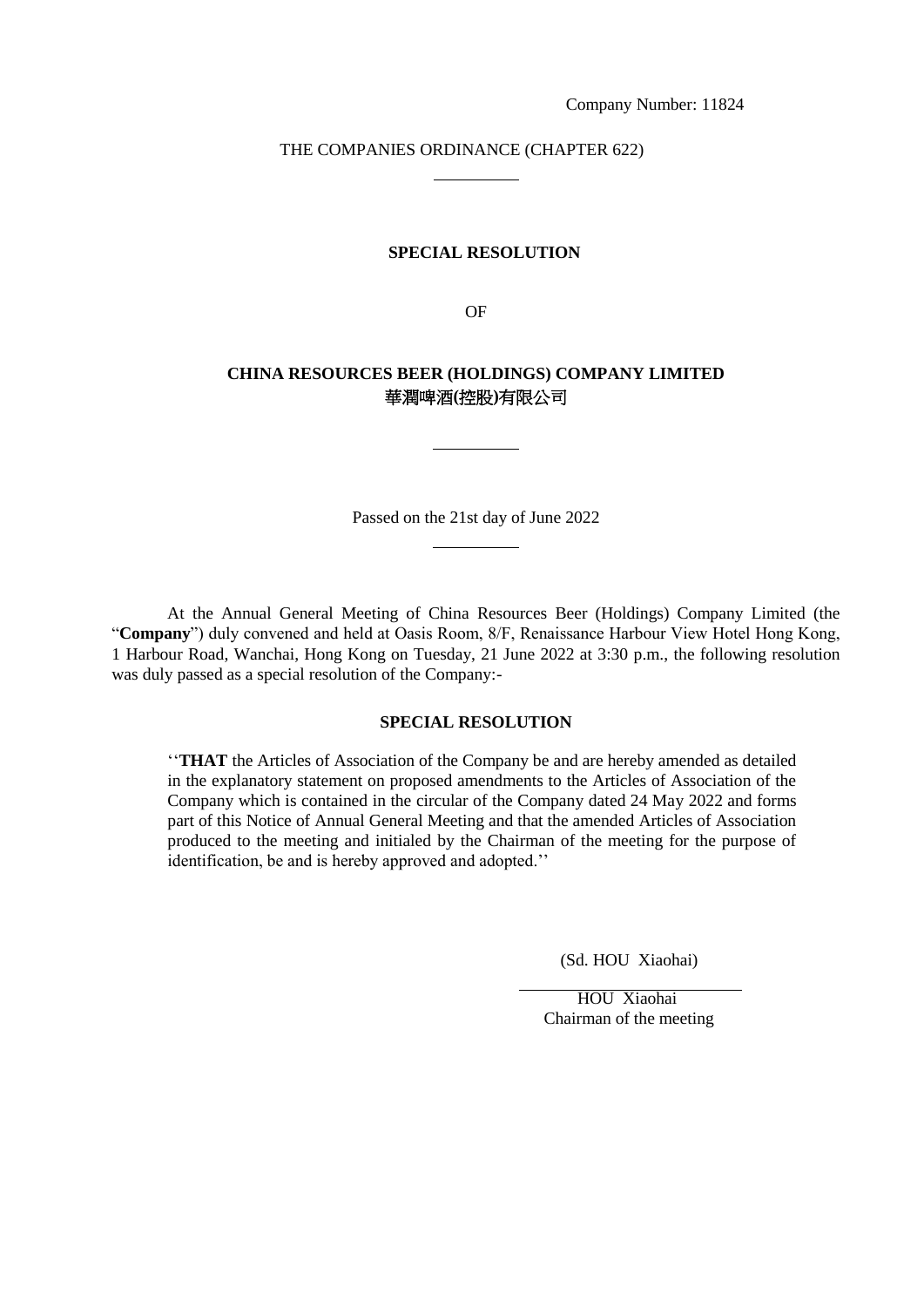### THE COMPANIES ORDINANCE (CHAPTER 622)

### SPECIAL RESOLUTION

OF

### **CHINA RESOURCES BEER (HOLDINGS) COMPANY LIMITED** 華潤啤酒**(**控股**)**有限公司

Passed on the 25th day of May 2016

At the Annual General Meeting of China Resources Beer (Holdings) Company Limited (the "**Company**") duly convened and held at 50th Floor, China Resources Building, 26 Harbour Road, Wanchai, Hong Kong on Wednesday, 25 May 2016 at 3:30 p.m., the following resolution was duly passed as a special resolution of the Company:-

### **SPECIAL RESOLUTION**

''**THAT** the new Articles of Association produced to the meeting and initialled by the Chairman of the meeting for the purpose of identification, which, among other things, do not include any ''objects'' clauses, be and is hereby approved and adopted as the Articles of Association of the Company in substitution for, and to the exclusion of, the Memorandum and Articles of Association of the Company in force immediately before the passing of this special resolution.''

(Sd. CHEN Lang)

CHEN Lang (Chairman)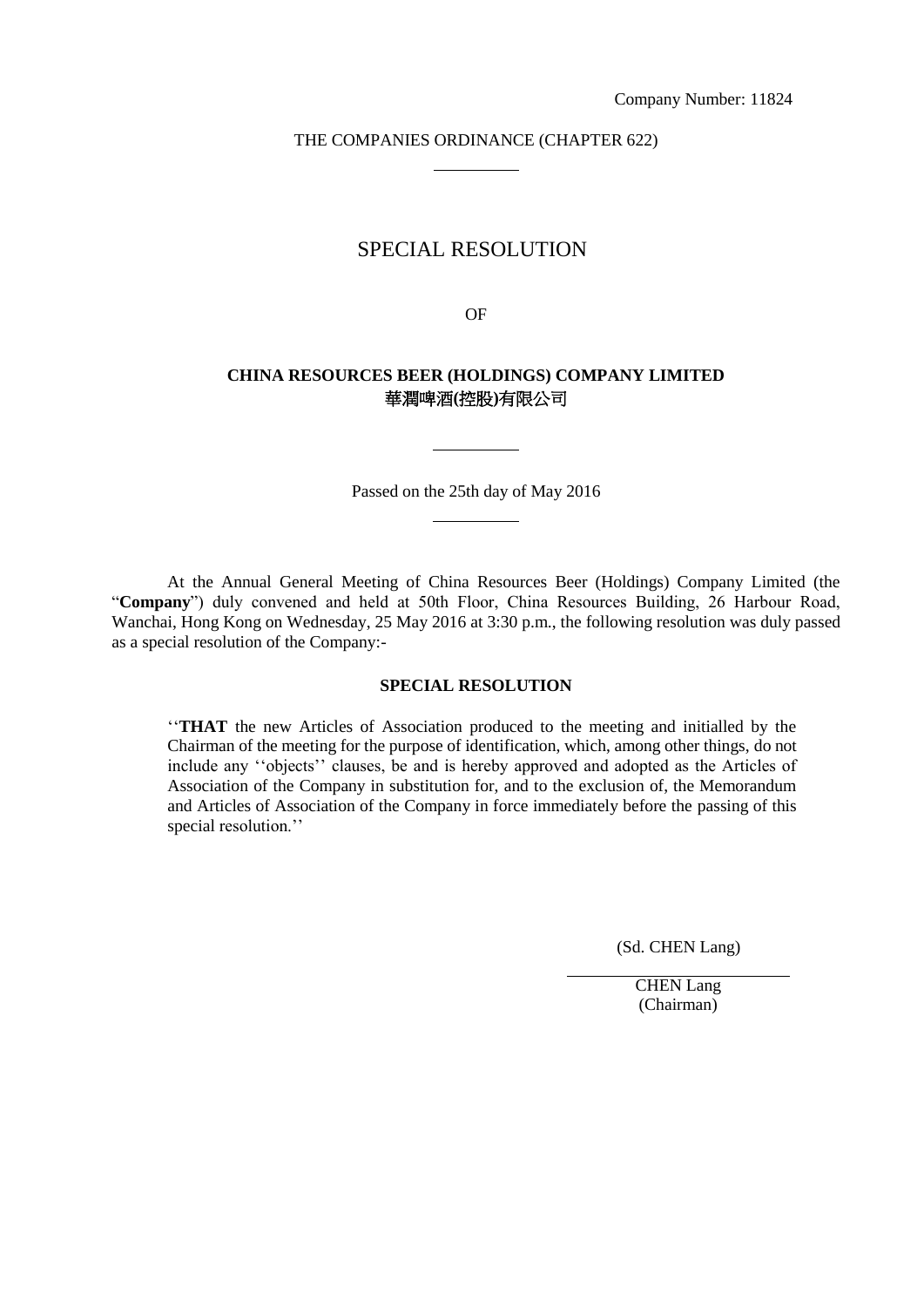#### **ORDINARY RESOLUTION**

#### **AND**

### **SPECIAL RESOLUTION**

**OF**

#### **CHINA RESOURCES ENTERPRISE, LIMITED**

Passed on the 3rd day of August 2015

At the Extraordinary General Meeting of China Resources Enterprise, Limited (the "**Company**") duly convened and held at 50th Floor, China Resources Building, 26 Harbour Road, Wanchai, Hong Kong on Monday, 3 August 2015 at 3:30 p.m., the following resolutions were duly passed as an ordinary resolution and a special resolution of the Company:-

### **AS ORDINARY RESOLUTION**

#### 1. "**THAT**:

- (a) the entry into and performance by the Company of the sale and purchase agreement dated 4 May 2015 and the supplemental sale and purchase agreement dated 15 June 2015 (together, the "**Sale and Purchase Agreement**") entered into between the Company as vendor and China Resources (Holdings) Company Limited ("**CRH**") as purchaser in relation to the disposal of all the non-beer businesses of the Company for a total consideration of HK\$30 billion (a copy of each the sale and purchase agreement and the supplemental sale and purchase agreement marked "A" is produced to this meeting and signed by the chairman of the meeting for identification purposes) and the transactions contemplated thereunder, including but not limited to the proposed reduction of capital of the Company, based on the terms (including but not limited to the pre-conditional partial offer to be made on behalf of CRH's subsidiary) as more particularly set out in the circular of the Company dated 9 July 2015 be and are hereby approved; and
- (b) the directors of the Company (the "**Directors**") be and are hereby authorised to do such acts and things and to take such steps as they0 may consider necessary, desirable or expedient for the purpose of, or in connection with, the implementation of and giving effect to the Sale and Purchase Agreement and the transactions contemplated thereunder."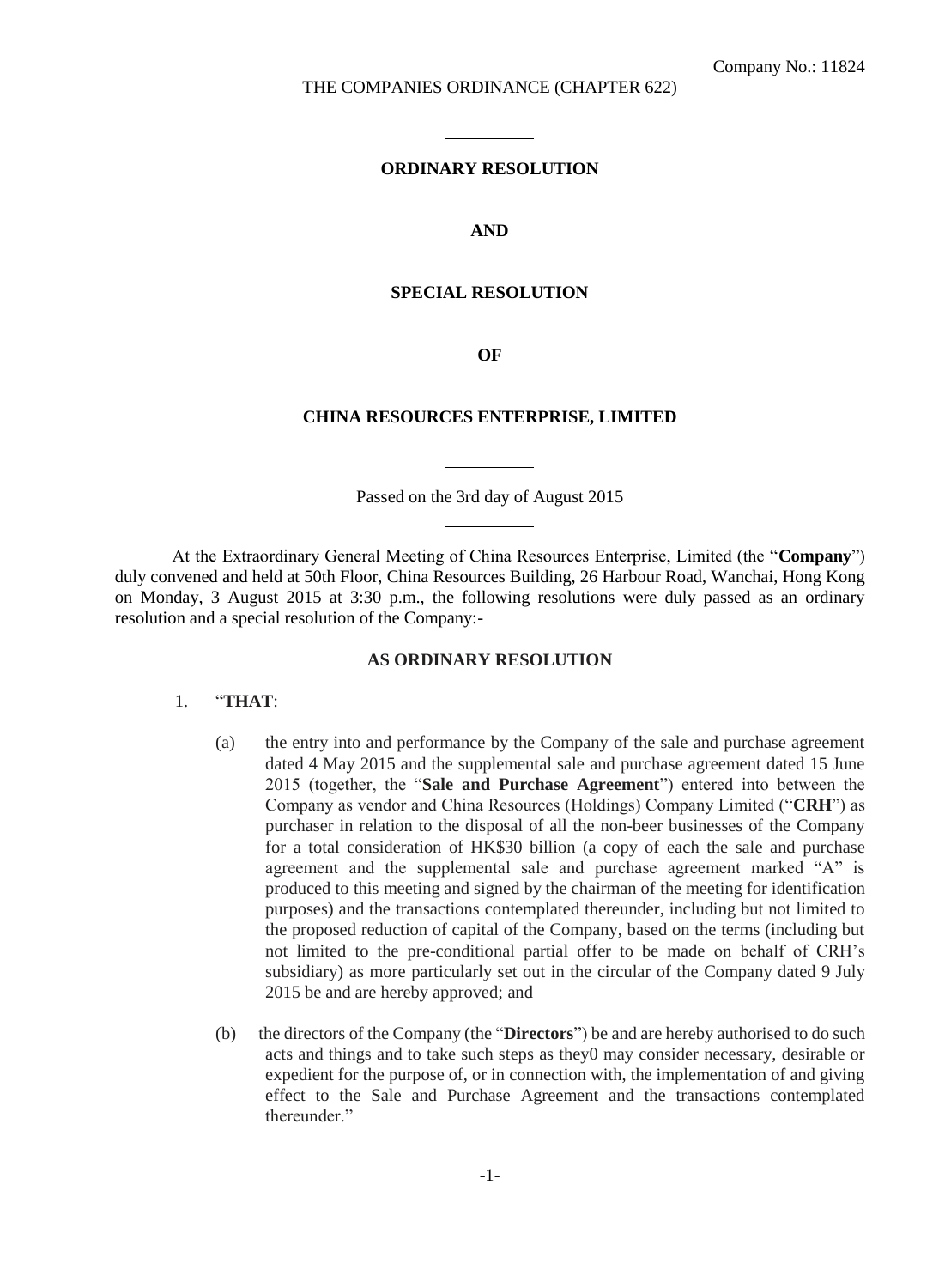### **AS SPECIAL RESOLUTION**

### 2. "**THAT**:

- (a) conditional only upon the satisfaction of either one of the conditions set out in paragraph (b) of this special resolution and subject to any conditions imposed in accordance with paragraph (c) of this special resolution, the reduction of the amount standing to the credit of the share capital account of the Company by a sum equal to HK\$10,000,000,000 ("**Capital Reduction**") be and is hereby approved and the Directors be and are hereby authorised to apply the credit arising from the Capital Reduction to a capital reduction reserve account of the Company and to use such reserve as the Directors think fit, including but not limited to the payment of a special dividend of HK\$12.30 per ordinary share of the Company after the Capital Reduction becomes effective;
- (b) the approval and authorisation set out in paragraph (a) of this special resolution shall be conditional upon either (i) there being no application ("**Application**") to the Court of First Instance of the High Court of Hong Kong ("**Court**") for cancellation of the approval of the Capital Reduction, set out in this special resolution, by members of the Company or creditors of the Company within 5 weeks of the date of this special resolution; or (ii) if any such Application is made, the Court making an order to confirm this special resolution;
- (c) if such an Application is made and the Court makes an order to confirm this special resolution upon the Application, the approval and authorisation in paragraph (a) of this special resolution shall be subject to any conditions that may be imposed by the Court; and
- (d) the Directors be and are hereby authorised generally to do all acts and things as may be necessary, desirable or expedient to implement or to give effect to the foregoing."

(Sd.) CHEN Lang

CHEN Lang (Chairman)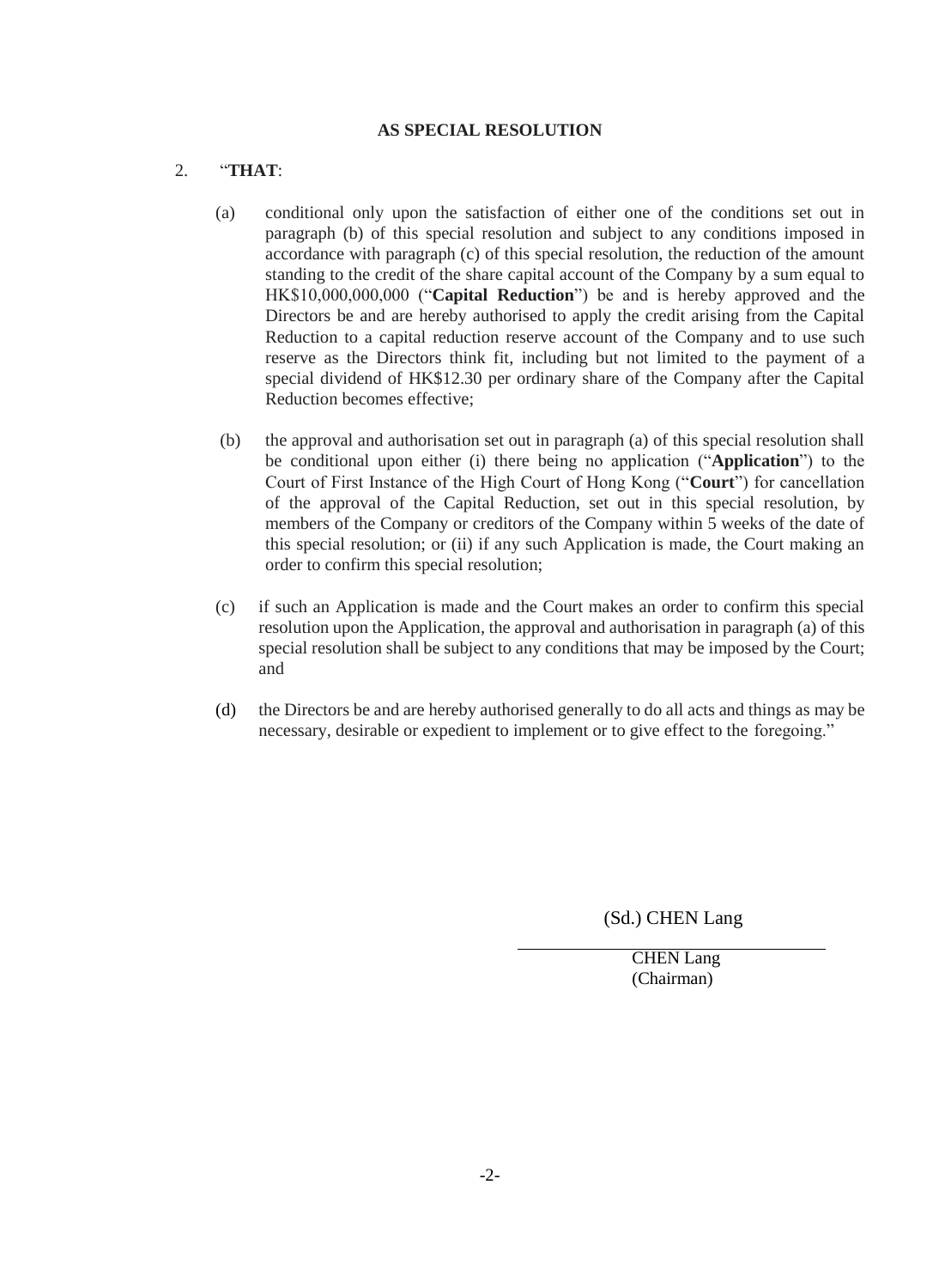## (副本)  $(C$  O P Y  $)$

## 公 司 註 冊 處 COMPANIES REGISTRY

## **公 司 更 改 名 稱 證 明 書 CERTIFICATE OF CHANGE OF NAME**

# 本 人 謹 此 證 明 **I hereby certify that**

# CHINA RESOURCES ENTERPRISE,LIMITED 華潤創業有限公司

已 藉 特 別 決 議 案 更 改 其 名 稱 , 該 公 司 根 據 **having by special resolution changed its name, is now incorporated under the**

香 港 法 例 第 6 2 2 章 《 公 司 條 例 》 註 冊 的 名 稱 現 為 **Companies Ordinance (Chapter 622 of the Laws of Hong Kong) in the name of**

> China Resources Beer (Holdings) Company Limited 華潤啤酒(控股)有限公司

本證明書於二〇一五年十月十六日發出。 **Issued on** 16 October 2015.

> (簽署) 鍾麗玲 (Sd.) Ada L L CHUNG

.................................................................. 香港特別行政區公司註冊處處長鍾麗玲 Ms Ada L L CHUNG

*Registrar of Companies Hong Kong Special Administrative Region*

註 Note:

公司名稱獲公司註冊處註冊,並不表示獲授予該公司名稱或其任何部分的商標權或任何其他知識產權。 Registration of a company name with the Companies Registry does not confer any trade mark rights or any other intellectual property rights in respect of the company name or any part thereof.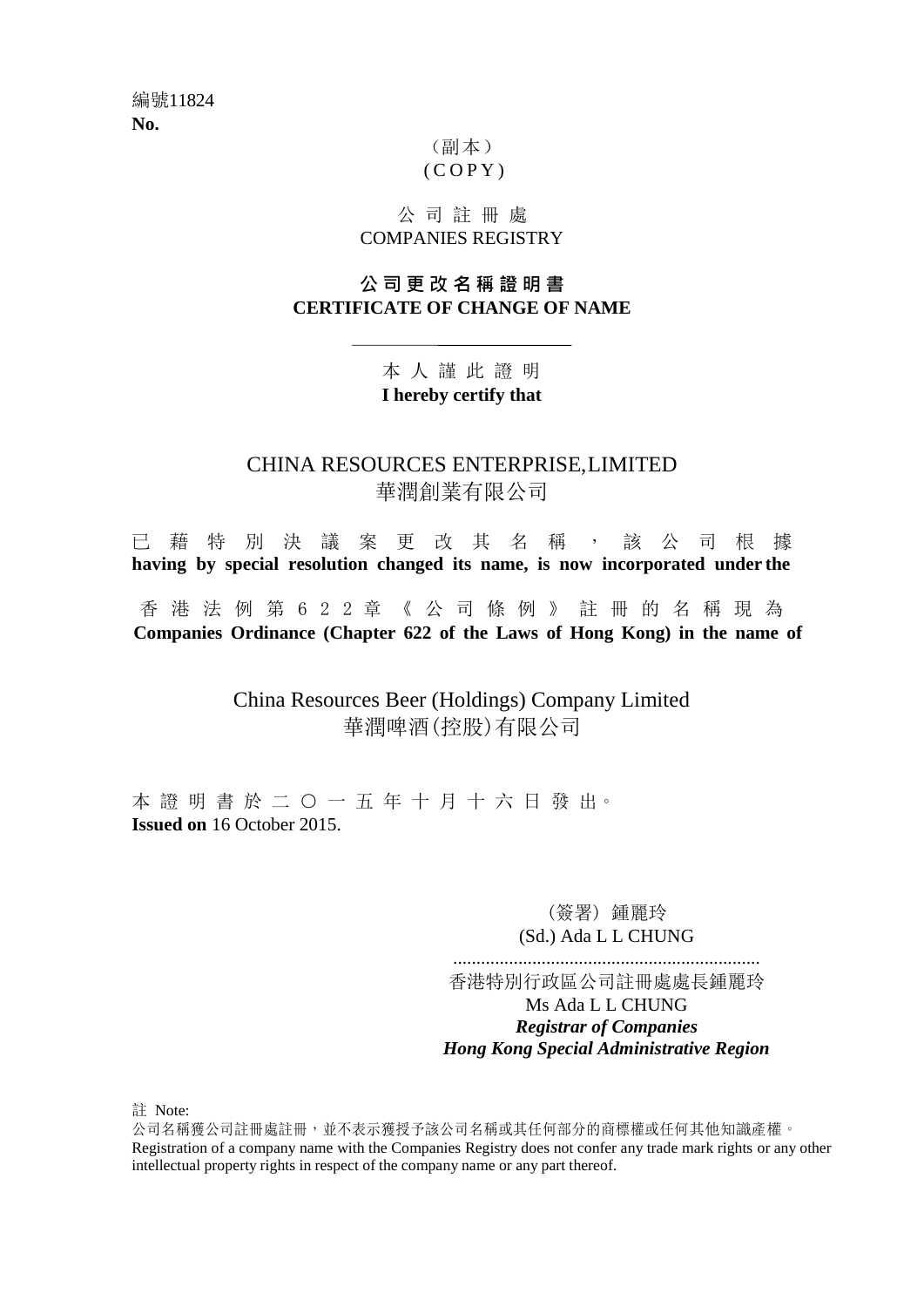*No.* 011824 編號

# (副本)  $(C$  O P Y  $)$

## **CERTIFICATE OF INCORPORATION 公 司 更 改 名 稱 ON CHANGE OF NAME 註 冊 證 書**

I hereby certify that 本 人 茲 證 明

WINLAND INVESTMENT LIMITED

(永達利企業有限公司)

having by special resolution changed its name, is now incorporated under the name of 經 通 過 特 別 決 議 案 , 已將其名稱更改 , 該 公 司 現 在 之 註 冊 名 稱 為

> CHINA RESOURCES ENTERPRISE, LIMITED (華潤創業有限公司)

Given under my hand this Twenty-Fourth day of September 簽 署 於 一 九 九 二 年 九 月 廿 四 日 。

One Thousand Nine Hundred and Ninety Two.

(簽署)陳慶文 (Sd.) H. M. CHAN H. M. CHAN

............................................................. P. *Registrar General (Registrar of Companies) Hong Kong* 香港註冊總署署長暨公司註冊官 (註冊主任陳慶文代行)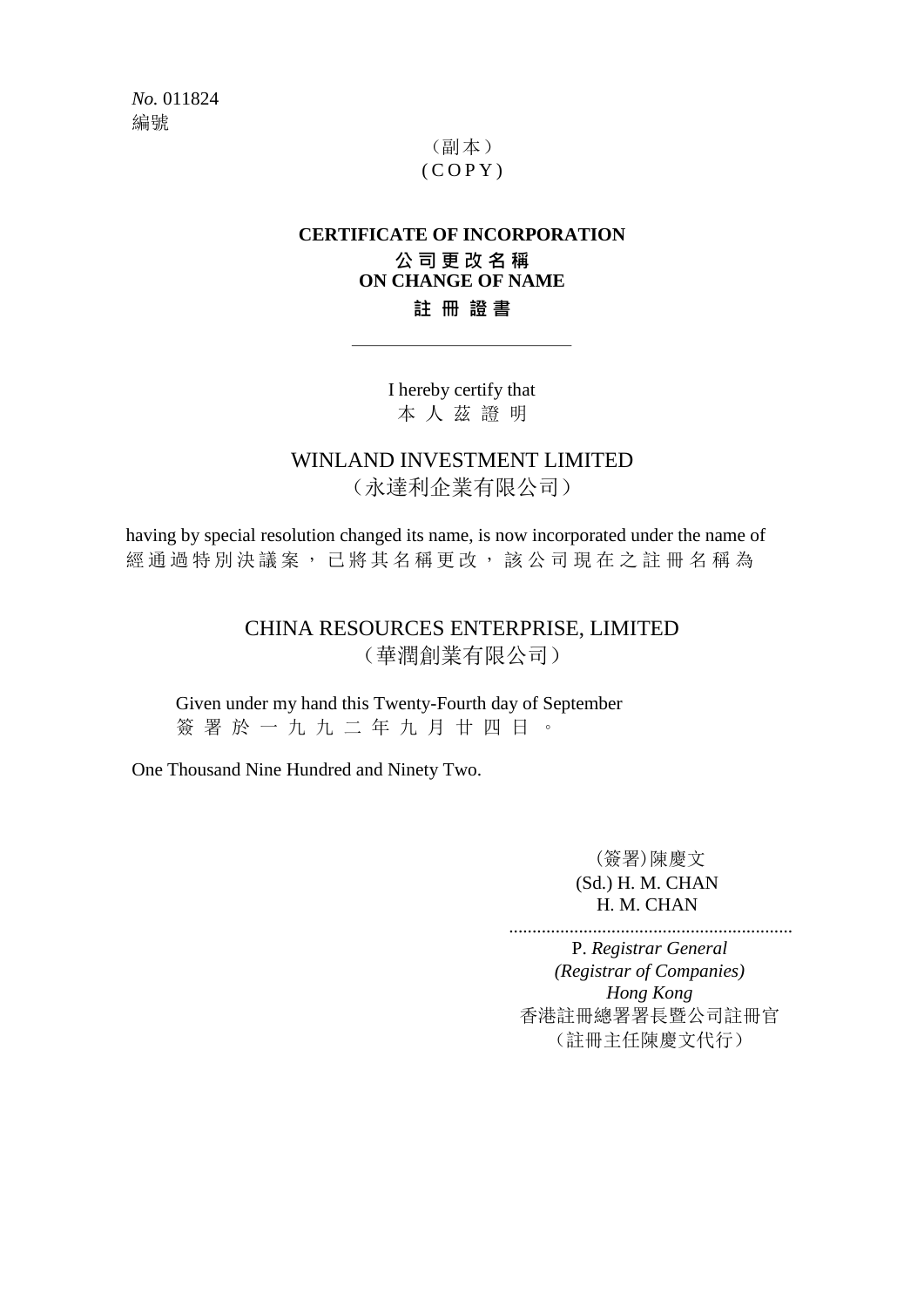### $(C O P Y)$

### **CERTIFICATE OF INCORPORATION ON CHANGE OF NAME**

WHEREAS Wong Che Keung Company Limited (黃志强有限公司) was incorporated as a limited company under the Companies Ordinance on the Fifth day of August, 1965;

AND WHEREAS by special resolution of the Company and with the approval of His Excellency the Governor given on his behalf under delegated powers, it changed its name to King's Land Investment Limited (慶年豐企業有限公司) on the Thirtieth day of November, 1972;

AND WHEREAS by a further special resolution of the Company and with the approval of His Excellency the Governor now given by me on his behalf under delegated powers, it has changed its name to Winland Investment Limited (永達利企 業有限公司);

NOW THEREFORE I hereby certify that the Company is a limited company incorporated under the name of WINLAND INVESTMENT LIMITED (永達利企業有 限公司).

GIVEN under my hand this Fourth day of January One Thousand Nine Hundred and Seventy-three.

> (Sd.) J.L.G. McLean (J.L.G. McLean) ………………………………

Assistant Registrar General *Hong Kong.*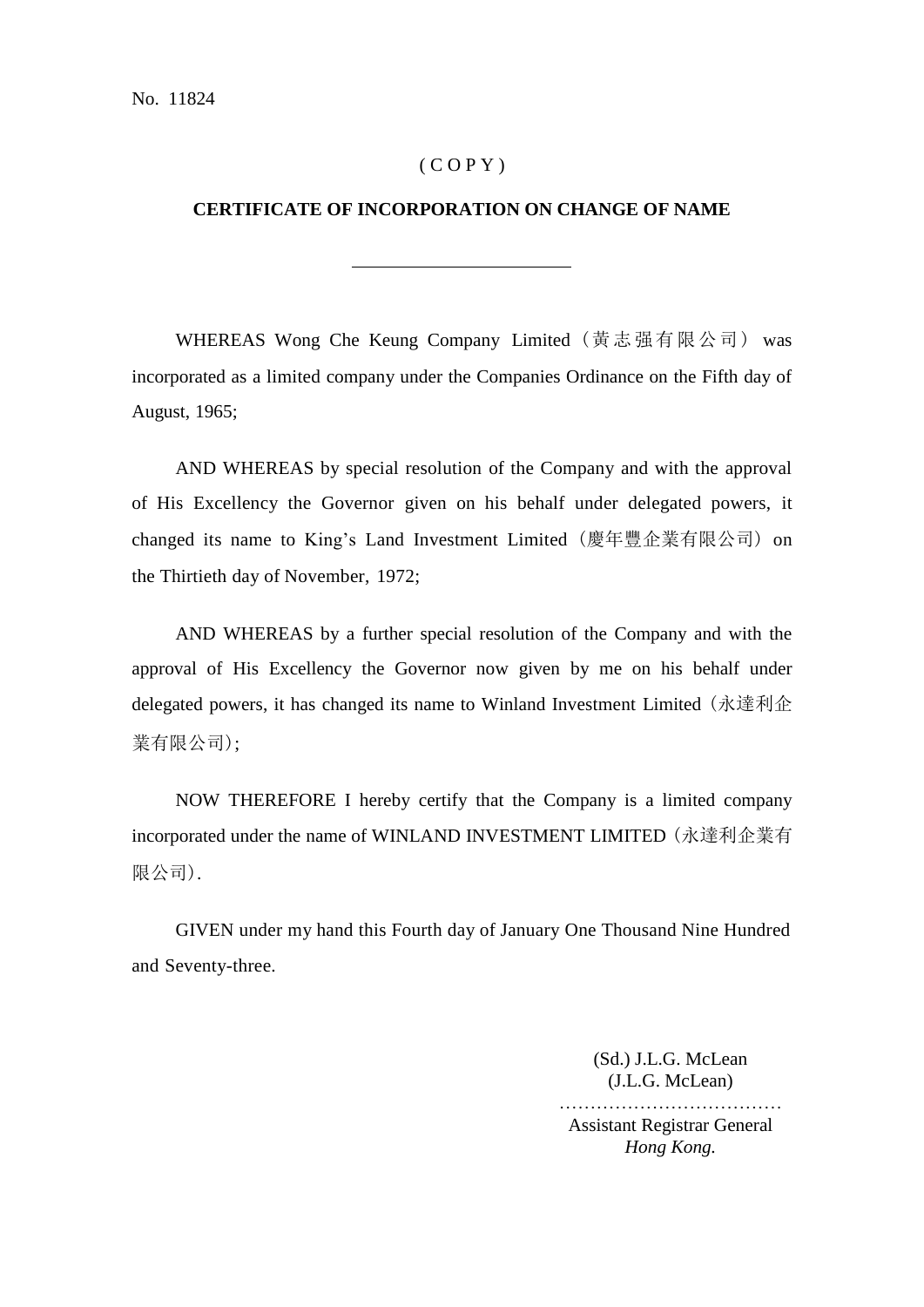### $(COPY)$

### **CERTIFICATE OF INCORPORATION ON CHANGE OF NAME**

Whereas Wong Che Keung Company Limited (黃志强有限公司) was incorporated in Hong Kong as a limited company under the Companies Ordinance on the Fifth day of August, 1965;

And whereas by special resolution of the Company and with the approval of His Excellency the Governor now given by me on his behalf under delegated powers, it has changed its name;

Now therefore I hereby certify that the Company is a limited company incorporated under the name of KING'S LAND INVESTMENT LIMITED (慶年豐企 業有限公司).

Given under my hand this Thirtieth day of November One Thousand Nine Hundred and Seventy-two.

> (Sd.) J.L.G. McLean (J.L.G. McLean) ……………………………………. Acting Assistant Registrar General *Hong Kong.*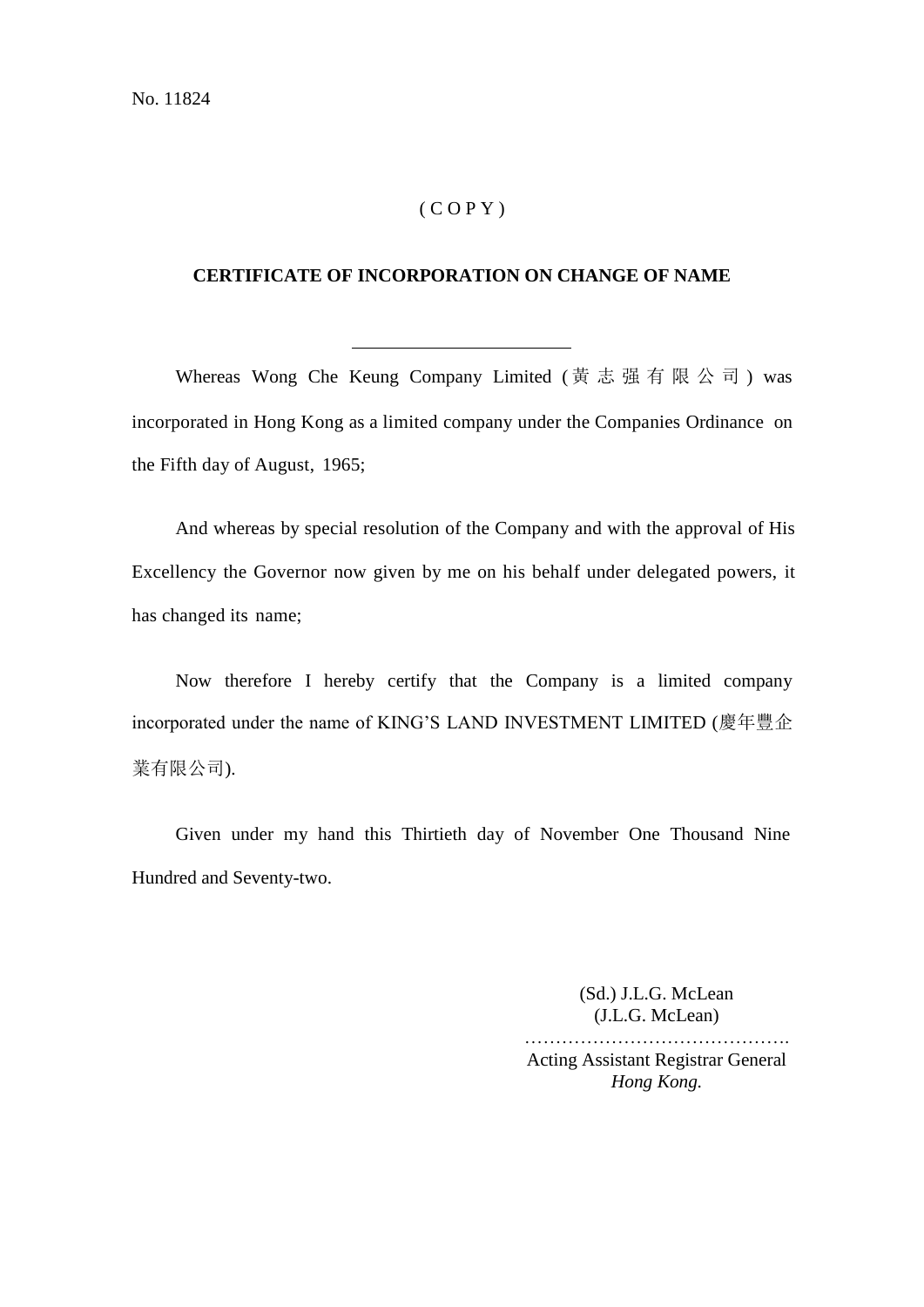File No. : 11824

# ( C O P Y )

# **CERTIFICATE OF INCORPORATION**

### I HEREBY CERTIFY that

Wong Che Keung Company Limited

(黃 志 强 有 限 公 司)

is this day incorporated in Hong Kong under the Companies Ordinance (Chapter 32 of the Revised Edition, 1950, of the Laws of Hong Kong), and that this company is limited.

GIVEN under my hand this Fifth day of August, One Thousand Nine Hundred and Sixty-five.

> (Sd.) S. S. TAN S. S. TAN

……………………………… *for Registrar of Companies, Hong Kong.*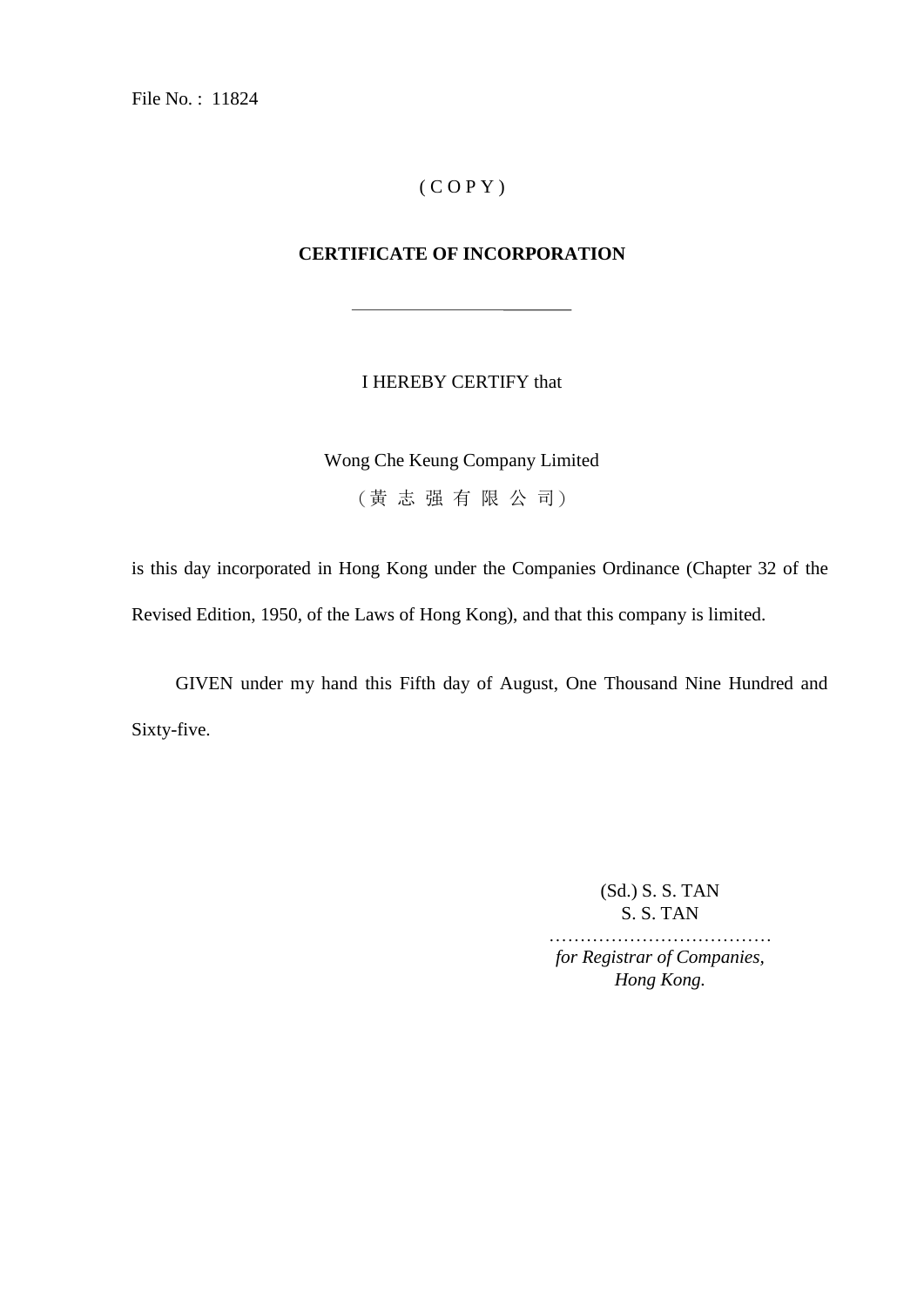# **THE COMPANIES ORDINANCE (Chapter 622)**

Company Limited by Shares

## **ARTICLES OF ASSOCIATION**

(As adopted by Special Resolution passed on 25 May 2016)

**OF**

# **CHINA RESOURCES BEER (HOLDINGS) COMPANY LIMITED (**華潤啤酒 **(**控 股**)** 有限公司 **)**

### **COMPANY NAME**

1A. The name of the Company is "CHINA RESOURCES BEER (HOLDINGS) COMPANY LIMITED (華潤啤酒(控股)有限公司)".

### **REGISTERED OFFICE**

1B. The registered office of the Company shall be situated in the Hong Kong Special Administrative Region of the People's Republic of China.

### **MEMBERS' LIABILITY**

- 1C. The liability of the members is limited.
- 1D. The liability of the members is limited to any amount unpaid on the shares held by the members.

### **MEMBERS' CAPACITY**

1E. The Company has the capacity, rights, powers and privileges of a natural person of full age.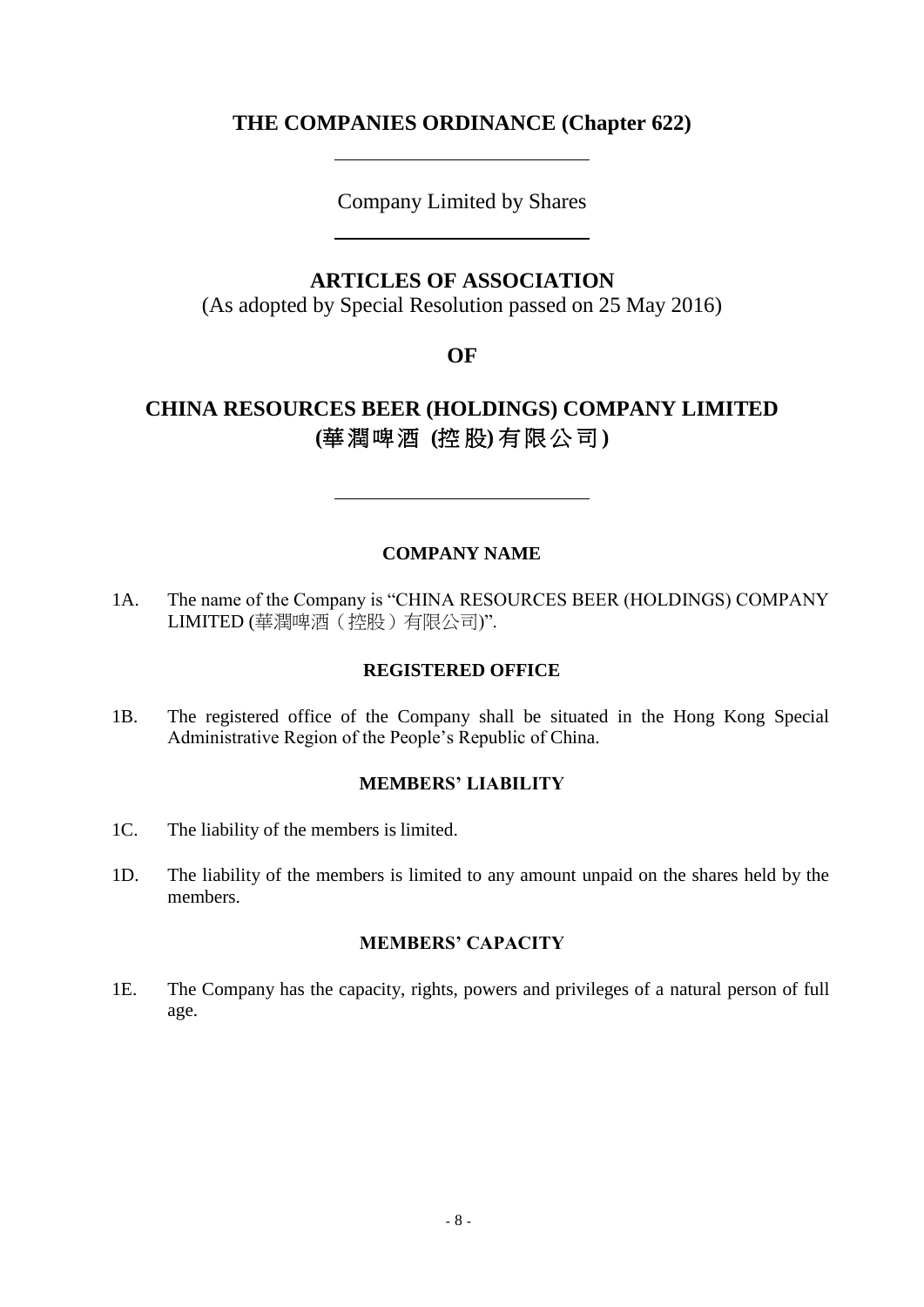# **INTERPRETATION**

1. In these Articles the following expressions have the following meanings:

| "Black Rainstorm<br>Warning"        | shall have the same meaning as that set out in the Interpretation<br>and General Clauses Ordinance (Chapter 1 of the Laws of Hong<br>Kong) as modified from time to time;                                                                                |
|-------------------------------------|----------------------------------------------------------------------------------------------------------------------------------------------------------------------------------------------------------------------------------------------------------|
| "Board"                             | means the board of directors for the time being of the Company;                                                                                                                                                                                          |
| "Board Secretary"                   | means the Board secretary for the time being of the Company<br>(whose responsibilities include the implementation and the<br>improvement of the corporate governance and assisting the<br>Directors in conducting their responsibilities);               |
| "business days"                     | means any day on which The Stock Exchange of Hong Kong<br>Limited is open for the business of dealing in securities;                                                                                                                                     |
| "Chief Executive"<br>$Officer(s)$ " | means the chief executive officer(s) for the time being of the<br>Company;                                                                                                                                                                               |
| "Chief Financial<br>$Officer(s)$ "  | means the chief financial officer(s) for the time being of the<br>Company;                                                                                                                                                                               |
| "Company"                           | <b>RESOURCES</b><br><b>CHINA</b><br><b>BEER</b><br>(HOLDINGS)<br>means<br>COMPANY LIMITED (華潤啤酒(控股)有限公司);                                                                                                                                                |
| "Directors"                         | means the directors for the time being of the Company;                                                                                                                                                                                                   |
| "dollars"                           | means Hong Kong dollars;                                                                                                                                                                                                                                 |
| "electronic<br>communication"       | means a communication sent by electronic transmission in any<br>form through any medium, cable and telex message;                                                                                                                                        |
| "entitled person"                   | means a member, holder of debentures of the Company or any<br>other person who is entitled to receive copies of relevant<br>financial documents and/or the summary financial report of the<br>Company and/or notices of general meetings of the Company; |
| "Gale Warning"                      | shall have the same meaning as that set out in the Interpretation<br>and General Clauses Ordinance (Chapter 1 of the Laws of Hong<br>Kong) as modified from time to time;                                                                                |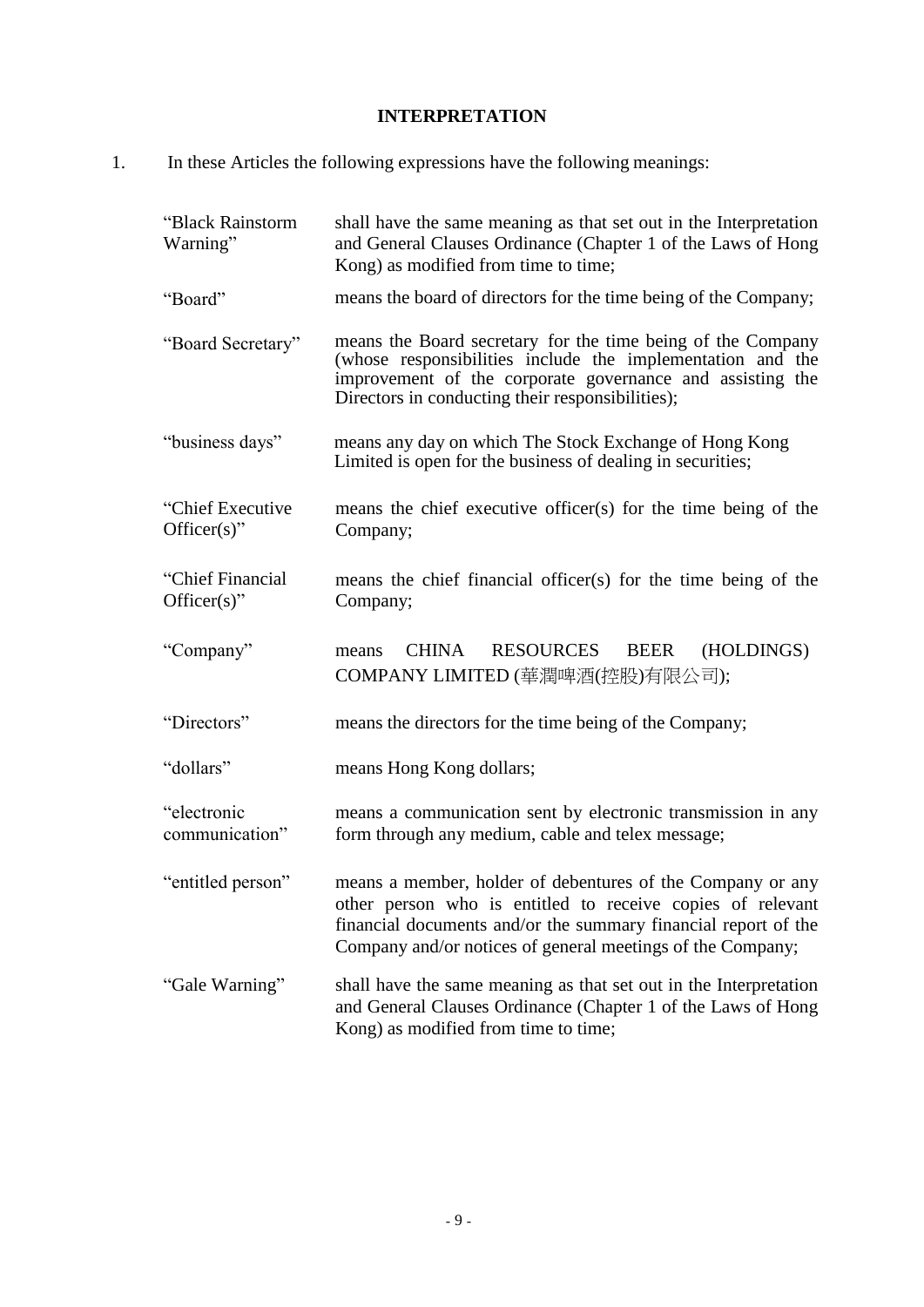- "Hybrid General Meeting" means a general meeting convened and held by (i) physical attendance by members and/or proxies at the Principal Meeting Place and, where applicable, one or more satellite meeting places; and (ii) virtual attendance and participation by members and/or proxies by means of electronic facilities;
- "in writing" "written" means written or printed or printed by lithography or printed by photography or typewritten or produced by any other modes of representing words in a visible form or, to the extent permitted by, and in accordance with all applicable laws, rules and regulations, any visible substitute for writing (including an electronic communication), or partly in one visible form and partly in another visible form;
- "Listing Rules" means the Rules Governing the Listing of Securities on The Stock Exchange of Hong Kong Limited prevailing from time to time;
- "Local Managers" has the meaning given to it in Article 124;

"Members of the Management" members of the management of the Company, including but not limited to the Chief Executive Officer(s), the Chief Financial Officer(s), the Vice President(s), the Board Secretary or such other member(s) as determined by the Board from time to time;

- "month" means calendar month;
- "Office" means the registered office for the time being of the Company;
- "Ordinance" means the Companies Ordinance, Chapter 622 and any statutory modification thereof;
- "Physical General Meeting" means general meeting held and conducted by physical attendance by members and/or proxies at the Principal Meeting Place and, where applicable, one or more satellite meeting places;

"Principal Meeting Place" has the meaning given to it in Article 48.2;

"Register" means the register of members of the Company (including any branch register) to be kept pursuant to the Ordinance;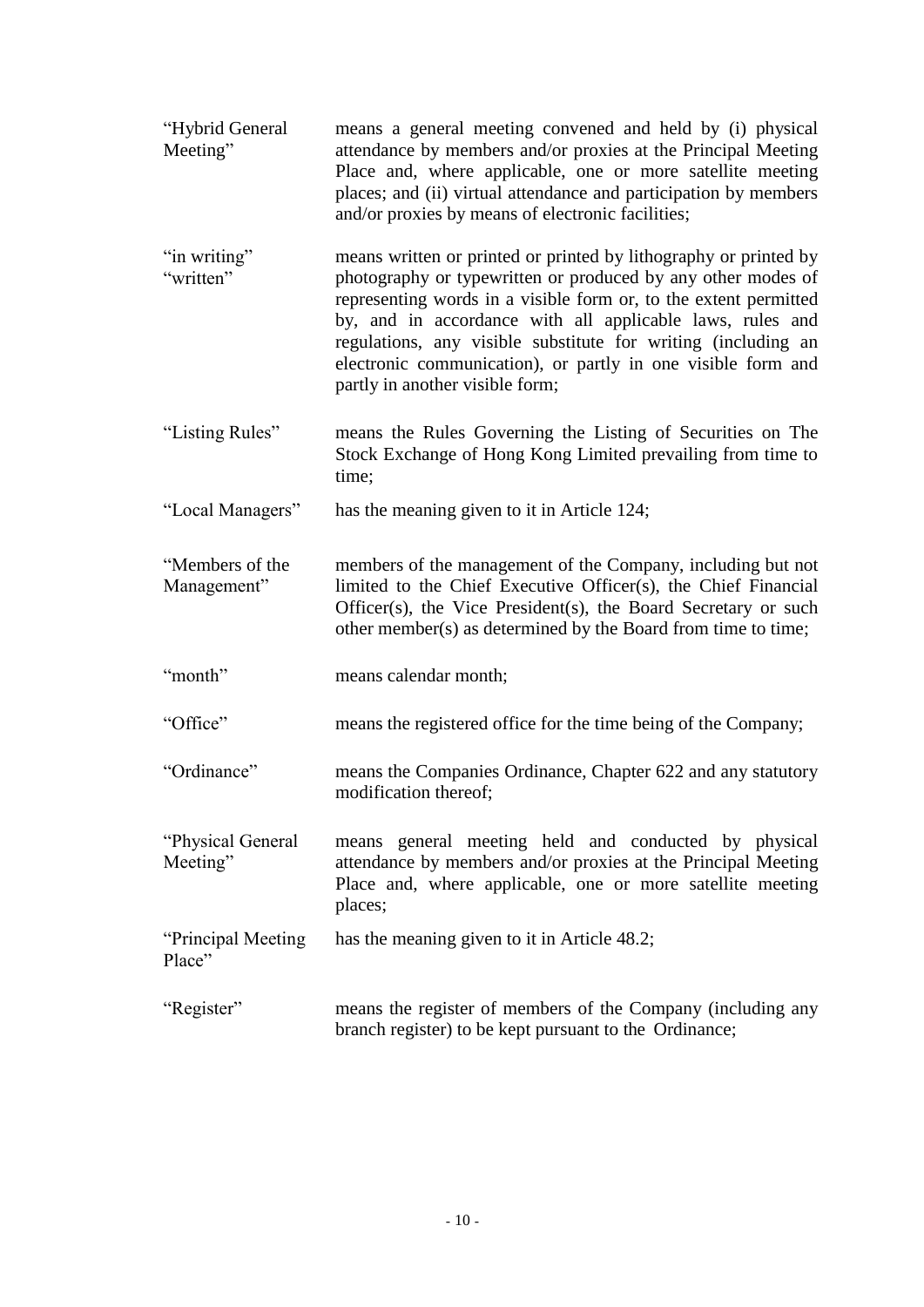| "relevant financial"<br>documents" | means the "relevant financial documents" as defined under the<br>Ordinance;                                                                                              |
|------------------------------------|--------------------------------------------------------------------------------------------------------------------------------------------------------------------------|
| "Seal"                             | means the Common Seal of the Company or any official seal of<br>the Company which the Company may keep pursuant to section<br>126 of the Ordinance;                      |
| "summary financial<br>report"      | means the "summary financial report" as defined under the<br>Ordinance;                                                                                                  |
| "statutes"                         | means the prevailing laws of The Hong Kong Special<br>Administrative Region of the People's Republic of China<br>including any statutory modification from time to time; |
| "Vice President(s)"                | means the vice president(s) for the time being of the Company;                                                                                                           |
| "year"                             | means year from the 1st January to 31st December inclusive;                                                                                                              |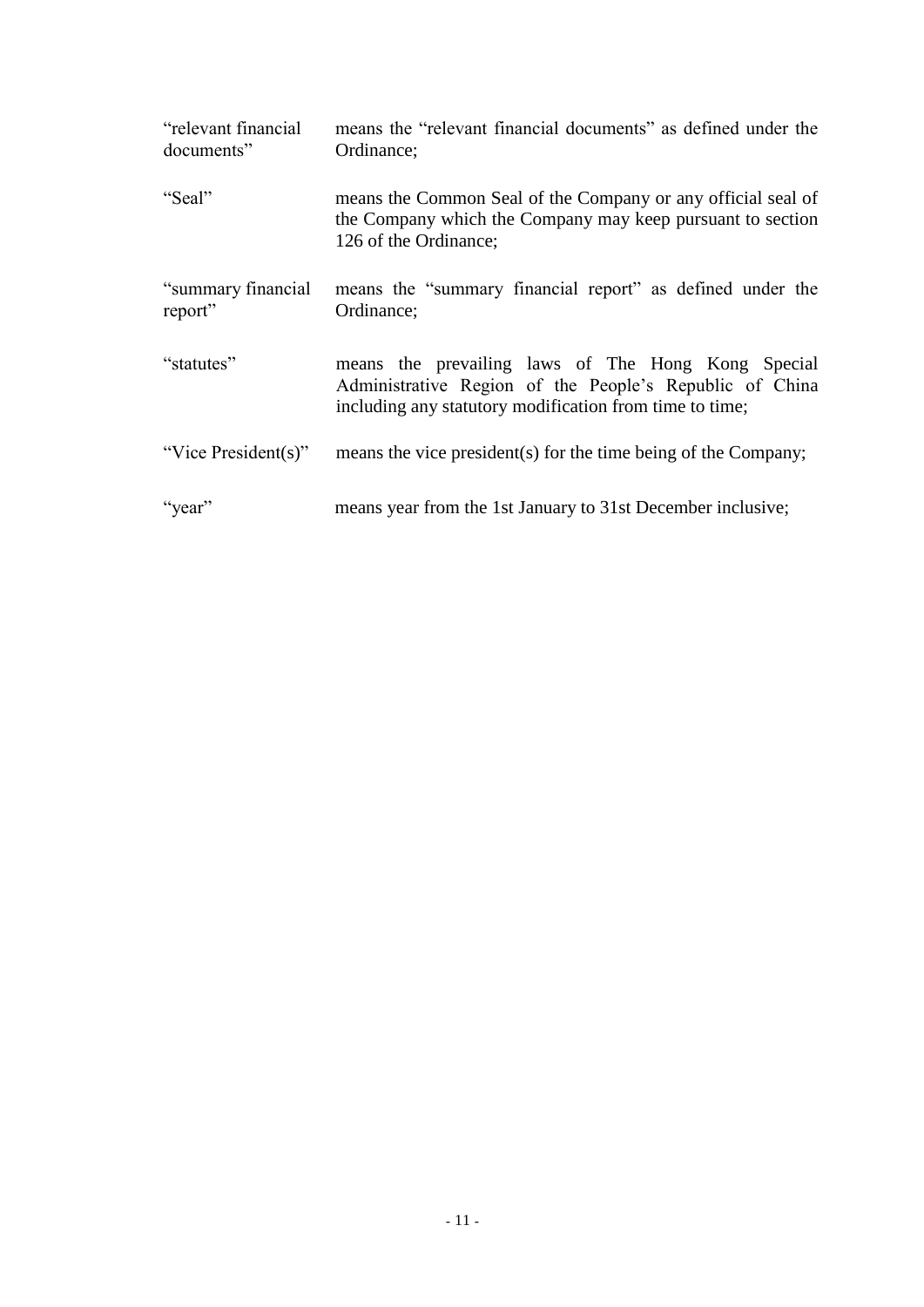A reference to any statute or provision of any statute includes a reference to any statutory modification or re-enactment of it for the time being in force.

Words importing the singular number only include the plural number and vice versa.

Words importing the masculine gender only include the feminine gender.

Words importing persons include corporations.

References to a document being executed include references to its being executed under hand or under seal or, to the extent permitted by, and in accordance with the statutes and other applicable laws, rules and regulations, by electronic signature or by any other method. Reference to a document, to the extent permitted by, and in accordance with the statutes and other applicable laws, rules and regulations, include references to any information in visible form whether having physical substance or not.

2. Subject to the preceding Article, any words defined in the Ordinance shall, if not inconsistent with the subject or context, bear the same meaning in these Articles.

## **TABLE "A" AND SCHEDULE 2 NOT APPLICABLE**

3. The regulations contained or incorporated in Table "A" in the First Schedule to the predecessor Ordinance (the then Chapter 32 of the Laws of Hong Kong) and the regulations contained or incorporated in Schedule 2 of the Companies (Model Articles) Notice (Chapter 622H of the Laws of Hong Kong), shall not apply to the Company.

## **SHARE CAPITAL**

- 4. Subject to the provisions of the Ordinance, the Listing Rules and any rights conferred on the holders of any shares or class of shares, any of the original shares and any new shares from time to time be created may from time to time be divided into such classes with such preferential, deferred, or special incidents as may be prescribed or determined upon by or in accordance with the Articles herein for the time being or otherwise.
- 5. Subject to the provisions of the Ordinance and the Listing Rules:
	- 5.1 the Directors may allot, grant options over or otherwise dispose of new shares to such persons and on such terms as they think fit;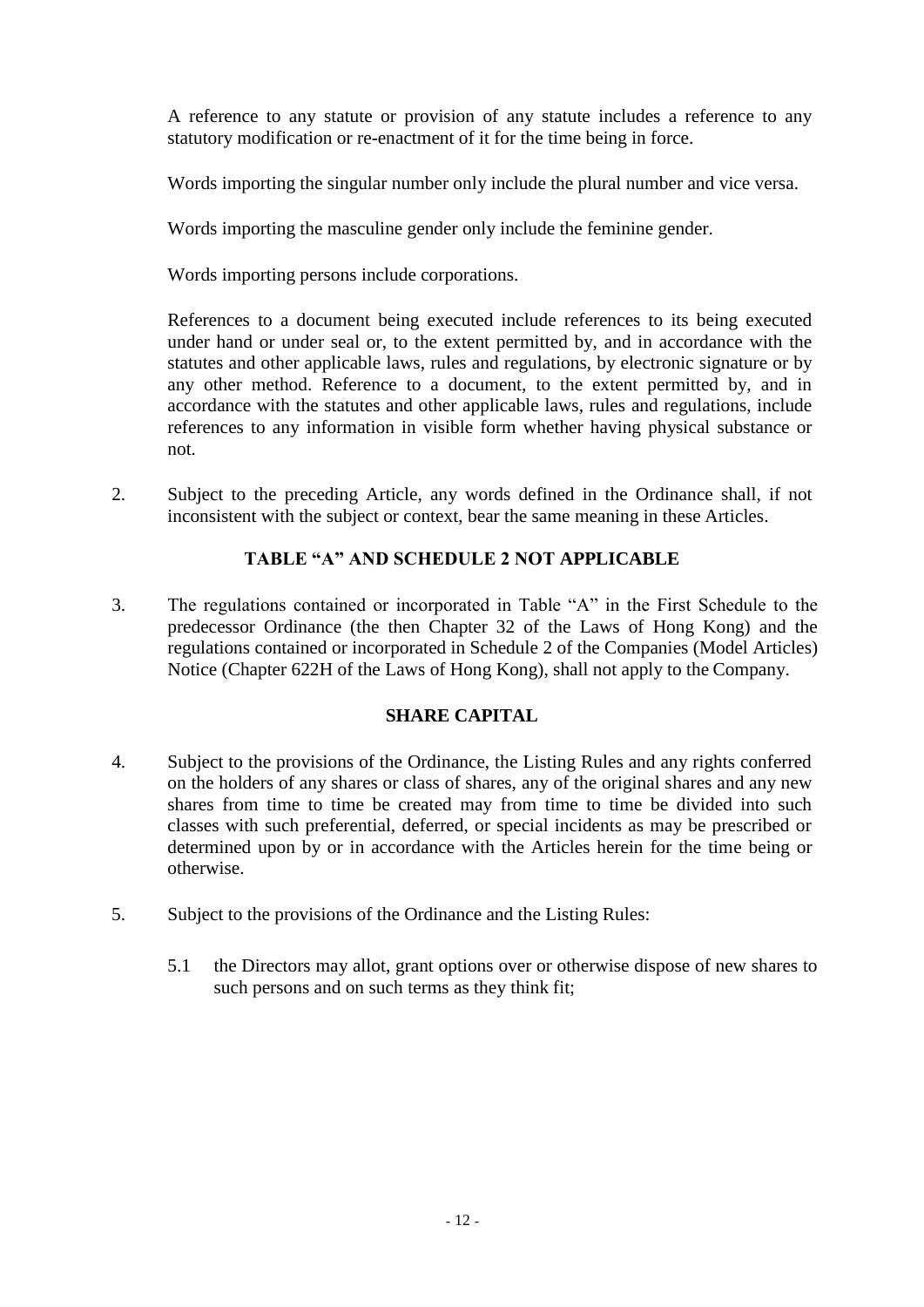- 5.2 the Company may issue preference shares which are, or at the option of the Company are, liable to be redeemed. Subject to the provisions of section 234 of the Ordinance the redemption of all such redeemable preference shares may be effected on such terms and conditions, in such priority and in such manner as the Directors may from time to time determine provided that (subject to the requirements of The Stock Exchange of Hong Kong Limited from time to time) purchases not made through the market or by tender shall be limited to a maximum price and if purchases are by tender, tenders shall be available to all shareholders alike. All preference shares issued by the Company will carry such voting rights as may be required at the time of issue by The Stock Exchange of Hong Kong Limited.
- 6. The Company may exercise the powers of paying commissions conferred by the Ordinance. Subject to the provisions of the Ordinance, the commission may be satisfied by the payment of cash or by the allotment of fully paid or partly paid shares or partly in one way and partly in the other. The Company may also on any issue of share capital pay such brokerage as may be lawful.
- 7. Save as herein otherwise provided, the Company shall be entitled to treat the registered holder of any share as the absolute owner thereof and accordingly shall not except as ordered by a Court of competent jurisdiction or as by statute required be bound to recognise any equitable or other claims to or interests in such share on the part of any other person (even when it has actual notice thereof).

## **SHARE CERTIFICATES**

- 8. The certificates of title to shares shall be issued under the Seal but need not be signed or countersigned, or the signatures may be affixed thereto by such mechanical means as may be determined by the Directors.
- 9. Every member shall be entitled to one certificate for all the shares registered in his name or to several certificates each for one or more of such shares. Every certificate of shares shall specify the number and class of the shares in respect of which it is issued and the amount paid upon thereon. The Company shall not be bound to issue more than one certificate for shares held jointly by several persons and delivery of a certificate to one joint holder shall be a sufficient delivery to all of them.
- 10. If any certificate be worn out or defaced then upon production thereof to the Directors they may order the same to be cancelled and may issue a new certificate in lieu thereof and if any certificate be lost or destroyed then upon proof thereof beyond reasonable doubt and on such indemnity as the Directors deem adequate being given, a new certificate in lieu thereof shall be given to the person entitled to such lost or destroyed certificate.
- 11. Every member shall be entitled to one certificate without payment, but for every subsequent certificate issued to him a sum not exceeding the amount laid down by The Stock Exchange of Hong Kong Limited shall be paid to the Company for every certificate issued.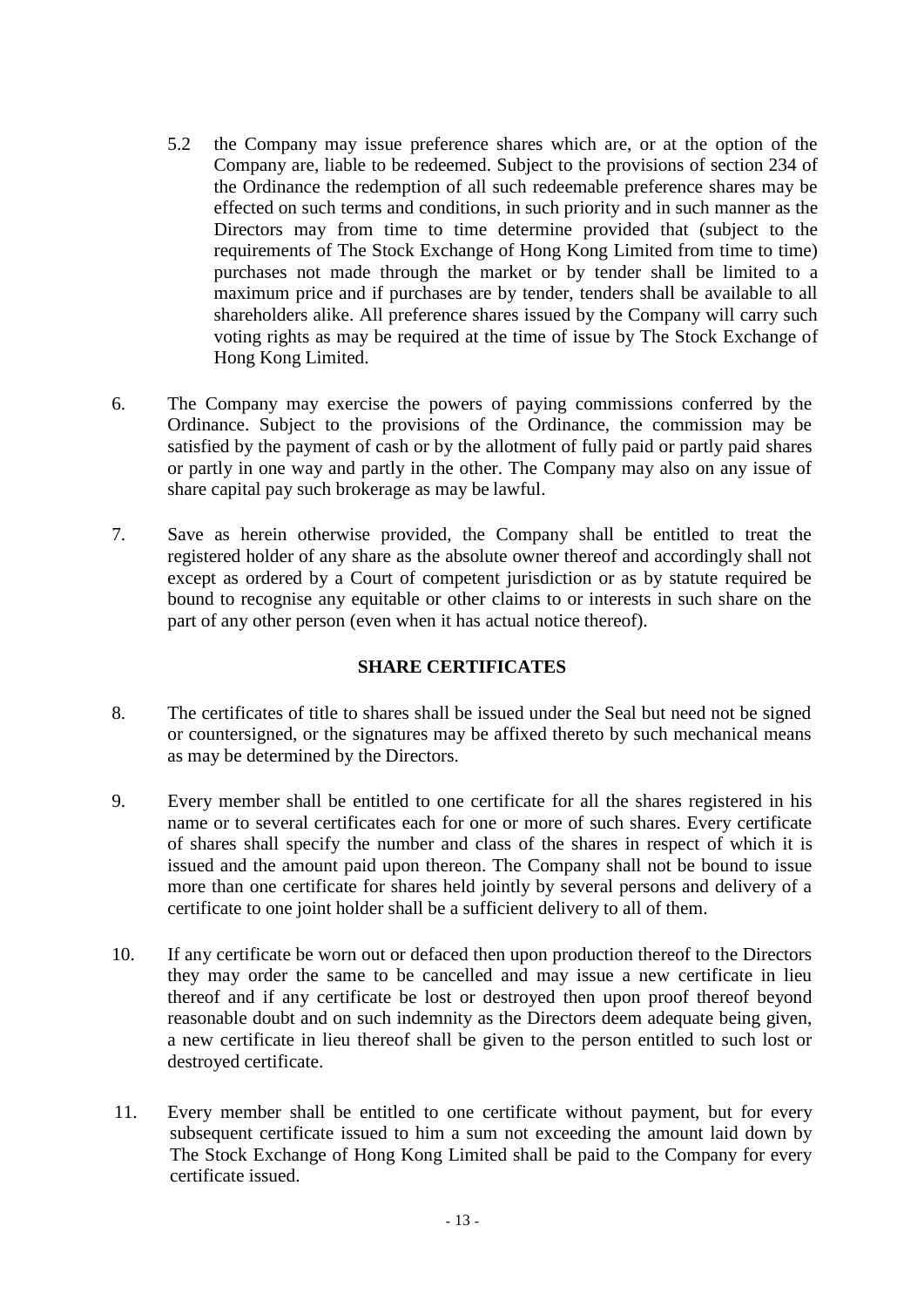## **CALLS ON SHARES**

- 12. Subject to the provisions of these Articles and the terms of allotment, the Directors may from time to time make such calls as they think fit upon the members in respect of any moneys unpaid on the shares held by them and not by the conditions as to allotment thereof made payable at fixed times and each member shall pay the amount of every call so made on him to the person and at the time and place appointed by the Directors. A call may be required to be paid by instalments. A call may, before receipt by the Company of a sum due thereunder, be revoked in whole or in part and payment of a call may be postponed in whole or in part. A member shall remain liable for calls made upon him notwithstanding the subsequent transfer of the shares in respect whereof the call was made.
- 13. If by the terms of the issue of any shares or otherwise any amount is made payable at any fixed time or by instalments at any fixed times such amount or instalments shall be payable as if it were a call duly made by the Directors and of which due notice had been given; and all provisions hereof with respect to the payment of calls and interest thereon or to the forfeiture of shares for non-payment of calls shall apply to such amount or instalments and the shares in respect of which they are payable.
- 14. A call shall be deemed to have been made at the time when the resolution of the Directors authorising such call was passed or at any time specified at such resolution.
- 15. Fourteen days' notice of any call shall be given specifying the time and place of payment and to whom such call shall be paid.
- 16. The joint holders of a share shall be jointly and severally liable to pay all calls in respect thereof.
- 17. If a call remains unpaid after it has become due and payable, the person from whom the sum is due shall pay interest on the unpaid sum at the rate of 10 per cent per annum from the day appointed for the payment thereof to the time of the actual payment or at such other rate as the Directors may determine but the Directors may, if they think fit, remit the payment of such interest, or any part thereof.
- 18. The Company may make arrangements on the issue of shares for a difference between the holders of such shares in the amount of calls to be paid and the time of payment of such calls.
- 19. At the trial or hearing of any action or other proceedings for the recovery of any money due for call it shall be sufficient to prove that the name of the member sued is entered in the Register as the holder or one of the holders of the shares in respect of which such call was made that the resolution making such call is duly recorded in the minute book of the Directors and that notice of such call was duly given to the member sued according to the provisions of these Articles and it shall not be necessary to prove the appointment of the Directors who made such call nor any other matter whatsoever, but the proof of the matters aforesaid shall be conclusive evidence of a debt due from the member sued to the Company.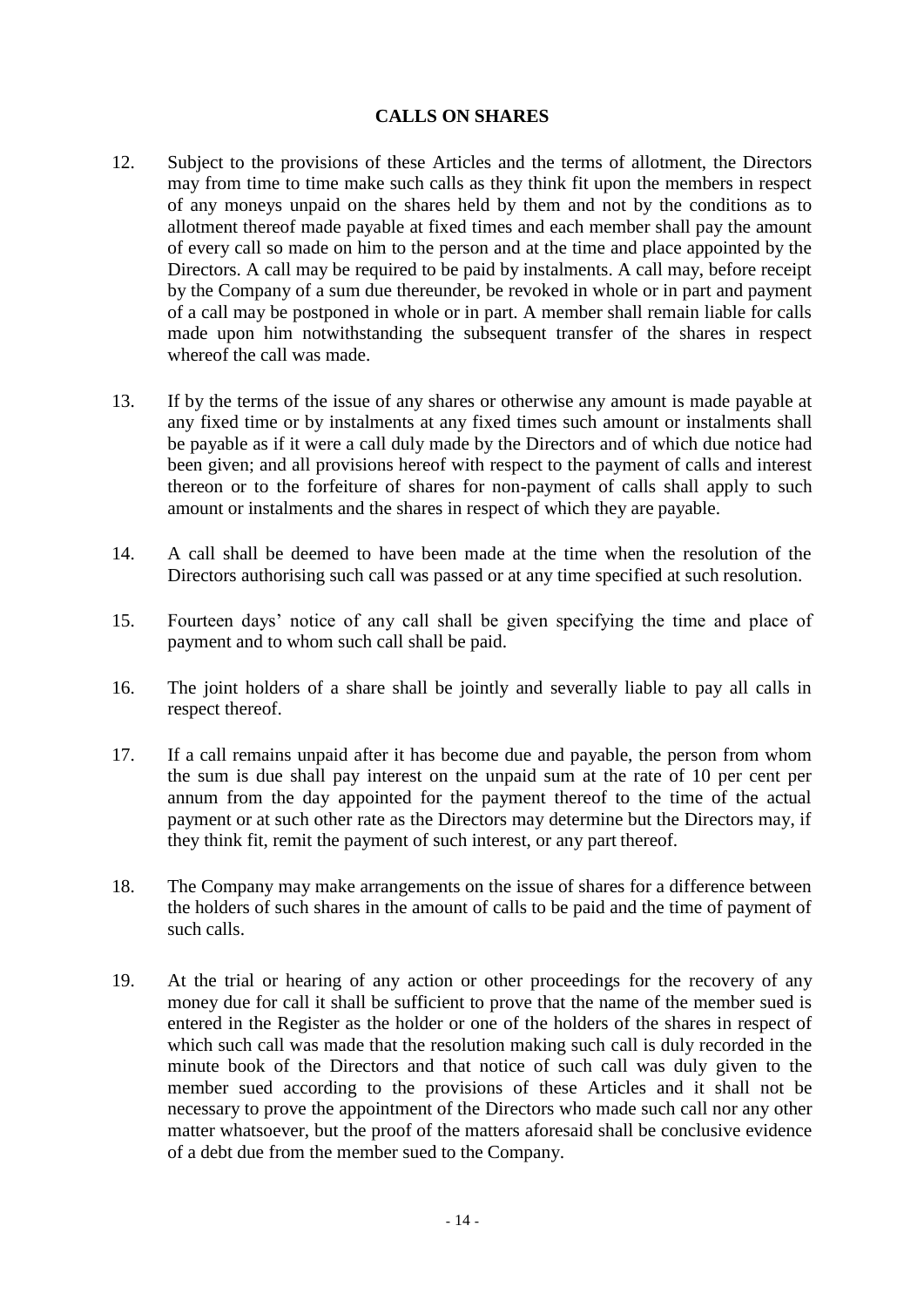20. The Directors may if they think fit receive from any member willing to advance the same and either in money or money's worth all or any part of the money unpaid upon the shares held by him beyond the sums actually called for and upon the amount so paid or satisfied in advance or so much thereof as from time to time exceeds the amount of calls then made upon the shares in respect of which such advance has been made the Company may pay interest at such rate as the member paying such sum in advance and the Directors agree upon; but a payment in advance of a call shall not entitle the relevant member to participate in respect of the payment in a dividend declared after the payment but before the call.

### **FORFEITURE OF SHARES**

- 21. 21.1 If any member fails to pay the whole or any part of any call or instalment on or before the day appointed for the payment thereof, the Directors may at any time thereafter during such time as the call or any part thereof remains unpaid serve a notice on him requiring him to pay such call or instalment or such part thereof as remains unpaid together with interest at 10 per cent per annum and any expenses that may have accrued by reason of such non-payment.
	- 21.2 The notice shall name a further day on or before which such call or such part as aforesaid and all interest and expenses that have accrued by such non- payment are to be paid. It shall also name the place where payment is to be made and shall state that in the event of non-payment at or before the time and at the place appointed the shares in respect of which such call was made will be liable to be forfeited. The Directors may accept the surrender of any share liable to be forfeited hereunder and, in such case, references in these Articles to forfeiture shall include surrender.
	- 21.3 If the requirements of any such notice as aforesaid are not complied with any share in respect of which such notice has been given may at any time thereafter before payment of all calls or instalments, interest and expenses due in respect thereof has been made be forfeited by a resolution of the Directors to that effect and the forfeiture shall include all dividends or other moneys payable in respect of the forfeited shares and not paid before the forfeiture.
- 22. The forfeiture of a share shall involve the extinction at the time of forfeiture of all interest in and all claims and demands against the Company in respect of the share and all other rights and liabilities incidental to the share as between the member whose share is forfeited and the Company, except only such of those rights and liabilities as are by these Articles expressly saved, or as are by the Ordinance given or imposed in the case of past members.
- 23. Every share which shall be forfeited shall thereupon become the property of the Company and may be either sold or re-allotted or otherwise disposed of either to the person who was before forfeiture the holder thereof or entitled thereto or sold or reallotted or otherwise disposed of as the Directors shall think fit.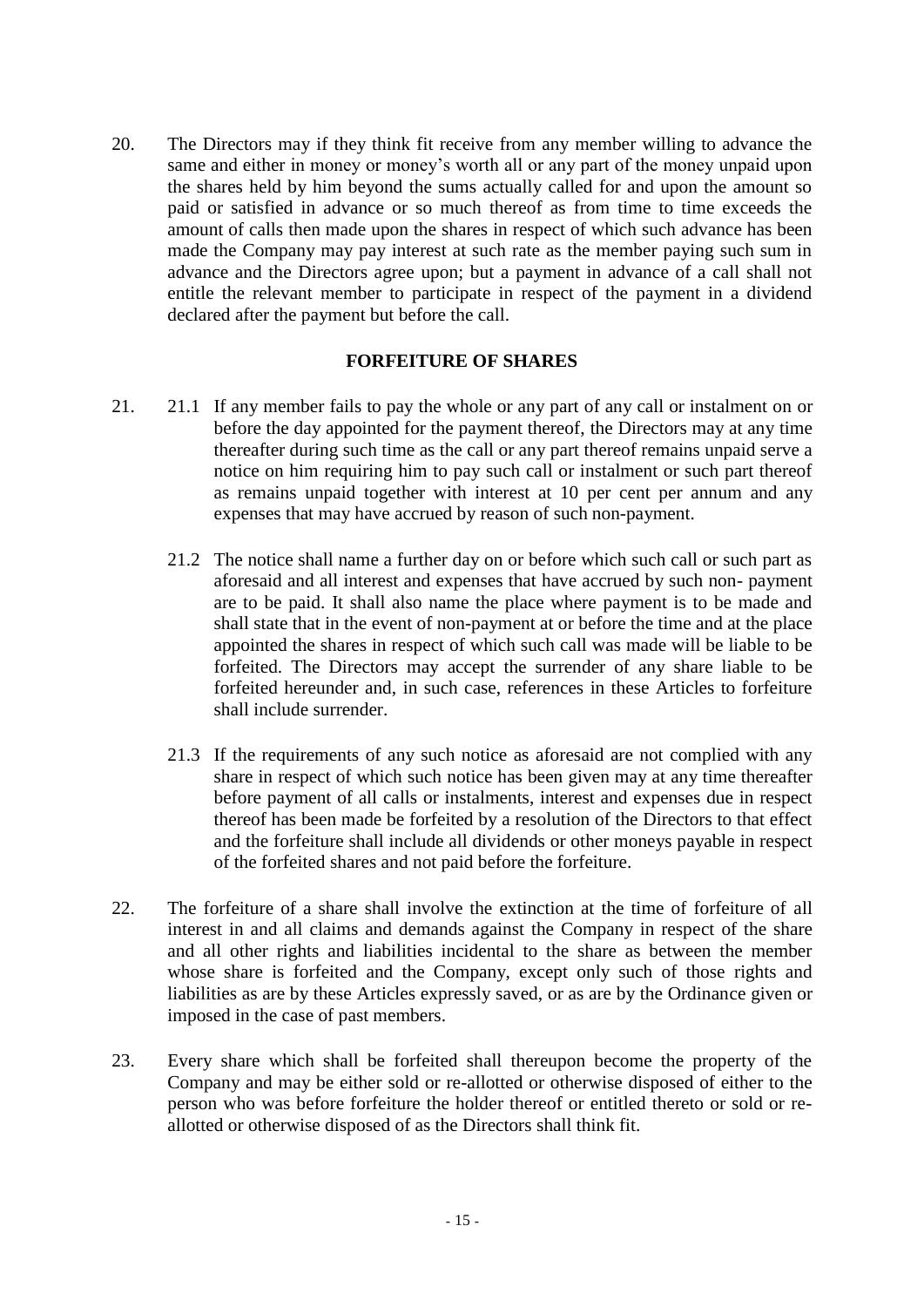- 24. A member whose shares have been forfeited shall remain liable to pay to the Company all calls made and all instalments due and not paid on such shares at the time of forfeiture and interest thereon to the date of payment in the same manner in all respects as if the shares had not been forfeited and to satisfy all (if any) of the claims and demands which the Company might have enforced in respect of the shares at the time of forfeiture without any deduction or allowance for the value of the shares at the time of forfeiture.
- 25. When any share has been forfeited in accordance with these Articles notice of the forfeiture shall forthwith be given to the holder of the share or the person entitled to the share by transmission as the case may be and an entry of such notice having been given and of the forfeiture with the date thereof shall forthwith be made in the Register opposite to the share; but the provisions of this Article are directory only and no forfeiture shall be in any manner invalidated by any omission or neglect to give such notice or to make such entry as aforesaid.
- 26. A statutory declaration in writing by a Director that a share has been duly forfeited in pursuance of these Articles and stating the time when it was forfeited shall, as against all persons claiming to be entitled to the share adversely to the forfeiture thereof, be conclusive evidence of the facts therein stated and such declaration together with a certificate of proprietorship of the share under the Seal delivered to a purchaser or allottee thereof shall constitute a good title to the share and the new holder thereof shall be discharged from all calls made prior to such purchase or allotment and shall not be bound to see to the application of the purchase money nor shall his title to the share be affected by any act, omission or irregularity relating to or connected with the proceedings in reference to the forfeiture, sale, re-allotment or disposal of the share.
- 27. In the event of a forfeiture of shares, the member shall cease to be a member in respect of the forfeited shares and shall be bound to deliver and shall forthwith deliver to the Company the certificate or certificates held by him for the shares so forfeited.

## **UNTRACED SHAREHOLDERS**

- 28. 28.1 The Company may sell at the best price reasonably obtainable any shares in the Company if:
	- 28.1.1 all cheques or warrants, being not less than three in total number, for any sum payable in cash to the holder of such shares in respect of them sent during the relevant period in the manner authorised by the Articles of the Company have remained uncashed;
	- 28.1.2 so far as it is aware at the end of the relevant period, the Company has not at any time during the relevant period received any indication of the existence of the member who is the holder of such shares or of a person entitled to such shares by death, bankruptcy or operation of law; and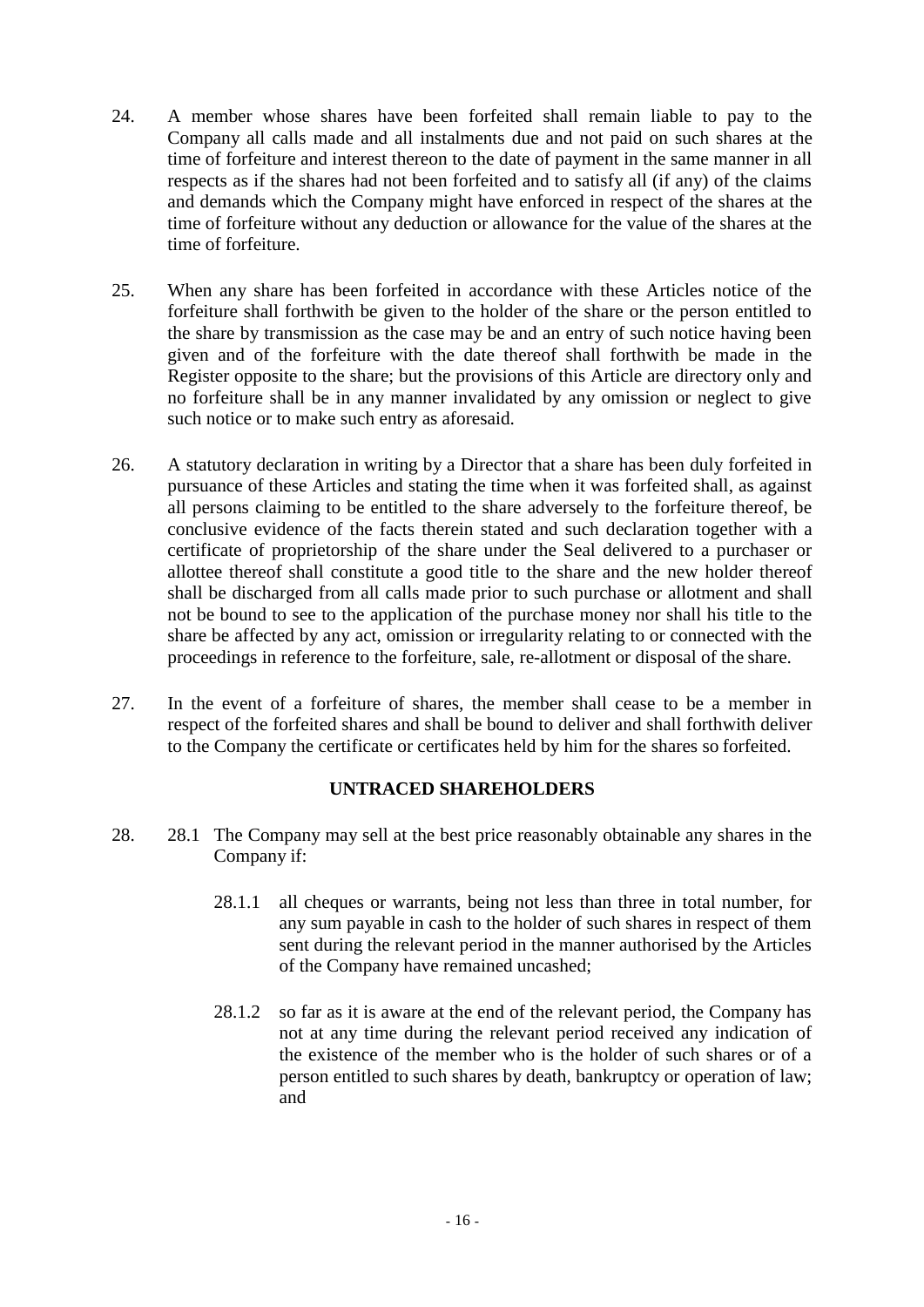- 28.1.3 the Company has caused an advertisement to be inserted in English at least in one English newspaper and in Chinese in at least one Chinese newspaper (each newspaper being published daily and circulating generally in Hong Kong and specified in the list of newspapers issued and published in the Gazette for the purposes of section 203 of the Ordinance) giving notice of its intention to sell such shares and in the event of any of its share capital being listed on The Stock Exchange of Hong Kong Limited having notified the Exchange of such intention, and a period of three months has elapsed since the date of such advertisement.
- 28.2 For the purpose of the foregoing, the "relevant period" means the period commencing twelve years before the date of publication of the advertisement referred to in paragraph 28.1.3 of this Article above and ending at the expiry of the period referred to in that paragraph.
- 28.3 To give effect to any such sale the Directors may authorise some person to transfer the said shares and any instrument of transfer signed or otherwise executed by or on behalf of such person shall be as effective as if it has been executed by the registered holder or the person entitled by transmission to such shares, and the purchaser shall not be bound to see to the application of the purchase moneys nor shall his title to the shares be affected by any irregularity or invalidity in the proceedings relating to the sale. The net proceeds of the sale will belong to the Company and upon receipt by the Company of such net proceeds it shall become indebted to the former member for an amount equal to such net proceeds. No trust shall be created in respect of such debt and no interest shall be payable in respect of it and the Company shall not be required to account for any moneys earned from the net proceeds which may be employed in the business of the Company or as it thinks fit. Any sale under this Article shall be valid and effective notwithstanding that the member holding the shares sold is dead, bankrupt or otherwise under any legal disability or incapacity.
- 28.4 The Company may cease sending dividend warrants by post if such warrants have been left uncashed on two consecutive occasions or after the first occasion on which such a warrant is returned undelivered.

## **TRANSFER AND TRANSMISSION OF SHARES**

29. The instrument of transfer of any share may be in any usual form or such other form which the Directors may approve and shall be signed by both the transferor and the transferee, and the transferor shall be deemed to remain the holder of such share until the name of the transferee is entered in the Register in respect thereof. The Directors may resolve, either generally or in any particular case, upon request by either the transferor or transferee, to accept machine imprinted signatures on the instrument of transfer.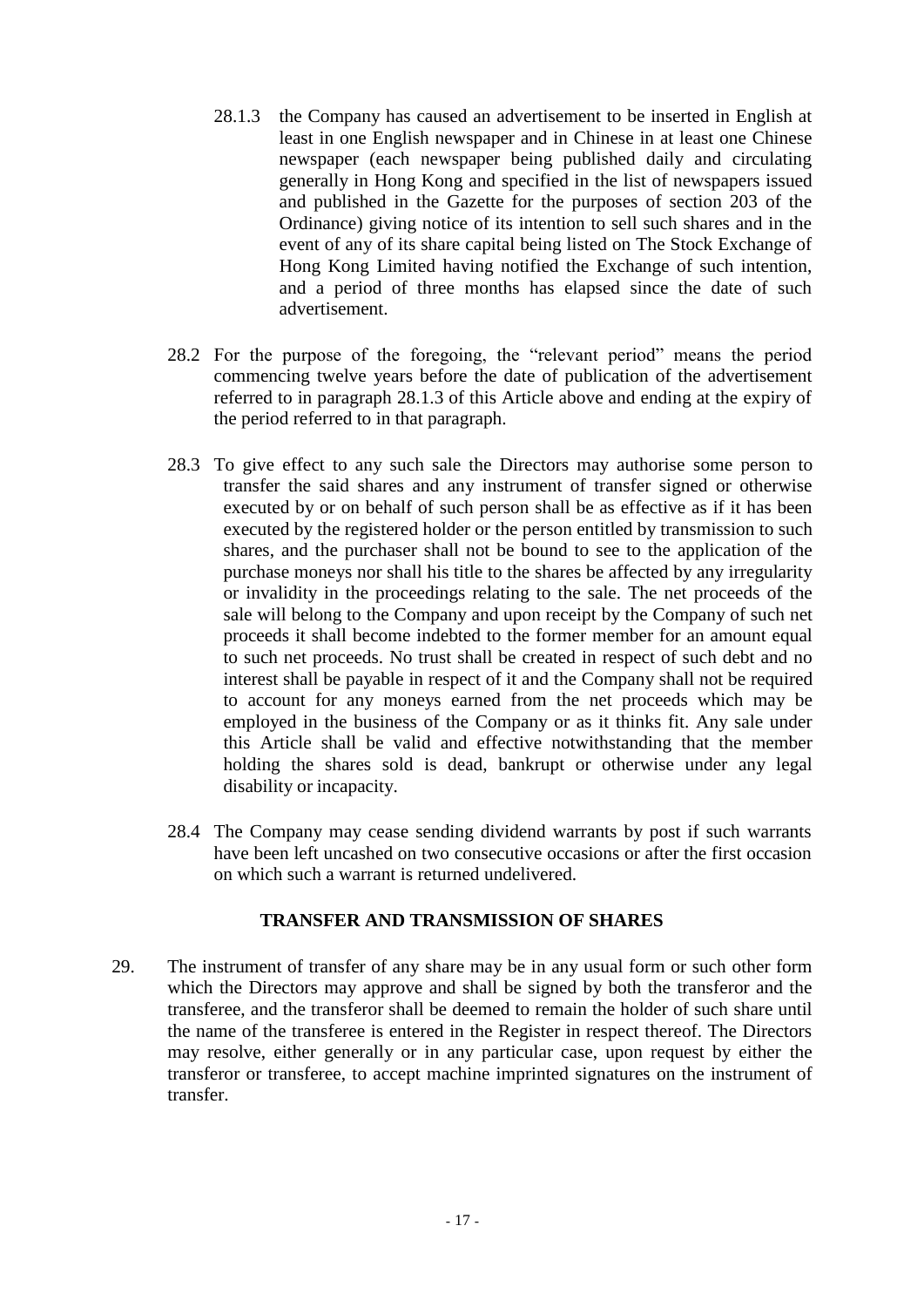- 30. A fee, not exceeding two dollars (or such higher amount as shall for the time being be approved by The Stock Exchange of Hong Kong Limited), may be charged for each transfer, and shall, if required by the Directors, be paid before the registration thereof.
- 31. A fee, not exceeding two dollars (or such higher amount as shall for the time being be approved by The Stock Exchange of Hong Kong Limited), may be charged for the registration of each of the following documents, namely:

Appointment of Trustee in Bankruptcy; Deed Poll; Probate or Letter of Administration; Proof of Death; Power of Attorney; Any Order of Court; Statutory Declaration,

or any other document which in the opinion of the Directors requires registration and such fee shall if required by the Directors be paid before the registration thereof.

- 32. The Directors may refuse to register the transfer of a share which is not fully paid. If the Directors refuse to register the transfer of a share:
	- 32.1 the transferor or transferee may request a statement of the reasons for the refusal; and
	- 32.2 the instrument of transfer must be returned to the transferor or transferee who lodged it unless the Directors suspects that the proposed transfer may be fraudulent.
- 32A. The instruments of transfer must be returned in accordance with Article 32.2, together with a notice of refusal being delivered to the transferor and transferee, within 2 months after the date on which the instrument of transfer was lodged with the Company.
- 32B. If a request was made under Article 32.1, the Directors must, within 28 days after receiving the request:
	- 32B.1 send the transferor or transferee who made the request a statement of the reasons for the refusal; or
	- 32B.2 register the transfer.
- 33. The Directors may also decline to recognise an instrument of transfer unless:
	- 33.1 it is lodged, duly stamped, at the Office or at such other place as the Directors may appoint and is accompanied by the certificate for the shares to which it relates and such other evidence as the Directors may reasonably require to show the right of the transferor to make the transfer;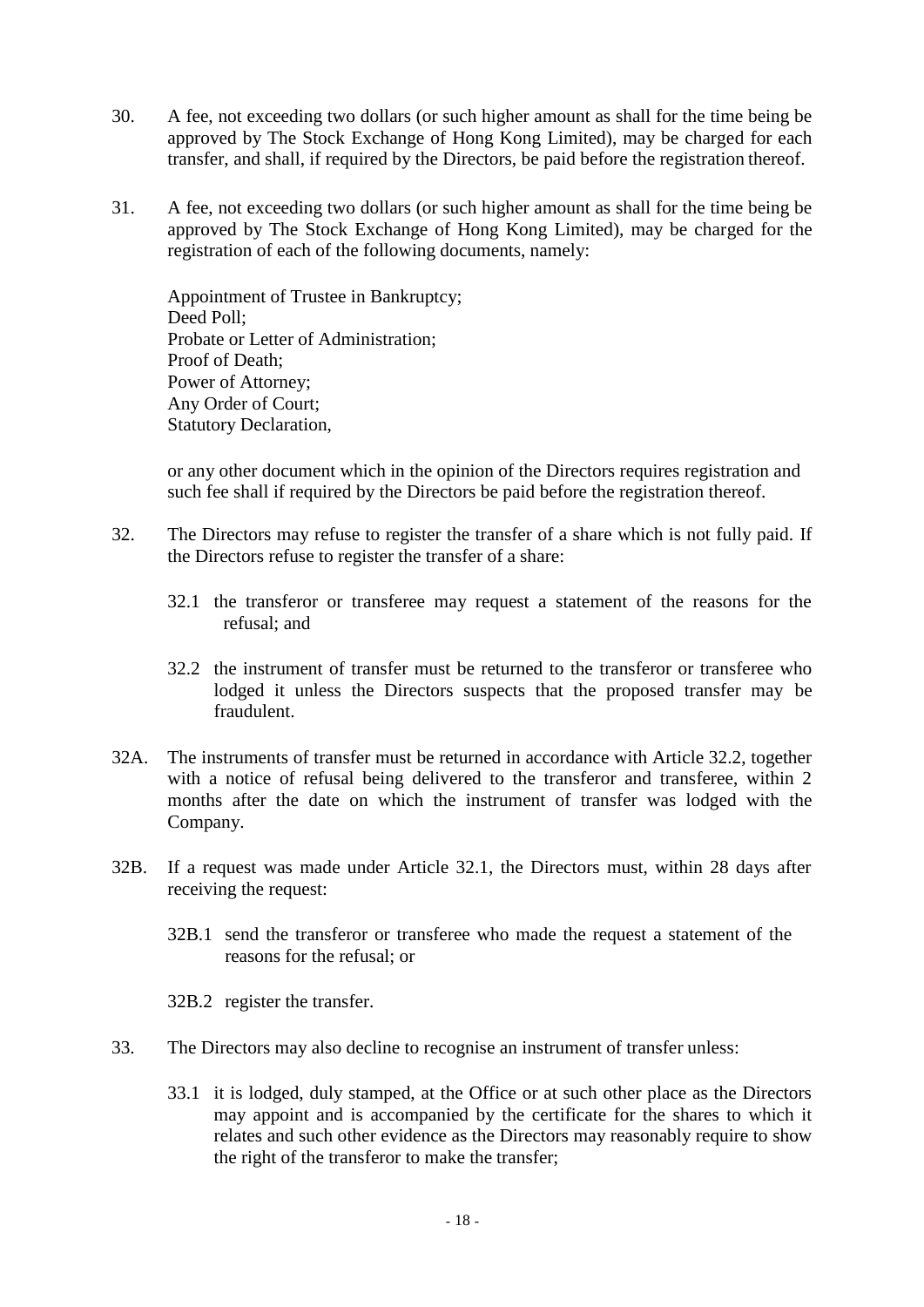33.2 it is in respect of only one class of share; and

33.3 it is in favour of not more than four transferees.

- 34. Subject to section 632 of the Ordinance, the Register may be closed for such period as the Directors may from time to time direct and either generally or in respect of any class of shares, but so that the same be not closed for a longer period in the whole than thirty days in any one year.
- 34A. Except when the Register is closed, the Register shall during business hours be opened to the inspection of any member without charge.
- 35. Any transfer made while the Register is so closed shall, as between the Company and the person claiming under the transfer (but not otherwise), be considered as may immediately after the re-opening of the Register.
- 36. All instruments of transfer which are registered shall be retained by the Company, but any instrument of transfer which the Directors refuse to register shall (except in the case of fraud) be returned to the person depositing it.
- 37. The Company shall be entitled to destroy all instruments of transfer which have been registered at any time after the expiration of ten years from the date of registration thereof, and all dividend mandates and notifications of change of address at any time after the expiration of two years from the date of recording thereof, and all share certificates which have been cancelled at any time after the expiration of one year from the date of the cancellation thereof, and it shall be conclusively presumed in favour of the Company that every entry in the Register purporting to have been made on the basis of an instrument of transfer or other document so destroyed was duly and properly made, that every instrument of transfer so destroyed was a valid and effective instrument duly and properly registered, that every share certificate so destroyed was a valid and effective certificate duly and properly cancelled, and that every other document hereinbefore mentioned so destroyed was a valid and effective document in accordance with the recorded particulars thereof in the books or records of the Company provided that:
	- 37.1 this Article shall apply only to the destruction of a document in good faith and without notice of any claim (regardless of the parties thereto) to which the document might be relevant;
	- 37.2 nothing in this Article shall be construed as imposing upon the Company any liability in respect of the destruction of any such document otherwise than as set out in this Article, or in any other circumstances, which would not attach to the Company in the absence of this Article;
	- 37.3 references in this Article to the destruction of any document include references to the disposal thereof in any manner.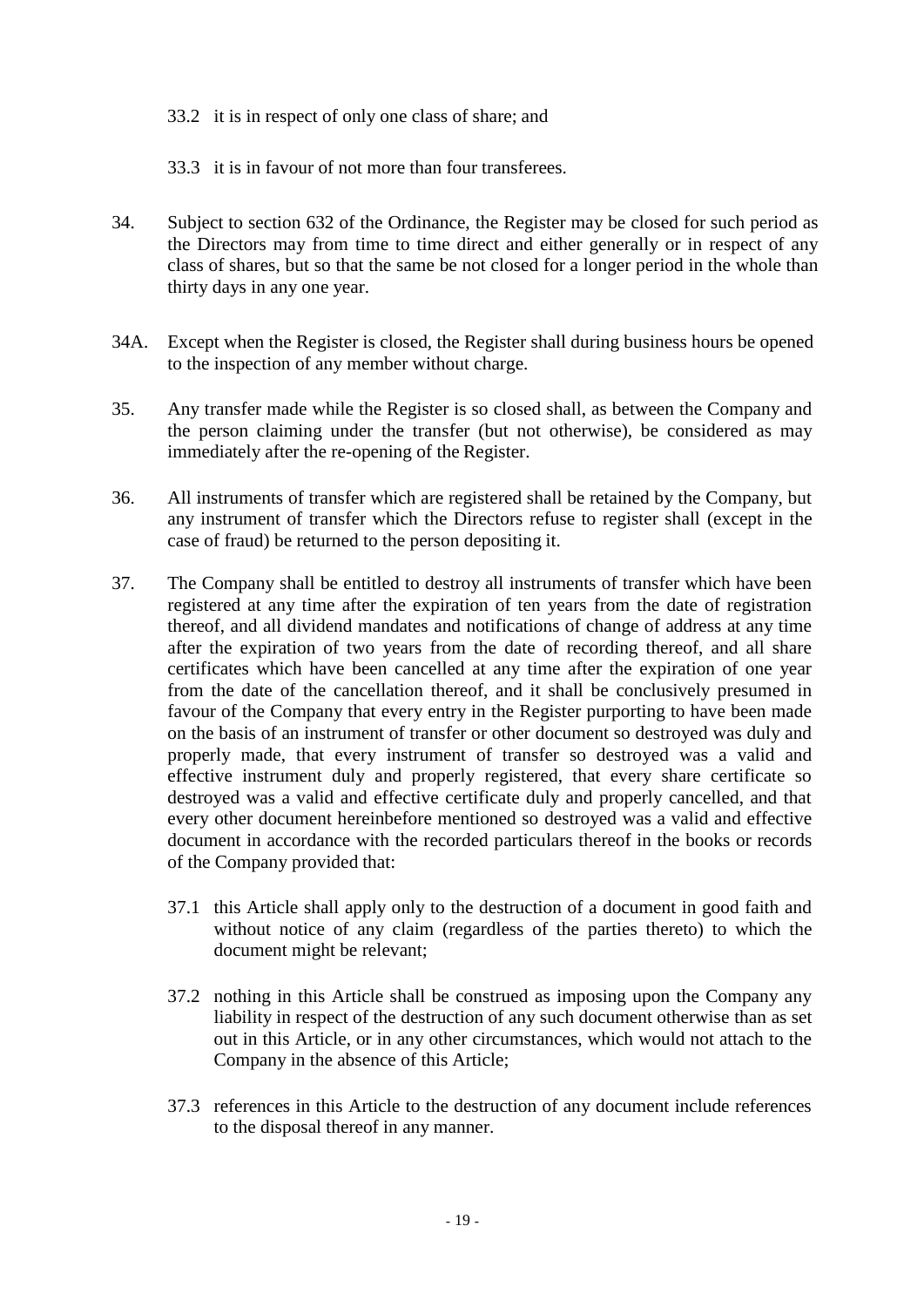- 38. If a member dies, the survivor, or survivors where he was a joint holder, and his personal representatives where he was a sole holder or the only survivor of joint holders, shall be the only persons recognised by the Company as having any title to his interest; but nothing herein contained shall release the estate of a deceased member from any liability in respect of any share which had been jointly held by him.
- 39. A person becoming entitled to a share in consequence of the death or bankruptcy of a member or otherwise by operation of law may, upon such evidence being produced as the Directors may properly require, elect either to become the holder of the share or to have some person nominated by him registered as the transferee. If he elects to become the holder he shall give notice to the Company to that effect. If he elects to have another person registered he shall execute an instrument of transfer of the share to that person. All the provisions of these Articles relating to the transfer of shares shall apply to the notice or instrument of transfer as if it were an instrument of transfer signed by the member and the death or bankruptcy of the member had not occurred.
- 40. A person becoming entitled to a share by reason of the death or bankruptcy of a member or otherwise by operation of law shall have the rights to which he would be entitled if he were the holder of the share, except that he shall not, before being registered as the holder of the share, be entitled in respect of it to attend, speak or vote at any meeting of the Company or at any separate meeting of the holders of any class of shares in the Company.

## **LIEN AND SALE**

- 41. The Company shall have a first and paramount lien upon every share (not being a fully paid share) for all moneys (whether presently payable or not) payable at a fixed time or called in respect of that share and such lien shall extend to all dividends from time to time declared on such share or any other moneys payable in respect of it and shall have priority over all debts, obligations, engagements and liabilities of such member to or with any other person notwithstanding that any such last mentioned debt, obligation, engagement or liability was incurred or undertaken prior in date to the call in respect of which the Company may claim to exercise the lien conferred on them by this Article and notwithstanding that the Company had full notice thereof.
- 42. The Company may sell, in such manner as the Directors determine, any shares on which the Company has a lien if a sum in respect of which the lien exists is presently payable and is not paid within fourteen days after notice in writing demanding payment of the sum presently payable and giving notice of intention to sell in default has been given to the holder of the share or the person entitled to it by reason of the death or bankruptcy of the holder.
- 43. To give effect to any such sale the Directors may authorise some person to execute an instrument of transfer of the shares sold to, or in accordance with the directions of, the purchaser. The title of the transferee to the shares shall not be affected by any irregularity in the proceedings in reference to the sale.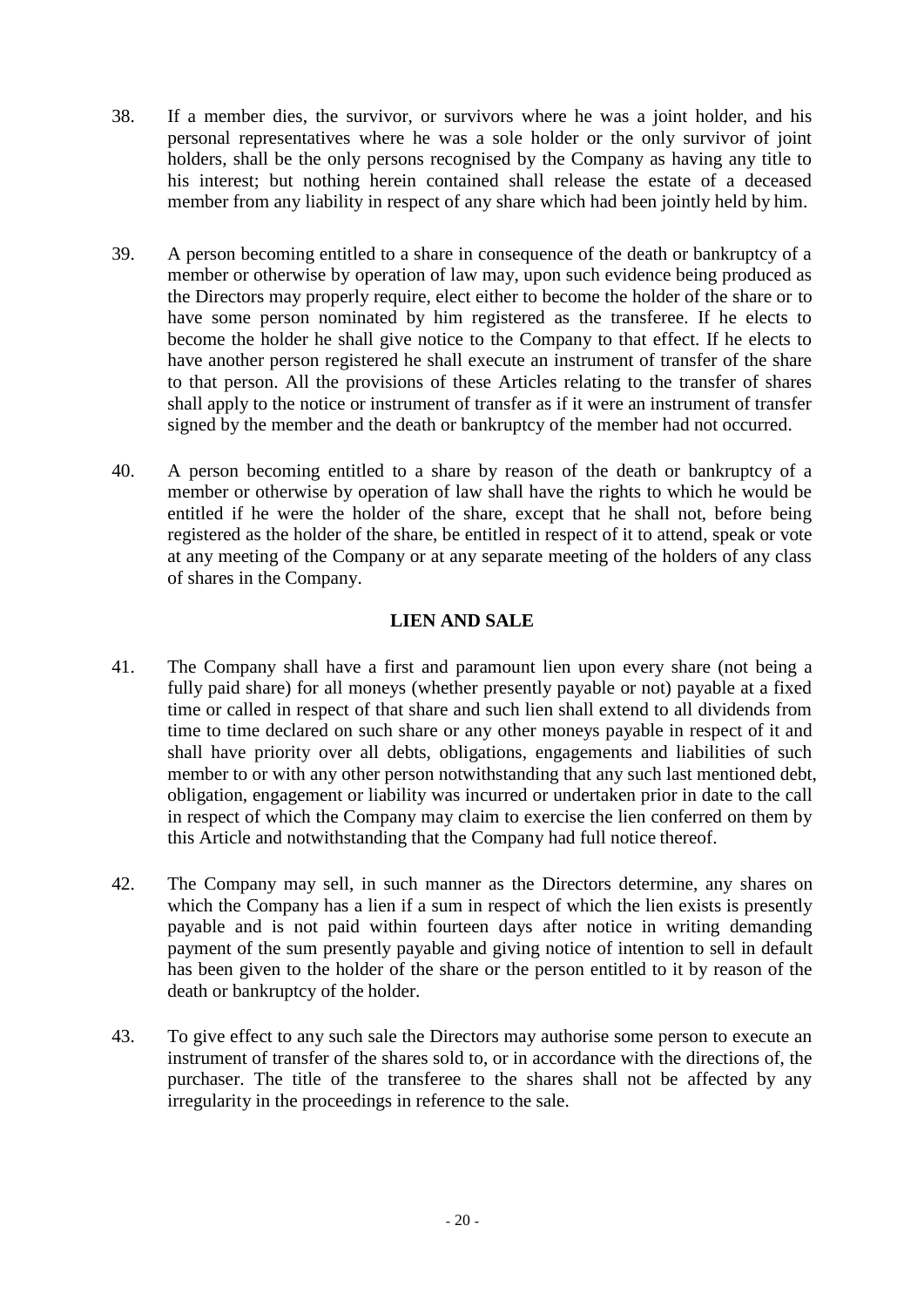- 44. The net proceeds of the sale, after payment of the costs of such sale, shall be applied in payment of so much of the sum for which the lien exists as is presently payable, and any residue shall (upon surrender to the Company for cancellation of the certificate for the shares sold and subject to a like lien for any moneys not presently payable as existed upon the shares before the sale) be paid to the person entitled to the shares at the date of the sale.
- 45. An entry in the minute book of the Company that any shares have been sold to satisfy a lien of the Company shall be sufficient evidence as against all persons entitled to such share that the said share was properly sold and such entry and the receipt of the Company for the price of such share shall constitute a good title to such share and the name of the purchaser shall be entered in the Register as a member of the Company and he shall be entitled to a certificate of title to the share and thereupon he shall be deemed the holder of such share discharged from all calls due prior to such purchase and shall not be bound to see to the application of the purchase money. The remedy of the former holder of such share or of any person claiming under or through him shall be against the Company and in damages only.

## **ALTERATIONS OF CAPITAL**

- 46. 46.1 The Company may by ordinary resolution:
	- 46.1.1 increase its capital by such sum, to be divided into shares of such amount as the resolution prescribes;
	- 46.1.2 consolidate and divide all or any of its capital into shares of larger amount than its existing shares;
	- 46.1.3 cancel any shares which at the date of the passing of the resolution have not been taken or agreed to be taken by any person.
	- 46.2 Where any difficulty arises in regard to consolidation and division under paragraph 46.1.2 of this Article, the Directors may resolve the matter as they think expedient and in particular may issue fractional certificates or arrange for the sale of the shares representing fractions and the distribution of the net proceeds of sale in due proportion amongst the members who would have been entitled to those fractions, and for this purpose the Directors may authorise some person to transfer the shares representing fractions to or in accordance with the directions of the purchaser thereof. The transferee shall not be bound to see to the application of the purchase money nor shall his title to the shares be affected by any irregularity or invalidity in the proceedings relating to the sale.
	- 46.3 The Company may by special resolution reduce its share capital in any manner allowed by law.
	- 46.4 Subject to the provisions of the Ordinance, the Company may buy back its own shares (including redeemable shares), warrants or other securities.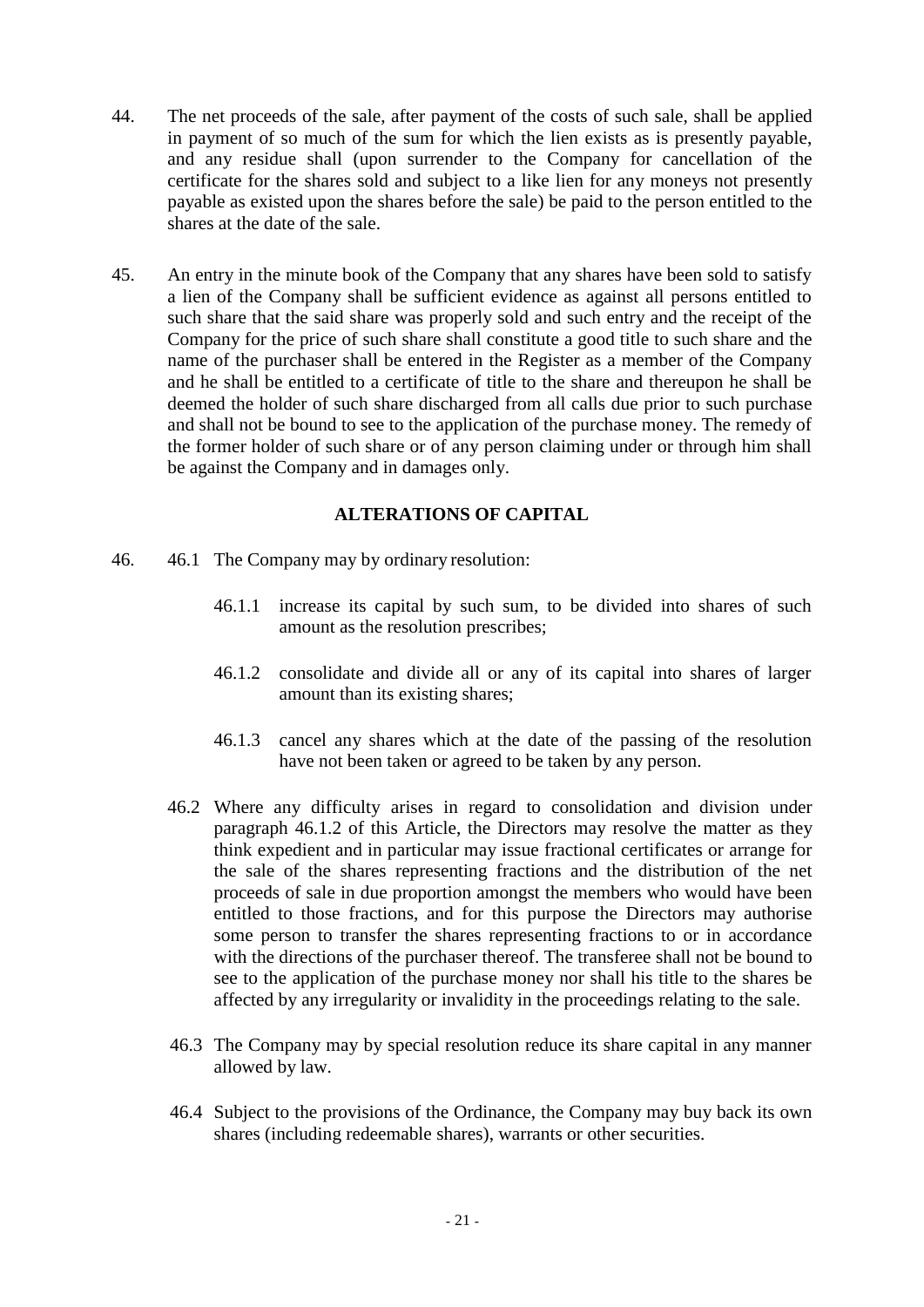### **MODIFICATION OF RIGHTS**

47. Whenever the capital is divided into different classes of shares the rights and privileges attached to any class (unless otherwise provided by the terms of issue of the shares of that class) may, subject to the provisions of the Ordinance, be varied with the consent in writing of the holders representing seventy-five per cent of the total voting rights of holders of shares in the class or with the sanction of a special resolution passed at a separate general meeting of the holders of the shares of the class. To every such separate general meeting the provisions of these Presents relating to general meetings shall *mutatis mutandis* apply but so that at every such separate general meeting the quorum shall be two or more persons holding or representing by proxy or as an authorised representative one-third of the total voting rights in the class and any one person holding or representing by proxy or as an authorised representative any issued shares of the class may demand a poll.

### **GENERAL MEETINGS**

- 48. Subject to the provisions of the Ordinance and the Listing Rules, an annual general meeting shall be called by twenty-one days' notice at the least, and all general meetings other than an annual general meeting shall be called by fourteen days' notice at the least. The Board shall determine whether a general meeting, including an annual general meeting, is to be held as a Physical General Meeting or a Hybrid General Meeting. All general meetings shall be held whenever and at such times and places as the Board may determine. The notice of a general meeting shall be exclusive of the day on which it is served, or deemed to be served, and of the day for which it is given. Notices shall be given in manner hereinafter mentioned to all the members, other than those who under the provisions of these Articles or under the rights attached to the shares held by them are not entitled to receive the notice, and to the auditors for the time being of the Company. Every notice shall be in writing and shall specify:
	- 48.1 the time and the date of the meeting;
	- 48.2 the place of the meeting, and where there is any satellite meeting place as determined by the Board pursuant to Article 48A, the principal place of the meeting (the "**Principal Meeting Place**");
	- 48.3 if the meeting is to be a Hybrid General Meeting, details of the electronic facilities for attendance and participation by electronic means at the meeting or a statement as to the manner in which such details will be made available by the Company prior to the meeting;
	- 48.4 particulars of resolutions to be considered at the meeting and in the case of special business, the general nature of that business and in the case of an annual general meeting shall specify the meeting as such; and
	- 48.5 with reasonable prominence a statement that a member entitled to attend and vote is entitled to appoint another person or persons as a proxy to attend and to vote at that meeting in accordance with Article 65.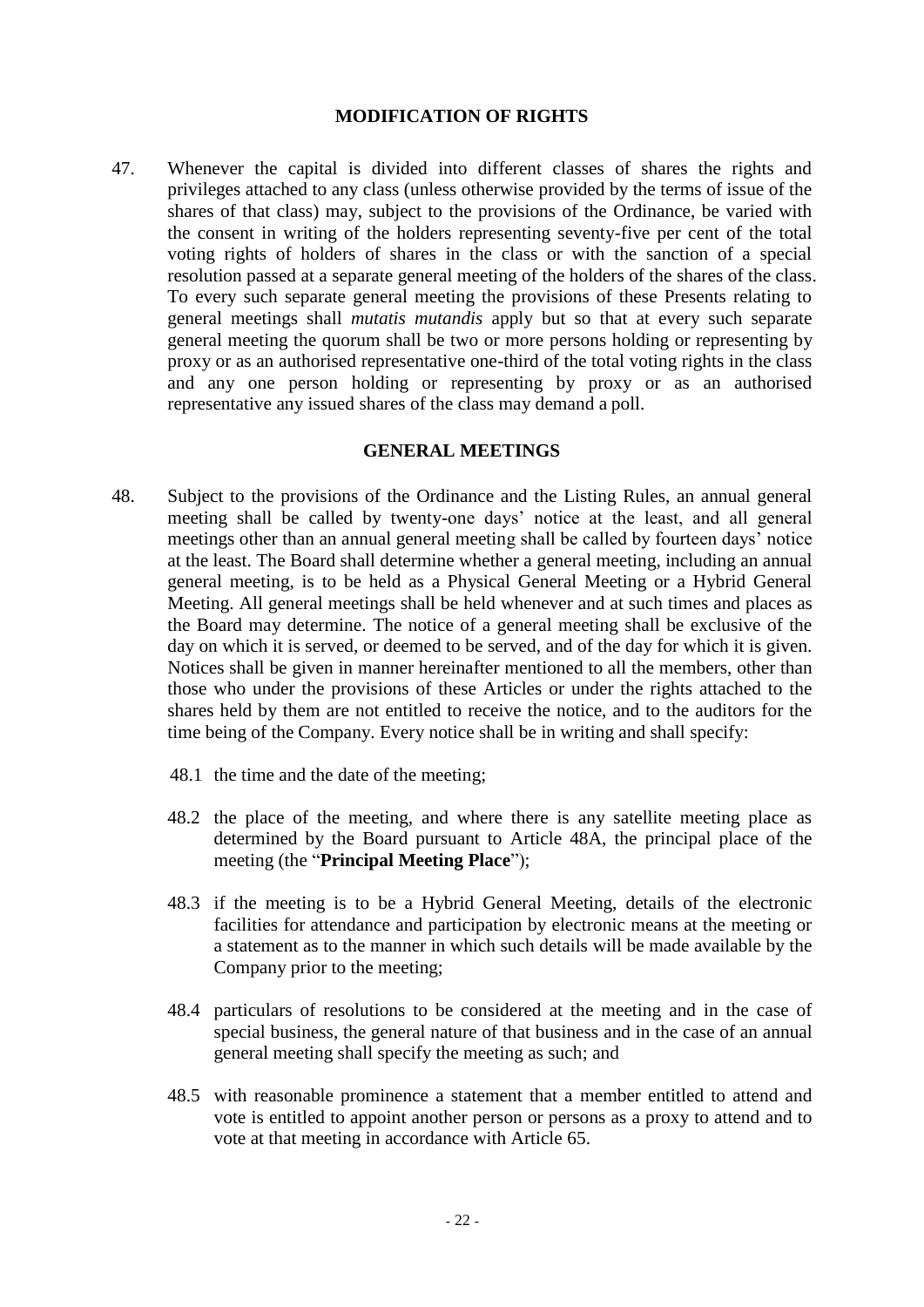- 48A. The Board may resolve to enable persons entitled to attend a general meeting to do so by simultaneous participation at another place or places anywhere in the world designated by the Board as a satellite meeting place. The members present in person or by proxy at satellite meeting places shall be counted in the quorum for, and entitled to vote at, the general meeting in question, and that meeting shall be duly constituted and its proceedings valid if the chairman of the general meeting is satisfied that adequate facilities are available throughout the general meeting to ensure that members attending at all meeting places are able to:
	- (i) participate in the business for which the meeting has been convened;
	- (ii) hear all persons who speak (whether by the use of microphones, loudspeakers, audio-visual communications equipment or otherwise) in the Principal Meeting Place and any satellite meeting place; and
	- (iii) be heard by all other persons present at the meeting.

If members or their proxies attend a general meeting at any satellite meeting place by means of electronic facilities or communication equipment, a failure (for any reason) of such electronic facilities or communication equipment, or any other failure in the arrangements for enabling those in a satellite meeting place to participate in the business for which the meeting has been convened shall not affect the validity of the meeting at the Principal Meeting Place, or any business conducted there or any action taken pursuant to such business provided that there is a quorum present throughout the general meeting.

48B. Without prejudice to Article 48A, the Board may resolve to enable persons entitled to attend a Hybrid General Meeting to do so by simultaneous attendance by means of electronic facilities pursuant to the arrangements specified in the notice of general meeting and/or made available by the Company prior to the meeting by any means determined by the Board. The members or their proxies present shall be counted in the quorum for, and entitled to vote at, the general meeting in question, and that meeting shall be duly constituted and its proceedings valid if the chairman of the general meeting is satisfied that adequate facilities are available throughout the Hybrid General Meeting to ensure that members attending the Hybrid General Meeting who are not present together in the same place may, by means of electronic facilities, attend and speak and vote at it. The Board may make arrangements for any documents which are required to be made available to the meeting to be accessible electronically to members or their proxies. All persons seeking to attend and participate in a Hybrid General Meeting by means of electronic facilities shall be responsible for maintaining adequate facilities for enabling them to do so. Subject to the right of the Chairman to adjourn a General Meeting under these Articles, any inability of a person or persons to attend or participate in a General Meeting by means of electronic facilities shall not invalidate the proceedings of that meeting.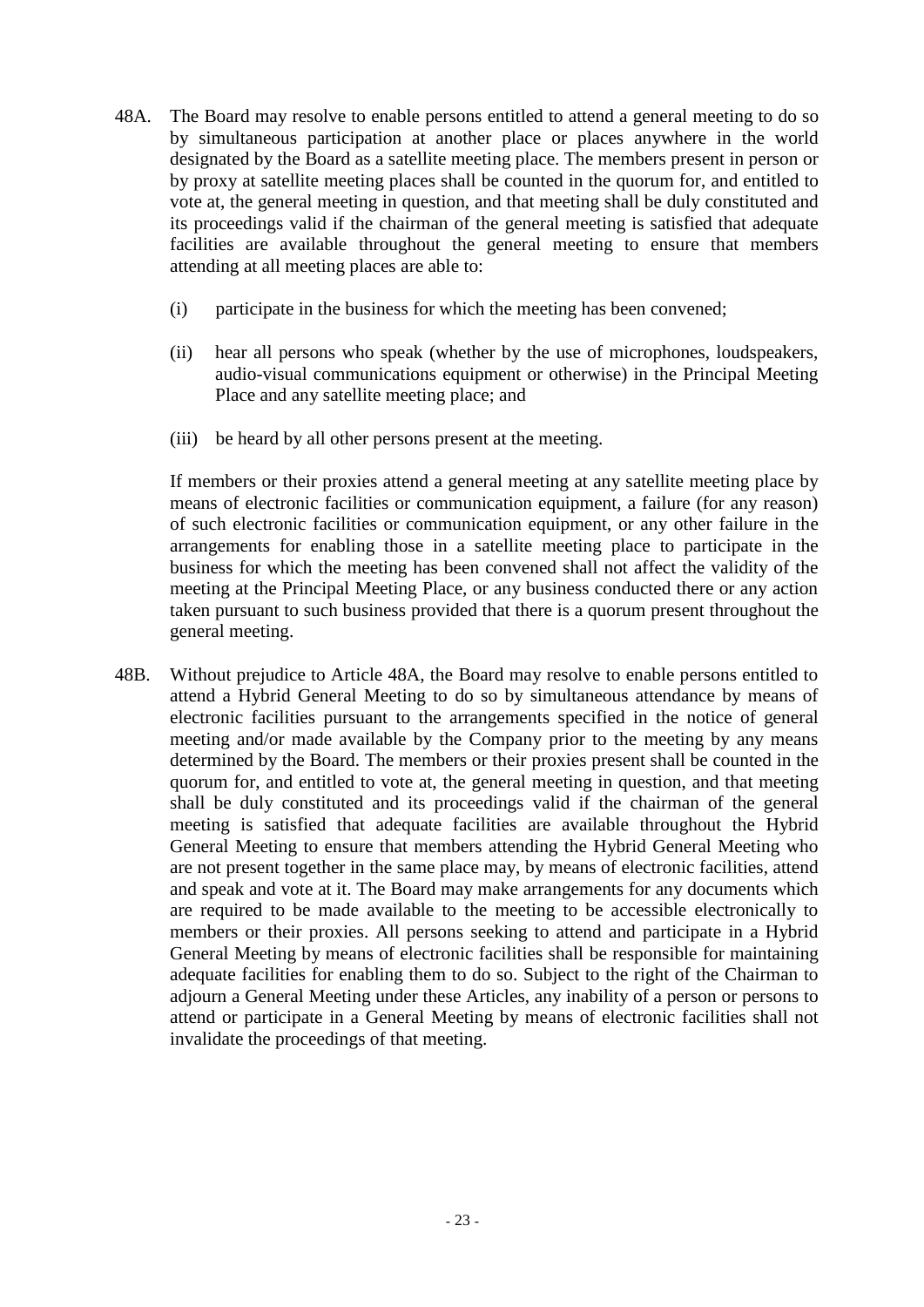- 48C. The Board may make arrangements for persons entitled to attend a general meeting or an adjourned general meeting to be able to view and hear the proceedings of the general meeting or adjourned general meeting and to speak at the meeting (whether by the use of microphones, loudspeakers, audio-visual communications equipment or otherwise) by attending at a venue anywhere in the world not being a satellite meeting place. Those attending any such venue shall, unless the general meeting is being held as a Hybrid General Meeting and they are properly attending such Hybrid General Meeting by means of electronic facilities in accordance with Article 48B, not be regarded as present at the general meeting or adjourned general meeting and shall not be entitled to vote at the meeting at or from that venue. The inability for any reason of any member present in person or by proxy at such venue to view and hear all or any of the proceedings of the Physical General Meeting or to speak at the meeting shall not in any way affect the validity of the meeting. Notices of general meetings or any notice sent prior to the meeting shall include details of any arrangements made for the purpose of this Article 48C (making clear that participation in those arrangements will not amount to attendance at the meeting to which the meeting relates).
- 48D. If any satellite meeting place is outside Hong Kong and/or in the case of a Hybrid General Meeting by means of electronic facilities, the provisions of these Articles concerning the service and giving of notice for the meeting, and the time for lodging proxies, shall be as stated in the notice of the general meeting.
- 49. The accidental omission to give any such notice to or the non-receipt of any such notice by any of the members shall not invalidate any resolution passed at any such meeting.
- 50. The annual general meeting shall be held once in every financial year. Such annual general meeting shall be held not more than six months after the end of its accounting reference period by reference to which the financial year is to be determined.
- 51. General meetings of the Company include any annual general meeting.
- 52. The Directors may whenever they think fit call a general meeting of the Company or on a members' requisition under section 566 of the Ordinance and the Directors shall include the general nature of the business or resolution to be dealt with at the general meeting as per the requisitionists' request in the agenda of such meeting.
- 53. If the Directors do not within twenty-one days from the date of the requisition proceed duly to convene a meeting, the requisitionists or any of them representing more than one-half of the total voting rights of all of them, may themselves convene a meeting, but any meeting so convened shall not be held after the expiration of three months from the said date.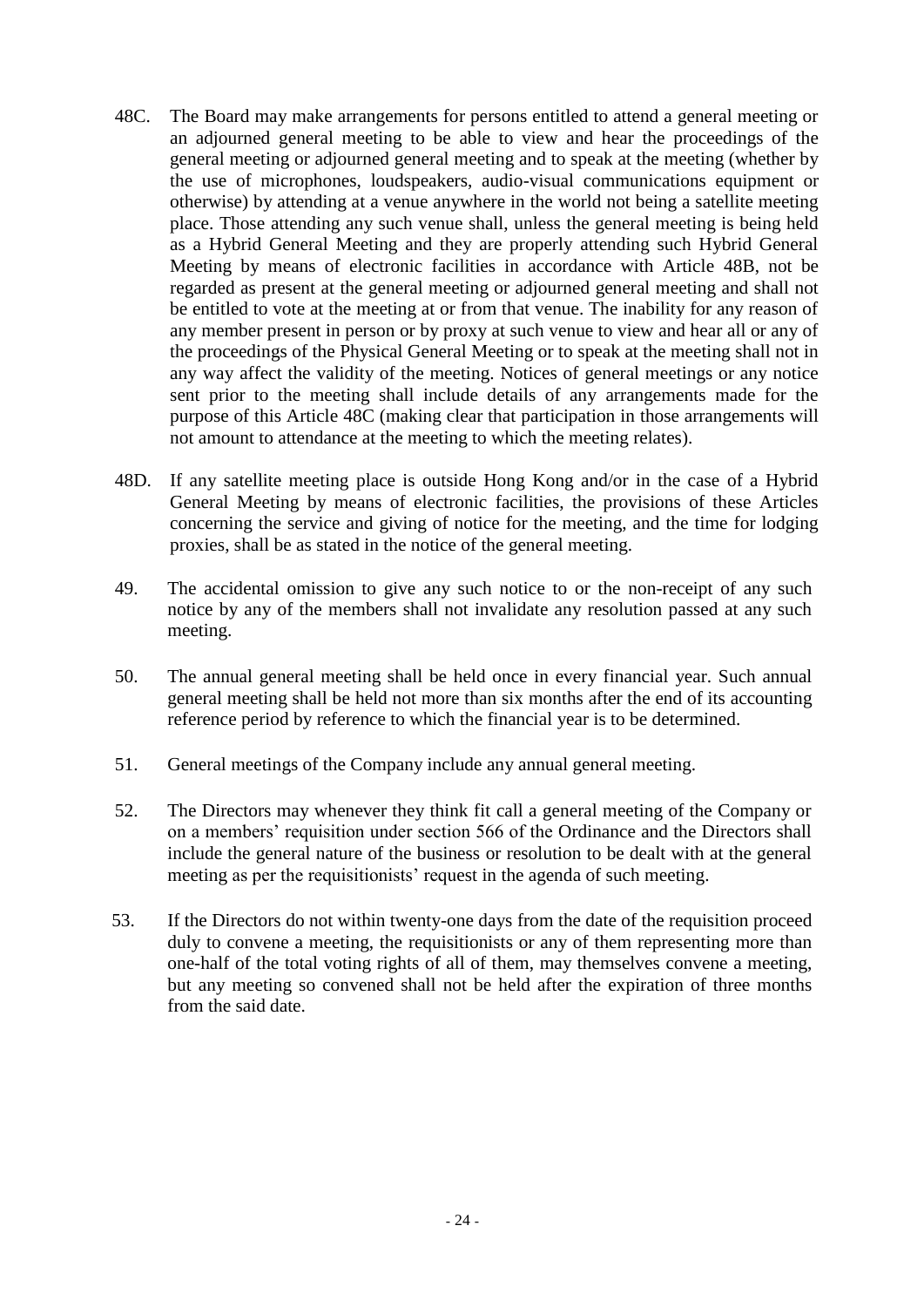### **PROCEEDINGS AT GENERAL MEETINGS**

- 54. The business of an annual general meeting shall be to receive and consider the accounts and balance sheet and the reports of the Directors and auditors, to elect Directors and appoint auditors in place of those retiring and fix their remuneration and to sanction a dividend, and to transact any other business which under these presents ought to be transacted at an annual general meeting. All other business transacted at an annual general meeting and all business transacted at an extraordinary general meeting shall be deemed special.
- 55. No business shall be transacted at any general meeting unless a quorum of members is present at the time when the meeting proceeds to business. Save as otherwise provided in these Articles two persons entitled to vote upon the business to be transacted, each being a member or a proxy for a member or a duly authorised representative of a corporation which is a member, shall be a quorum for all purposes.
- 56. If within half an hour from the time appointed for the meeting a quorum is not present, or if during a meeting a quorum ceases to be present, the meeting if convened upon the requisition of members shall be dissolved. In any other case it shall stand adjourned to the same day in the next week at the same time and place or at such time and place and, if applicable, by means of such electronic facilities as the Directors determine and if at such adjourned meeting a quorum is not present any one member present in person or by proxy shall be deemed to be a quorum.
- 56A. The chairman of the general meeting shall be present at, and the meeting shall be deemed to take place at, the Principal Meeting Place. Where a member or proxy is attending a general meeting at a satellite meeting place and/or attending by means of electronic facilities in the case of a Hybrid General Meeting, the meeting shall be treated as having commenced if it has commenced at the Principal Meeting Place, and the meeting shall be treated as having adjourned or concluded if it has adjourned or concluded respectively at the Principal Meeting Place.
- 57. The chairman (if any) of the Directors shall preside at every general meeting but if there be no such chairman or if at any meeting he shall not be present within fifteen minutes after the time appointed for holding the same or shall be unwilling to act as chairman, the Directors present shall choose one of their number to act as the chairman of such meeting, and if no directors be present or all the Directors present decline to take the chair, the members present in person and entitled to vote shall choose a member present in person and entitled to vote to be chairman of the meeting.
- 58. The chairman may, with the consent of any meeting at which a quorum is present, and shall if so directed by the meeting, adjourn any meeting from time to time and/or from place to place, and/or change the form of the meeting (to a Physical General Meeting or a Hybrid General Meeting). In addition, if it appears to the Chairman that:
	- 58.1 the facilities at the Principal Meeting Place or at any satellite meeting places at which the meeting may be attended have become inadequate for the purposes referred to in Article 48A;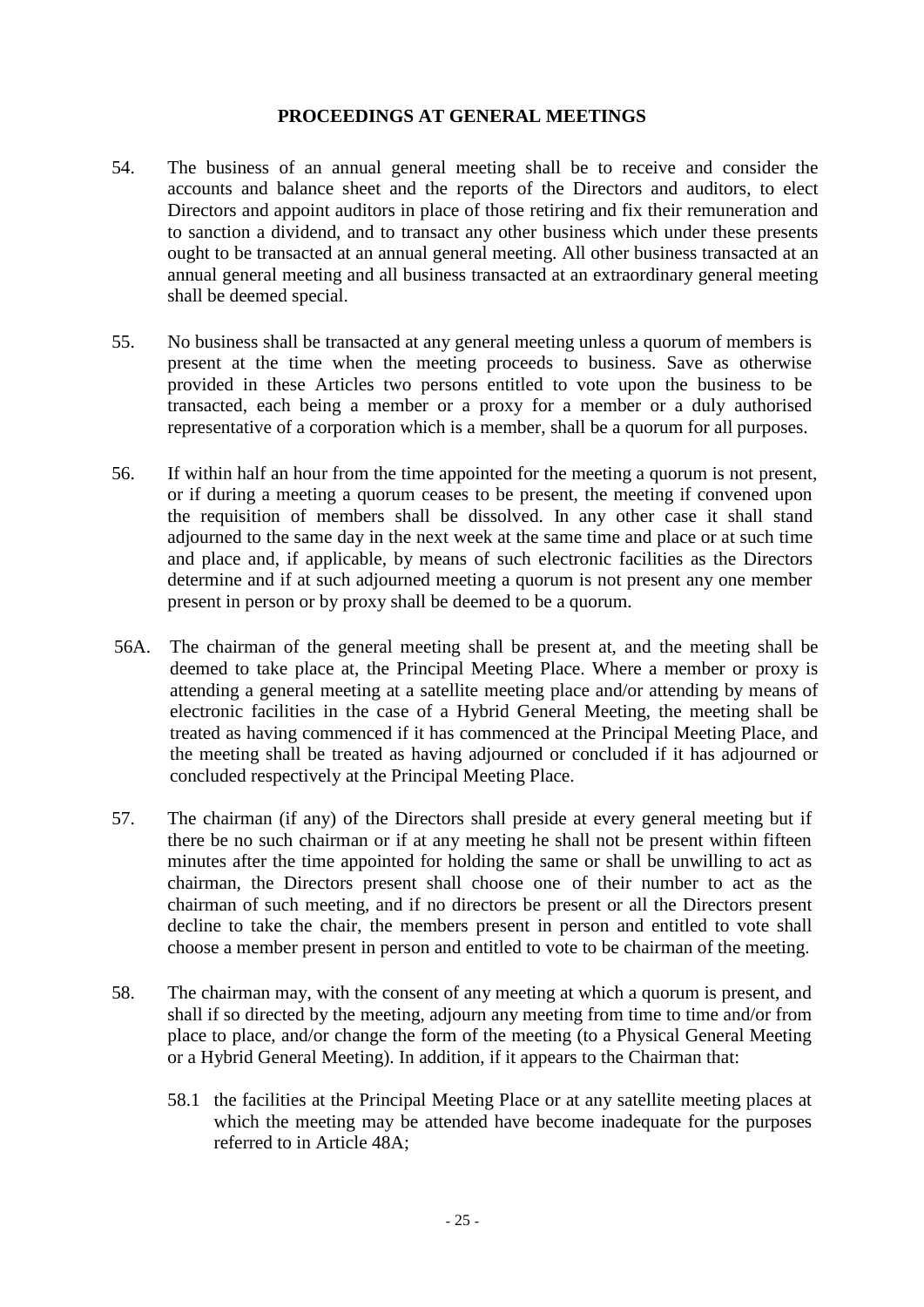- 58.2 in the case of a Hybrid General Meeting, the electronic facilities have become inadequate for the purposes referred to in Article 48B or the security of the electronic facilities, as specified in accordance with Article 58G have become inadequate;
- 58.3 it is not possible to ascertain the view of those present or to give all persons entitled to do so a reasonable opportunity to communicate and/or vote at the meeting;
- 58.4 there has ceased to be a quorum; or
- 58.5 there is violence or the threat of violence, unruly behaviour or other disruption occurring at the meeting;

then the chairman of the general meeting may, without the consent of the meeting, interrupt or adjourn the meeting and/or, in the case of a Hybrid General Meeting, change the electronic facilities. All business conducted at the meeting up to the time of such adjournment shall be valid. The provisions of Article 58A shall apply to any adjournment under this Article 58.

- 58A. No business shall be transacted at any adjourned meeting other than the business left unfinished at the meeting from which the adjournment took place. Any such adjournment under Article 58 may be for such time and to such other place (or in the case of a meeting held at a Principal Meeting Place and a satellite meeting place, such other places) as the chairman of the general meeting may in his absolute discretion determine. When a meeting is adjourned for twenty-one days or more notice of the adjourned meeting shall be given as in the case of an original meeting. Save as aforesaid it shall not be necessary to give any notice of an adjournment or of the business to be transacted at an adjourned meeting.
- 58B. The Board and, at any general meeting, the chairman of the general meeting, may from time to time make such arrangements for managing attendance at any place at which the meeting will take place (whether involving the issue of tickets (or the imposition of some other means of selection), means of identification, passcodes, seat reservations, electronic voting or otherwise) as it shall in its absolute discretion consider appropriate, and may from time to time change any such arrangements. If a member, pursuant to such arrangements, is not entitled to attend, in person or by proxy, at any particular meeting place, such member shall be entitled to attend at one of the other meeting places (including by means of electronic facilities, if available); and the entitlement of any member so to attend the meeting or adjourned meeting at such meeting place or meeting places shall be subject to any such arrangement as may be for the time being in force and as specified from time to time in the notice of meeting or adjourned meeting or any other notice or communication of such arrangements given at any time before the meeting or adjourned meeting by any of the means specified in Article 149.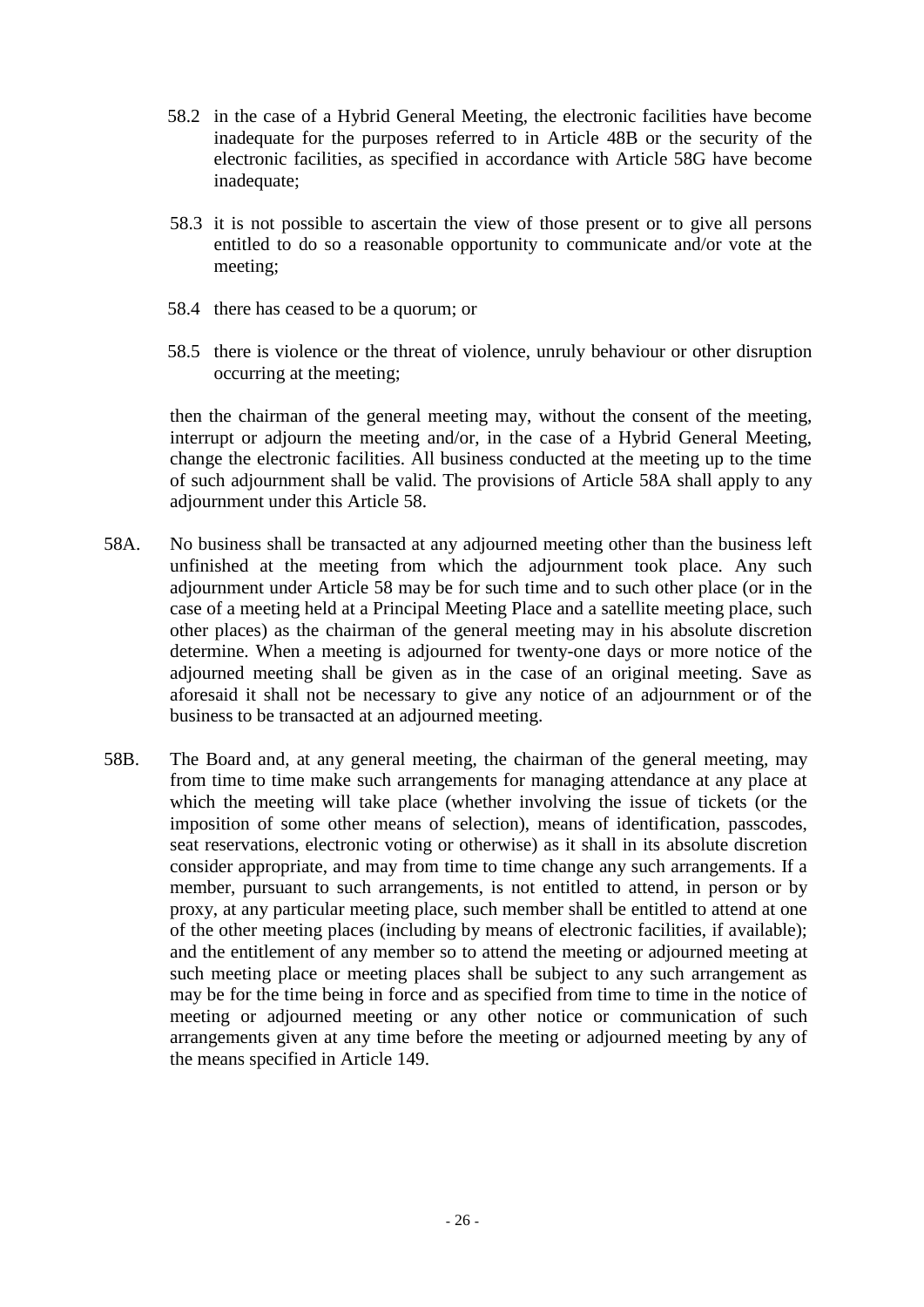- 58C. The Board or, at any general meeting, the chairman of the meeting, may make any arrangements for managing attendance at any venue for which arrangements have been made pursuant to Article 48C (including without limitation the issue of tickets or the imposition of some other means of selection) which it in its absolute discretion considers appropriate, and may from time to time change those arrangements.
- 58D. If a member, pursuant to such arrangements, is not entitled to attend in person or by proxy at a particular venue, he shall be entitled to attend at any other venue for which arrangements have been made pursuant to Article 48C. The entitlement of any member to be present at such venue in person or by proxy shall be subject to any such arrangement then in force and as specified from time to time in the notice of meeting or adjourned meeting or any other notice or communication of such arrangements given before the meeting by any of the means specified in Article 149.
- 58E. For the purposes of these Articles, except where a member is required under the Listing Rules to abstain from voting to approve a matter under consideration, the right of a member to participate in the business of any general meeting shall include the right to listen, speak, to vote on a show of hands or poll, be represented by a proxy and have access to all documents which are required by the Ordinance, the Listing Rules or these Articles to be made available at the meeting.
- 58F. Subject to Article 58I, a person is able to exercise the right to speak (and shall be presumed to be heard) at a general meeting when the person is in a position to communicate (including, in the case of Hybrid General Meetings, the ability to communicate in near real-time via electronic facilities, such as text or chat messaging services) to all those attending the meeting, during the meeting, any questions, information or opinions that the person has on the business of the meeting.
- 58G. The Board or, at any general meeting, the chairman of the general meeting, may make any arrangement and impose any requirement or restriction it or he considers appropriate to ensure the security and orderly conduct of a meeting including, without limitation, requirements for evidence of identity to be produced by those attending the meeting, the searching of their personal property and the restriction of items that may be taken into the meeting place. Members shall also comply with all requirements or restrictions imposed by the owner of the premises at which the meeting is held. A person who refuses to comply with any such arrangements, requirements or restrictions may be refused entry to the meeting. In the case of Hybrid General Meetings, the Board or the chairman of the general meeting may make any arrangement and impose any requirement or restriction as is necessary to ensure the identification of those taking part and the security of the electronic facilities. In this respect, the Company is able to authorise any voting application, system or facility for Hybrid General Meetings as it sees fit.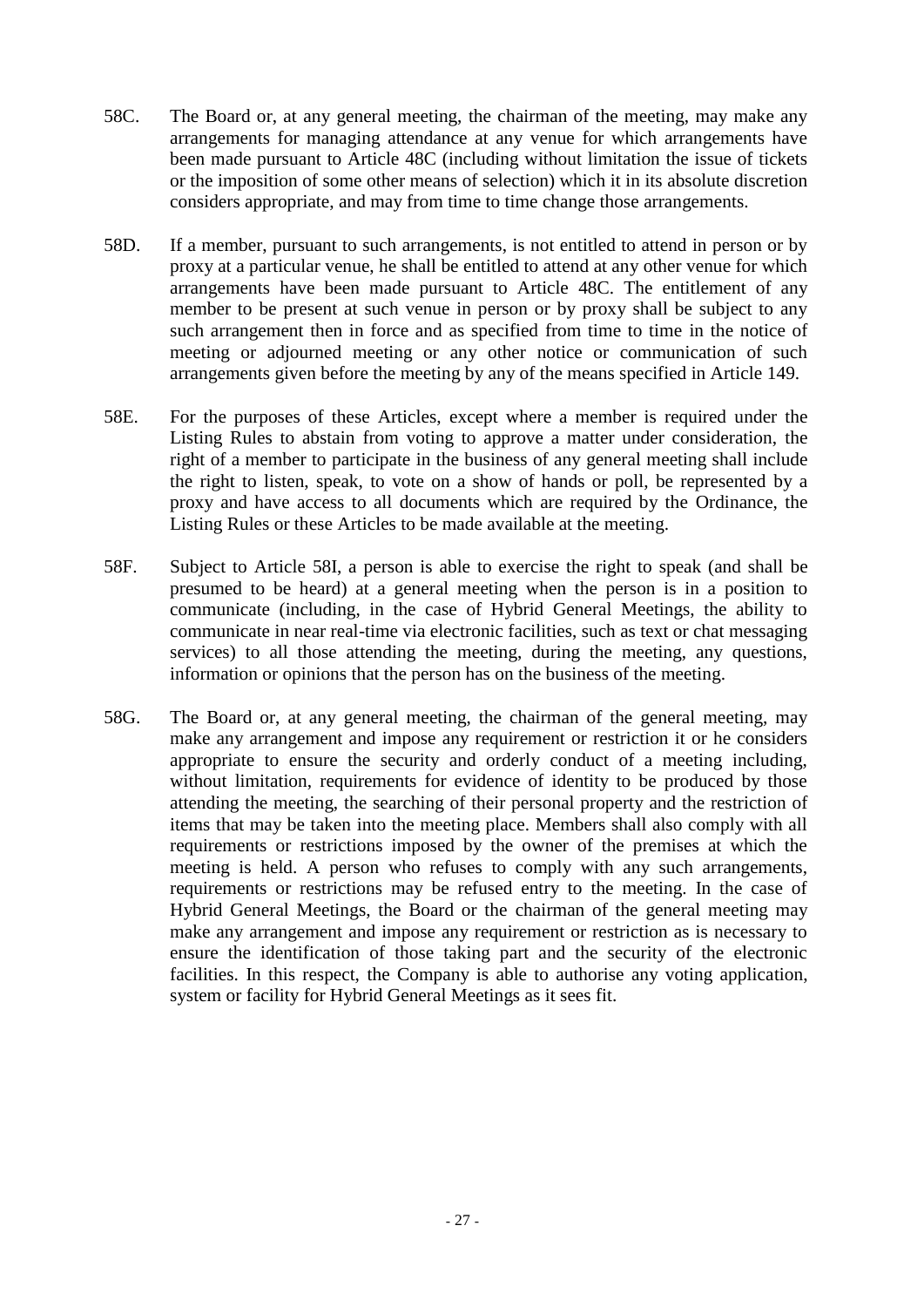- 58H. If, after the sending of notice of a general meeting but before the meeting is held, or after the adjournment of a meeting but before the adjourned meeting is held (whether or not notice of the adjourned meeting is required), the Directors, in their absolute discretion, consider that it is impracticable or unreasonable for any reason to hold a general meeting on the date or at the time and place and/or by means of the electronic facilities specified in the notice calling the meeting, they may postpone the meeting to another date and/or time and/or change the place (or in the case of any general meeting to be held at the Principal Meeting Place and one or more satellite meeting places, to such other places) and/or change the electronic facilities and/or form of the meeting from a Physical General Meeting to a Hybrid General Meeting (or vice versa) or make other changes in respect of the meeting (or do any of these things) without approval from the members. Without prejudice to the generality of the foregoing, the Directors shall have the power to provide in every notice calling a meeting that, if a Black Rainstorm Warning or a Gale Warning is in force at any time on the day of the meeting (unless it has been cancelled at least a minimum period of time prior to the meeting as the Directors may specify in the relevant notice) the meeting shall be automatically postponed without further notice to be reconvened at a later date. This Article shall be subject to the following:
	- 58H.1 when either (1) a meeting is so postponed or (2) there is a change in the place and/or electronic facilities and/or form of the meeting or any of the arrangements applicable to the meeting, no new notice of the general meeting need be sent but the Company shall:
		- (a) endeavour to post notice of such change or postponement on the Company's website as soon as practicable (provided that failure to post such a notice shall not affect the automatic change or automatic postponement of such meeting); and
		- (b) subject to and without prejudice to Articles 58 and 58A, unless already specified in the original notice of the meeting or included in the notice posted on the Company's website pursuant to Article 58H.1(a), the Board shall fix the date, time and place (if applicable) and electronic facilities (if applicable), for the changed or postponed meeting, specify the date and time by which proxies shall be submitted in order to be valid at such changed or postponed meeting (provided that any proxy submitted for the original meeting shall continue to be valid for the changed or postponed meeting unless revoked or replaced by a new proxy), and shall give the members reasonable notice (given the circumstances) of such details in such manner as the Board may determine.
	- 58H.2 notice of the business to be transacted at the changed or postponed meeting shall not be required, nor shall any accompanying documents be required to be recirculated, provided that the business to be transacted at the changed or postponed meeting is the same as that set out in the original notice of general meeting circulated to the members of the Company.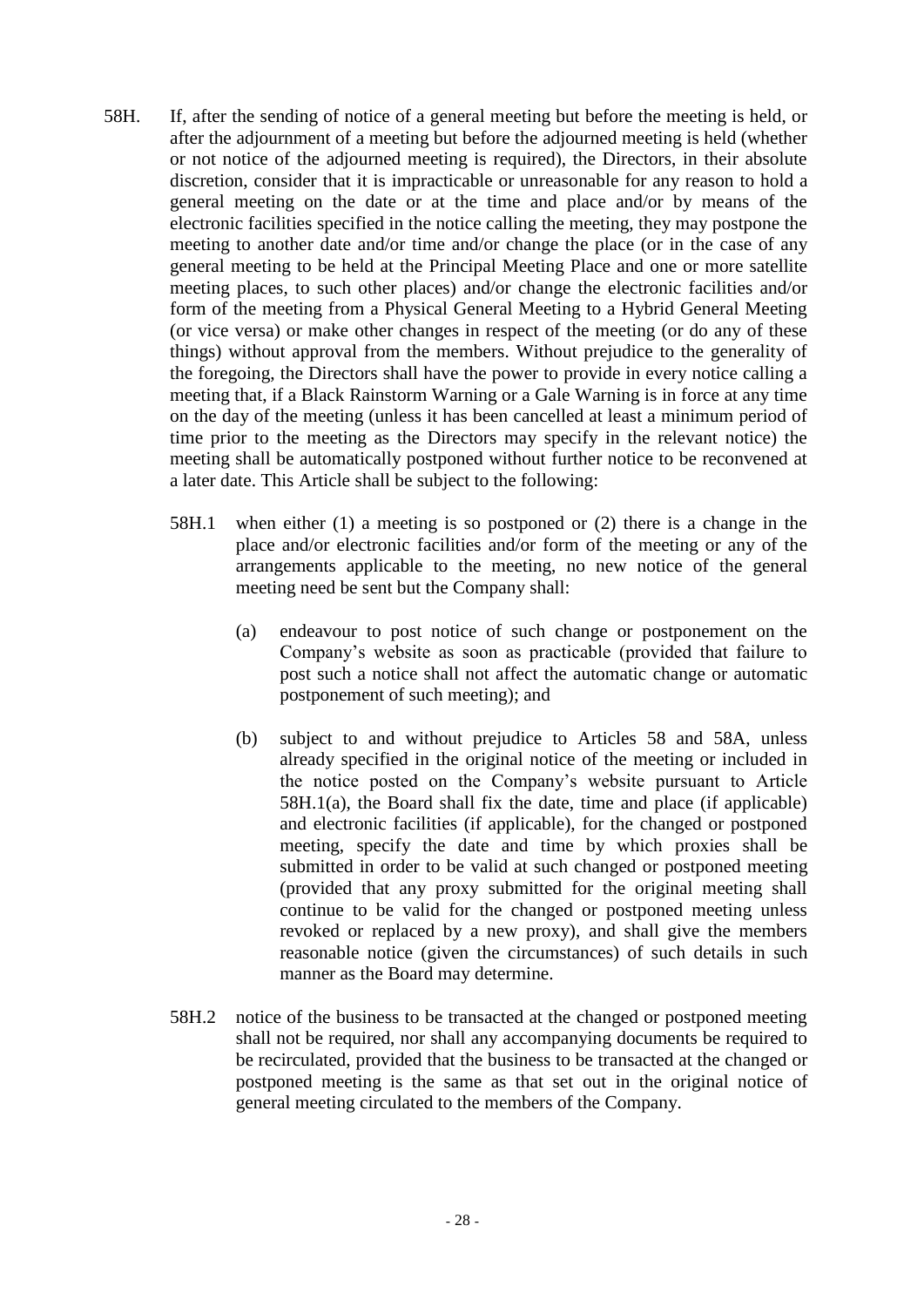- 58I. The chairman of the general meeting may, for the purpose of promoting the orderly conduct of the business of a general meeting, impose any rules including, without limitation, on the number, frequency, time allowed and point at which questions (including questions submitted by electronic means) may be raised at a meeting and any member who fails to abide by such rules may be asked to desist by the chairman and if he persists asked to leave the meeting (whether physically or electronically).
- 59. A Director shall, notwithstanding that he is not a member, be entitled to receive notice of, attend and speak at any general meeting and at any separate meeting of the holders of any class of shares in the Company.
- 60. At any general meeting a resolution put to the vote of the meeting shall be decided on a show of hands, unless a poll is taken as may from time to time be required under the Listing Rules and/or any other applicable laws and regulations or unless a poll is (before or on the declaration of the result of the show of hands) demanded by:
	- 60.1 the chairman; or
	- 60.2 not less than five members present in person or by proxy and having the right to vote at the meeting; or
	- 60.3 a member or members present in person or by proxy representing not less than five per cent of the total voting rights of all the members having the right to vote at the meeting; or
	- 60.4 a member or members present in person or by proxy holding shares of the Company conferring a right to vote at the meeting being shares on which an aggregate sum has been paid up equal to not less than five per cent of the total sum paid up on all the shares conferring that right.
- 60A. If the chairman, before or on the declaration of the result on a show of hands, knows from the proxies received by the Company that the result on a show of hands will be different from that on a poll, the chairman must demand a poll.
- 61. Unless a poll is so demanded or unless a poll is taken as may from time to time be required under the Listing Rules and/or any other applicable laws and regulations, a declaration by the chairman that a resolution has, on a show of hands, been carried, or carried unanimously, or by a particular majority, or lost, and an entry to that effect in the book containing the minutes of the meeting shall be conclusive evidence of the fact, without proof of the number or proportion of the votes recorded in favour of, or against, that resolution.
- 62. If a poll is demanded in the manner aforesaid it shall be taken at such time and place and in such manner as the chairman shall direct and he may appoint scrutineers (who need not be members) and fix a time and place for declaring the result of the poll. The result of the poll shall be deemed to be the resolution of the meeting at which the poll was demanded. The Company shall record in the minutes of the general meeting such result of the poll in accordance with the Ordinance.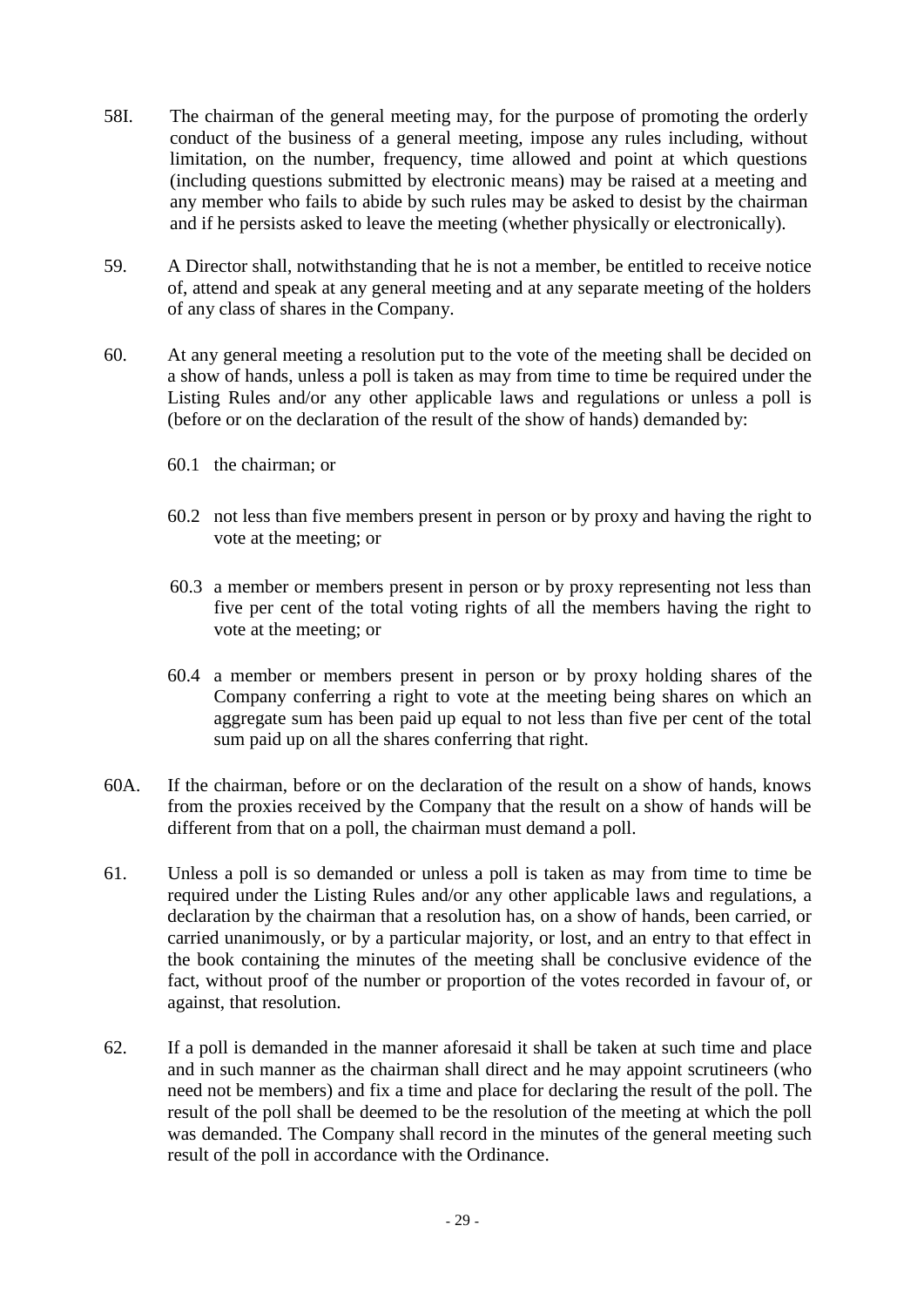- 63. A poll demanded on the election of a chairman or on a question of adjournment shall be taken forthwith. A poll demanded on any other question shall be taken either forthwith or at such time and place as the chairman directs, not being more than thirty days after the poll is demanded. No notice need be given of a poll not taken forthwith if the time and place at which it is to be taken are announced at the meeting in respect of which it is demanded. In any other case, at least seven clear days' notice shall be given specifying the time and place at which the poll is to be taken.
- 64. 64.1 The demand for a poll shall not prevent the continuance of a meeting for the transaction of any business other than the question on which the poll has been demanded.
	- 64.2 The demand for a poll may, before the poll is taken, be withdrawn with the consent of the chairman, and a demand so withdrawn shall not be taken to have invalidated the result of a show of hands declared before the demand was made.

### **VOTES OF MEMBERS**

- 65. Subject to any rights or restrictions attached to any shares or under the Listing Rules and/or any other applicable laws and regulations, on a show of hands, every member (being an individual) present in person or by proxy or (being a corporation) by duly authorised representative shall have one vote only. In case of a poll every member present in person, by proxy or by authorised representative shall have one vote for every share held by him. If a member appoints more than one proxy, none of the proxies so appointed shall be entitled to vote on a show of hands, provided that where more than one proxy is appointed by a member which is a clearing house or its nominee, each such proxy shall have one vote on a show of hands.
- 66. A member in respect of whom an order has been made by any competent court by reason of mental disorder may vote, whether on a show of hands or on a poll, by his committee, receive, curator bonis, or other person authorised in that behalf by that court, who may on a poll vote by proxy. Evidence to the satisfaction of the Directors of the authority of the person claiming to exercise the right to vote shall be deposited at the Office, or at such other place as is specified in accordance with these Articles for the deposit of instruments of proxy, not less than 48 hours before the time appointed for holding the meeting or adjourned meeting at which the right to vote is to be exercised or, in the case or a poll not taken on the same day as the meeting or adjourned meeting at which it is demanded, not less than 48 hours before the time appointed for the taking of the poll, and in default the right to vote shall not be exercisable.
- 67. If two or more persons are jointly entitled to a share then in voting on any question the vote of the senior who tenders a vote whether in person or by proxy shall be accepted to the exclusion of the votes of the other registered holders of the share and for this purpose seniority shall be determined by the order in which the names of the holders stand in the Register.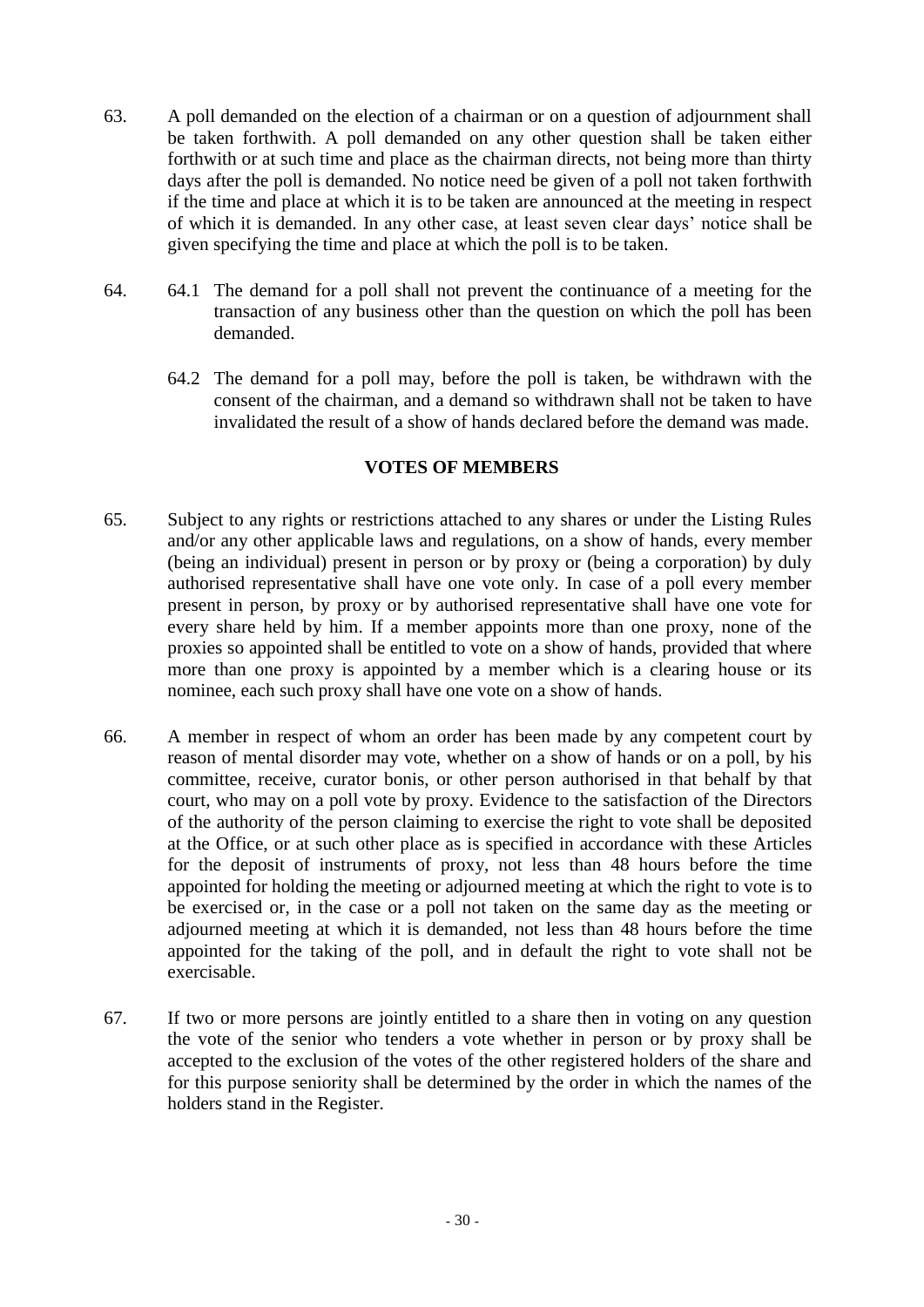- 68. The instrument appointing a proxy shall be in writing under the hand of the appointor or of his attorney duly authorised in writing or, if the appointor is a corporation, either under seal or under the hand of an officer or attorney duly authorised. A member may appoint more than one proxy to attend on the same occasion. Deposit of an instrument of proxy shall not preclude a member from attending and voting at the meeting or at any adjournment thereof.
- 69. A proxy need not be a member of the Company.
- 70. (a) A member which is a corporation may by resolution of its directors or other governing body authorise such person as it thinks fit to act as its representative at any meeting of the Company pursuant to sections 606, 607 or 623 of the Ordinance or any amendment or re-enactment thereof.
	- (b) Where that member and/or warrantholder is a recognised clearing house (within the meaning of the Securities and Futures Ordinance) (Chapter 571 of the Laws of Hong Kong) or its nominee(s), it may authorise such person or persons as it thinks fit to act as its representative(s) or proxy(ies) at any members' meetings or any meetings of any class of members and/or warrantholders provided that, if more than one person is so authorised, the authorisation or proxy form must specify the number and class of shares and/or warrants in respect of which each such person is so authorised. The person so authorised will be deemed to have been duly authorised without the need of producing any documents of title, notarised authorisation and/or further evidence for substantiating the facts that it is duly authorised and will be entitled to exercise the same power including the right to speak and vote, on behalf of the recognised clearing house as that clearing house or its nominee(s) could exercise if it were an individual member and/or warrantholder of the Company.
- 71. The instrument appointing a proxy and the power of attorney or other authority (if any) under which it is signed shall be deposited at the Office or at such other place specified in the notice convening the meeting or delivered electronically to the Company in the manner specified by the Company, in each case not less than 48 hours before the time for holding the meeting at which the person or persons named in such instrument propose to vote or, in the case of a poll taken more than 48 hours after it was demanded, shall be deposited as aforesaid after the poll has been demanded and not less than 24 hours before the time appointed for taking the poll or, where the poll is not taken forthwith but is taken not more than 48 hours after it was demanded, shall be delivered at the meeting to the chairman or to the Company secretary of the Company or to any Director, and an instrument of proxy which is not deposited or delivered in a manner so permitted shall be invalid.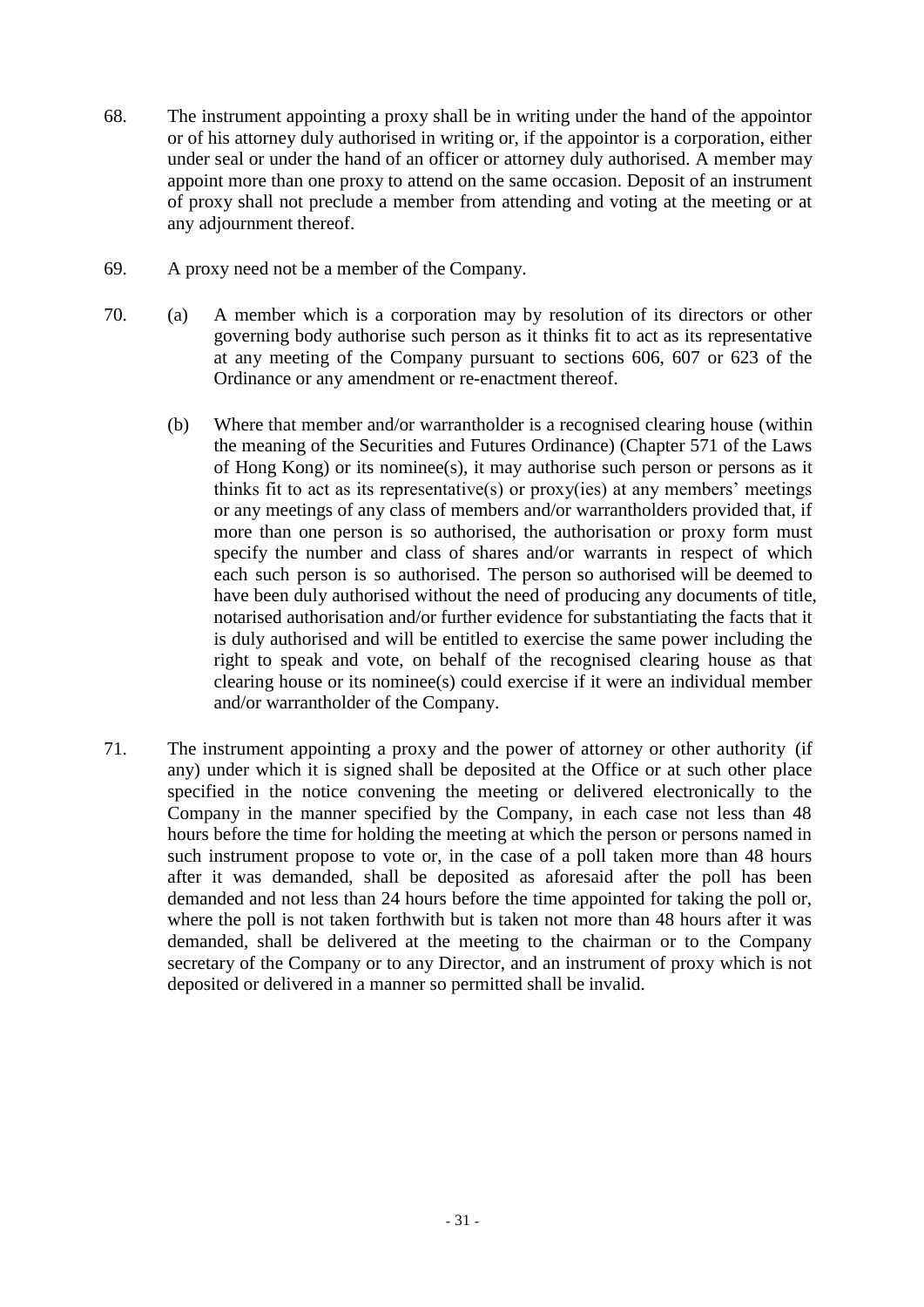- 71A. A vote given or poll demanded by proxy shall be valid notwithstanding the previous termination of the authority of the person voting or demanding a poll in respect of which the appointment of the relevant person was made unless notice of termination was received at the Office (or at such other place or through such manner which the instrument of proxy was duly deposited or delivered) at least 48 hours before the time fixed for holding the meeting or adjourned meeting (or, in the case of a poll, taken more than 48 hours after it was demanded, 24 hours before the time appointed for the taking of the poll) at which the vote is given or shall have been received by the secretary of the Company or the chairman of the meeting on the day and at the place, but before the start, of the meeting or adjourned meeting or poll. In calculating the notice periods set out above, no account is to be taken of any part of a day that is a public holiday. Only such intimation in writing actually received by the Company shall be taken into account by the Company.
- 72. A proxy may be appointed generally or for a specified period or for a specified meeting. The instrument of proxy whether for a specified meeting or otherwise shall provide for two-way voting and shall otherwise be in any usual form or in such other form as the Directors may approve. Subject to the terms of the instrument of proxy and the Articles herein, a proxy duly appointed by a member in accordance with Article 71 shall be allowed to exercise all and any of the rights of such member including but not limited to the right to attend and to speak and to vote at a general meeting.

The Directors may at the expense of the Company send instruments of proxy to the members by post or otherwise (with or without provision for their return prepaid) for use at any general meeting or at any separate meeting of the holders of any class of shares, either in blank or nominating in the alternative any one or more of the directors or any other person. If for the purpose of any meeting invitations to appoint as proxy a person or one of a number of persons specified in the invitations are issued at the Company's expense, they shall be issued to all (and not to some only) of the members entitled to be sent a notice of the meeting and to vote at it. The accidental omission to send such an instrument or give such an invitation to, or the non-receipt thereof by, any member entitled to attend and vote at a meeting shall not invalidate the proceedings at that meeting.

73. A vote given or poll demanded by a proxy or a duly authorised representative of a corporation shall be valid notwithstanding the previous death or insanity of the principal or revocation of the proxy or authorisation or transfer of the share by virtue of which the vote is given or the poll demanded provided that no intimation in writing of the death insanity revocation or transfer shall have been received at the Office before the meeting or adjourned meeting at which the vote is given or poll demanded or (in the case of a poll not taken on the same day as the meeting or adjourned meeting) the time appointed for taking the poll.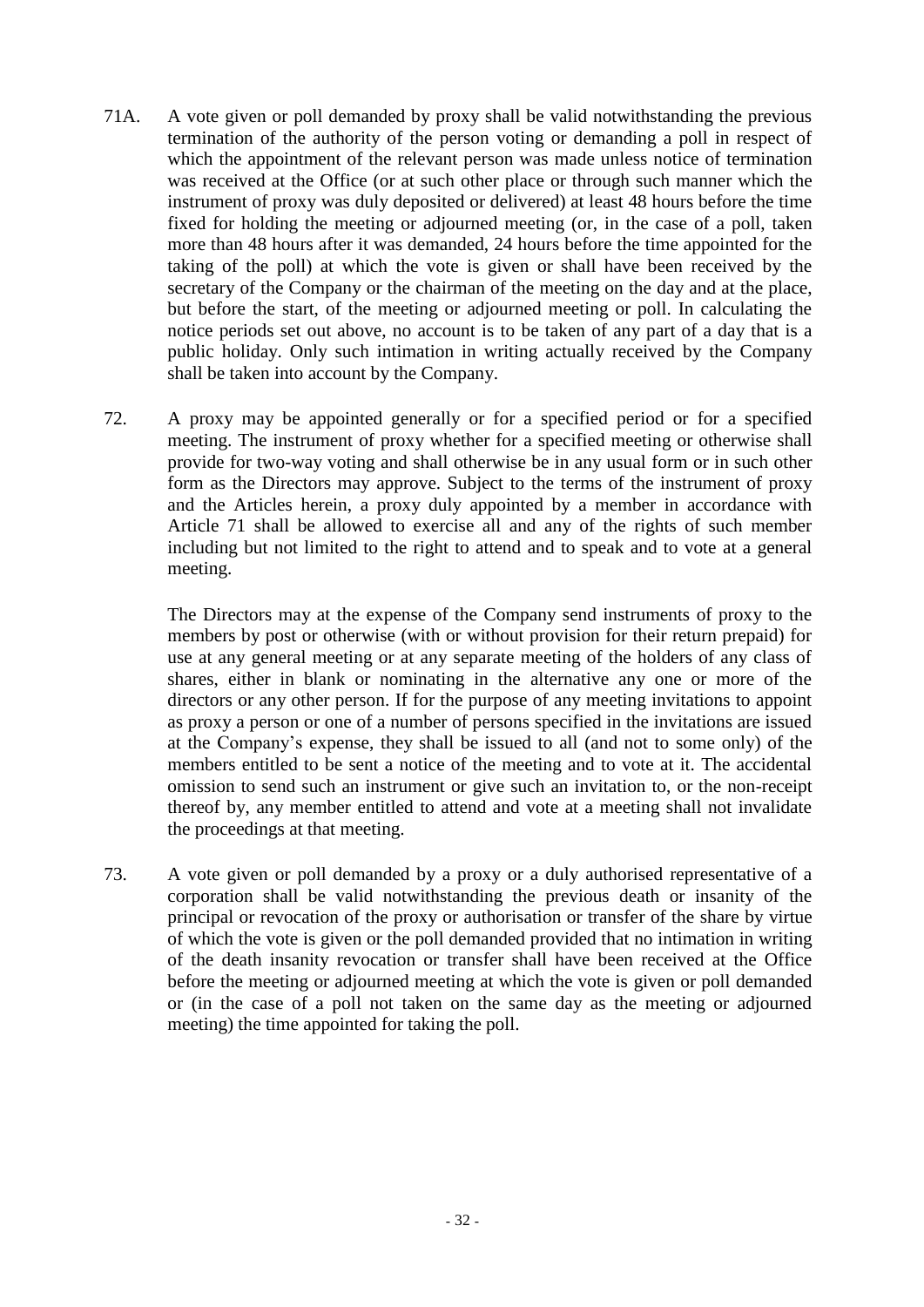- 74. 74.1 No member shall be entitled to be present or to vote on any question either personally or by proxy or as proxy for another member at any general meeting or at any separate meeting of the holders of any class of shares or upon a poll or be reckoned in a quorum whilst any call or any other sum shall be overdue and unpaid to the Company in respect of any of the shares of such member.
	- 74.2 Where the Company has knowledge that any member is, under the Listing Rules and/or any other applicable laws and regulations, required to abstain from voting on any particular resolution or restricted to voting only for or only against any particular resolution, any votes cast by or on behalf of such member in contravention of such requirement or restriction shall not be counted.
- 75. No objection shall be raised to the qualification of any voter except at the meeting or adjourned meeting at which the vote objected to is tendered, and every vote not disallowed at the meeting shall be valid for all purposes. Any objection made in due time shall be referred to the chairman of the meeting whose decision shall be final and conclusive.
- 76. On a poll, votes may be given either personally or by proxy. A member entitled to more than one vote need not, if he votes, use all his votes or cast all the votes he uses the same way.
- 77. In the case of an equality of votes, whether on a show of hands or on a poll, the chairman of the meeting or of the adjourned meeting shall be entitled to a casting vote in addition to any other vote he may have.
- 78. If any votes are counted which ought not to have been counted, or might have been rejected, the error shall not vitiate the result of the voting unless it is pointed out at the same meeting, or at any adjournment thereof, and it is in the opinion of the chairman of the meeting of sufficient magnitude to vitiate the result of the voting. If an amendment proposed to any resolution under consideration is ruled out of order by the chairman, the proceedings on the resolution shall not be invalidated by any error in the ruling.

## **DIRECTORS**

- 79. Unless otherwise determined by the Company in general meeting the number of Directors shall be not less than two and there shall be no maximum number. A Director shall not require any qualification shares.
- 80. 80.1 The Directors shall receive such remuneration for their services for each year as the members shall from time to time in general meeting determine and the members in general meeting may decide in what shares or proportions such remuneration shall be divided or allotted. In the event that the members in general meeting do not decide in what shares or proportions such remuneration shall be divided or allotted the Directors may so decide in respect of the relevant year. The Directors shall also be entitled to be repaid all travelling, hotel and other expenses reasonably incurred by them respectively in or about the performance of their duties as Directors.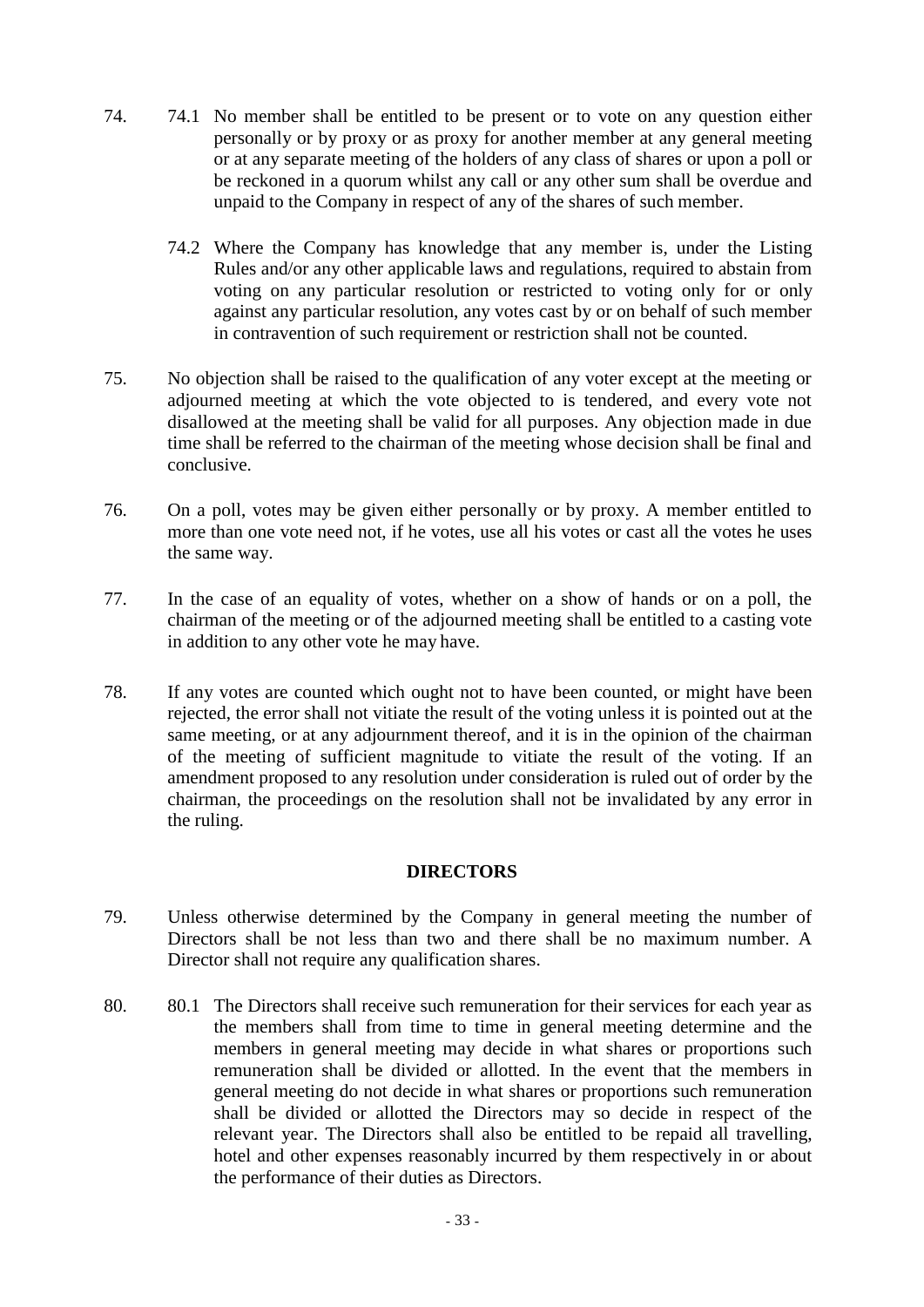80.2 Notwithstanding the foregoing the remuneration of an executive Director shall from time to time be fixed by the Directors and may be by way of salary, commission, or participation in profits or otherwise or by all or any of those modes and with such other benefits and allowances as the Directors may from time to time decide. Such remuneration shall be in addition to his remuneration as a Director.

### **ALTERNATE DIRECTORS**

- 81. Any Director may at any time and from time to time appoint any person to be his alternate director and may at any time remove from office the alternate director so appointed by him and appoint another in his place. An alternate director shall not be entitled to receive any remuneration from the Company but shall otherwise be subject to the provisions of these Articles with regard to Directors. An alternate director shall subject to his giving to the Company an address within Hong Kong at which notice may be served upon him be entitled to receive notices of all meetings of the Directors and to attend and vote as a Director at any meeting at which the Director by whom he was appointed is not personally present and generally in the absence of such appointor to perform all the functions of his appointor as Director. An alternate director shall ipso facto cease to be an alternate director if his appointor ceases for any reason to be a Director. All appointments and removals of alternate directors shall be effected by notice in writing sent to the Office or left with the Company signed by the Director making or revoking such appointment.
- 82. Save as otherwise provided in these Articles, an alternate director so appointed shall be deemed to be the agent of the Director who appoints him. A Director who appoints an alternate director shall be vicariously liable for any tort committed by the alternate director while acting in the capacity of alternate director. The remuneration of any alternate director shall be payable out of the remuneration payable to the Director appointing him, and shall consist of such part (if any) of the last-mentioned remuneration as shall be agreed between the alternate director and the Director appointing him.

## **POWERS AND RESPONSIBILITIES OF DIRECTORS**

- 82A. In addition to the powers and authority conferred on the Board hereof and general legal provisions and the Listing Rules, the duties of the Directors include, but are not limited to, the formulation of the Company's development strategies, the administration of the Members of the Management and the management of major financial matters, etc. The Directors are entitled to exercise the following powers and functions:
	- (a) the Board shall have the right to formulate the development strategy of the Company, make decisions on major operational and management matters of the Company such as corporate operating plans, major investment matters, annual financial budgets, etc., and promote and improve the risk prevention and management system of the Company in light of the risks faced by the Company;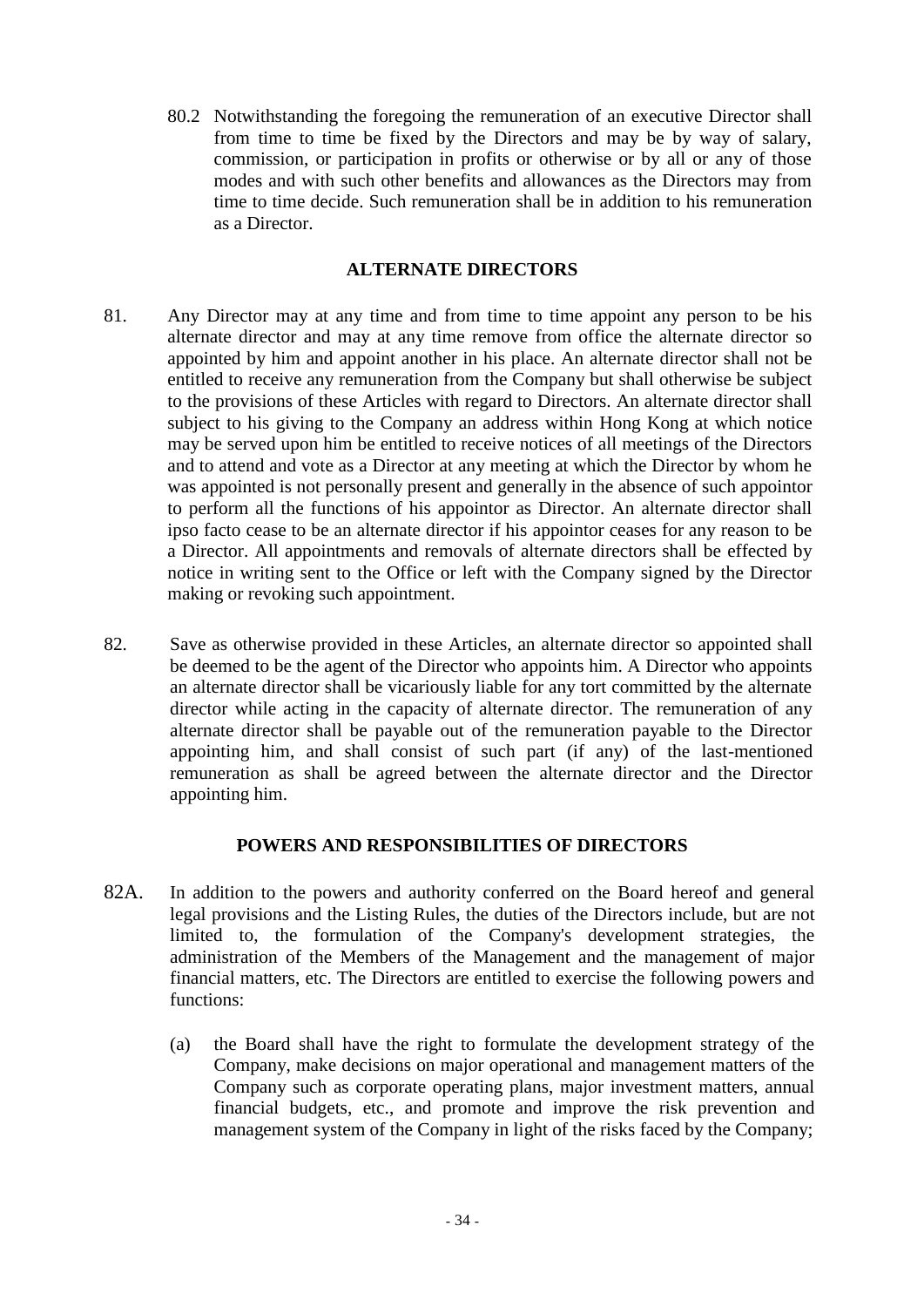- (b) without prejudice to the exercise of the powers conferred by Articles 93 to 96 and Articles 124 to 128 hereof by the Board, the Board shall have the authority to formulate the mechanism for the selection and administration of the Members of the Management, the appraisal and remuneration regulations of the Members of the Management (including the relevant management policies and regulations on remuneration, rewards and disciplinary measures and performance appraisal, etc.) and the policies relating to remuneration allocation;
- (c) without prejudice to the exercise of the powers conferred by Articles 87 and 88 hereof by the Board, the Board shall have the power to formulate a system for the management of guarantees, liabilities and outward donations;

and may from time to time at its discretion authorize or appoint such members of the Board as it thinks fit, such other persons as the Board thinks fit or such committees as it may establish in accordance with the Articles to deal with such matters.

- 83. The management of the business and the control of the Company shall be vested in the Directors who may exercise all such powers and do all such acts and things as may be exercised or done by the Company and are not hereby or by the Ordinance or the Listing Rules expressly directed or required to be exercised or done by the Company in general meeting, but subject nevertheless to any directions (not being inconsistent with the provisions of the Ordinance or the Listing Rules or with these Articles) as may from time to time be made by special resolution, but no direction shall invalidate any prior act of the Directors which would have been valid if such direction had not been given.
- 84. No part of the funds of the Company shall be employed by the Directors of the Company in the purchase of or lent on the security of the Company's shares except insofar as may be authorised by the Ordinance.
- 85. All cheques, promissory notes, drafts, bills of exchange, and other negotiable instruments, shall be made, signed, drawn, accepted and endorsed, or otherwise executed, as the case may be, on behalf of the Company in such manner as shall from time to time be determined by the Directors.
- 86. The Directors may from time to time and at any time by power or attorney appoint any company, firm or person or body of persons, whether nominated directly or indirectly by the Directors, to be the attorney or attorneys of the Company for such purposes and with such powers authorities and discretions and for such period and subject to such conditions as they may think fit, and any such powers of attorney may contain such provisions for the protection and convenience of persons dealing with any such attorney as the Directors may think fit and may also authorise any such attorney to delegate all or any of the powers, authorities and discretions vested in him.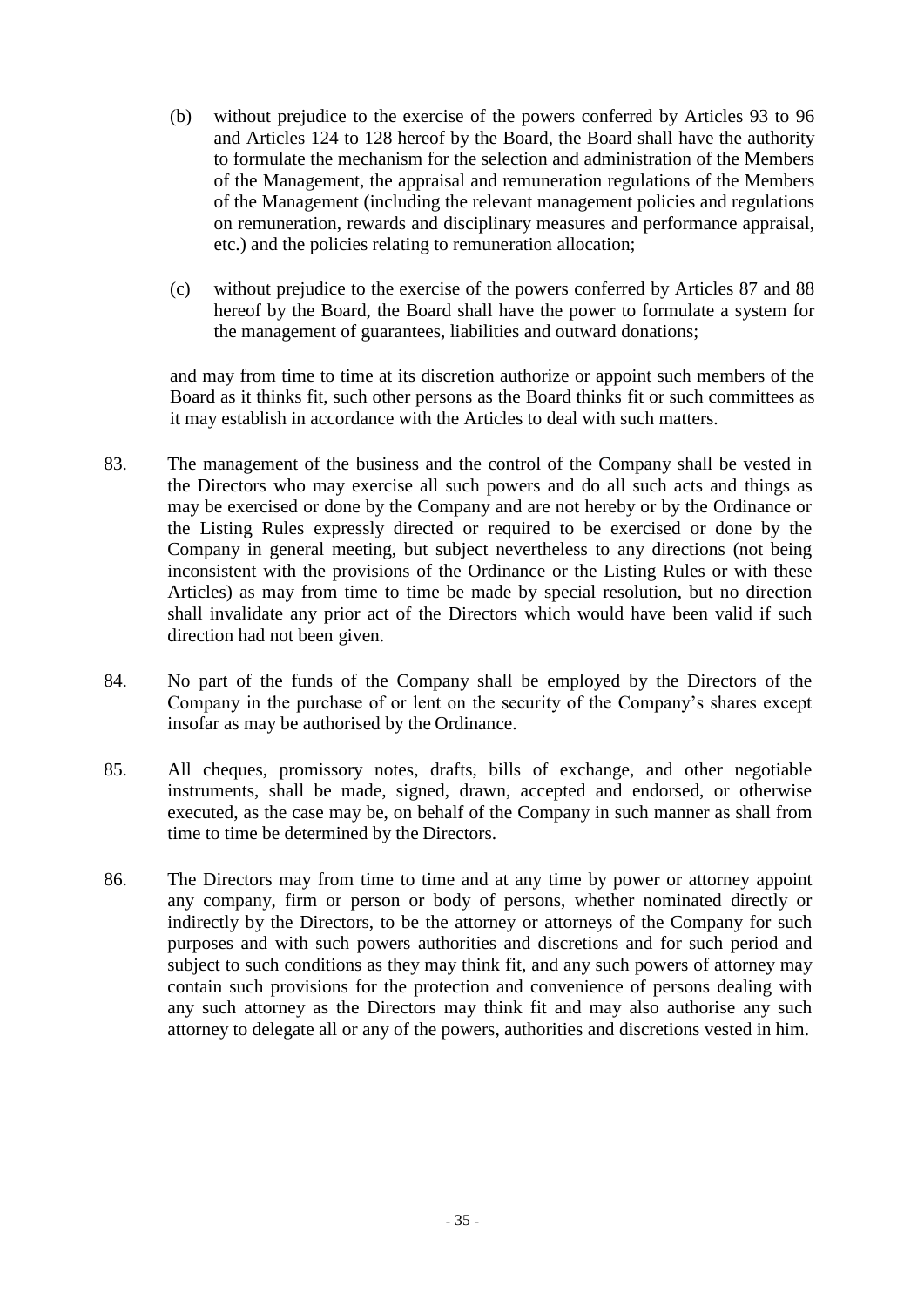### **BORROWING POWERS**

- 87. Subject to the internal policies as adopted by the Board from time to time as to the exercise of the borrowing powers of the Company, the Directors may from time to time exercise all the borrowing powers of the Company including but without limitation powers to borrow from bankers or others for the purposes of the Company by way of bills, overdraft, cash credit or other usual means of obtaining trading accommodation such sum or sums of money as they in their discretion shall consider necessary or desirable for the proper and convenient administration of the Company's finances.
- 88. In addition to the moneys so borrowed under the preceding Article the Directors may from time to time at their discretion raise or borrow money for the purposes of the Company and may secure the payment of the same by mortgage or charge upon the whole or any part of the assets, undertaking and property of the Company (present or future) including its uncalled or unissued capital and may issue bonds, debentures or debenture stock, either charged upon the whole or any part of the assets and property of the Company or not so charged.
- 89. Any debentures, debenture stock, bonds or other securities may be issued at a discount, premium or otherwise and with any or special privileges as to redemption, surrender, drawings, allotment of shares, attending and voting at general meetings of the Company, appointment of Directors and otherwise.
- 90. The Directors shall cause a proper register to be kept, in accordance with the Ordinance, of all mortgages and charges specifically affecting the property of the Company; and shall duly comply with the requirements of the Ordinance, in regard to the registration of mortgages and charges therein specified and otherwise. If the Company issues a series of debentures or debenture stock not transferable by delivery, the Directors shall cause a proper register to be kept of the holders of such debentures in accordance with the provisions of the Ordinance.
- 91. The register of mortgages shall be open to inspection by any creditor or member of the Company without payment and by any other person on payment of the sum of one dollar for each inspection.
- 92. A register of the holders of the debentures of the Company shall be kept at the Office and shall be open to the inspection of the registered holder of any debentures and of any member of the Company at any time between the hours of two and four in the afternoon. The Directors may close the said register for such period or periods as they may think fit not exceeding in the aggregate thirty days in each year.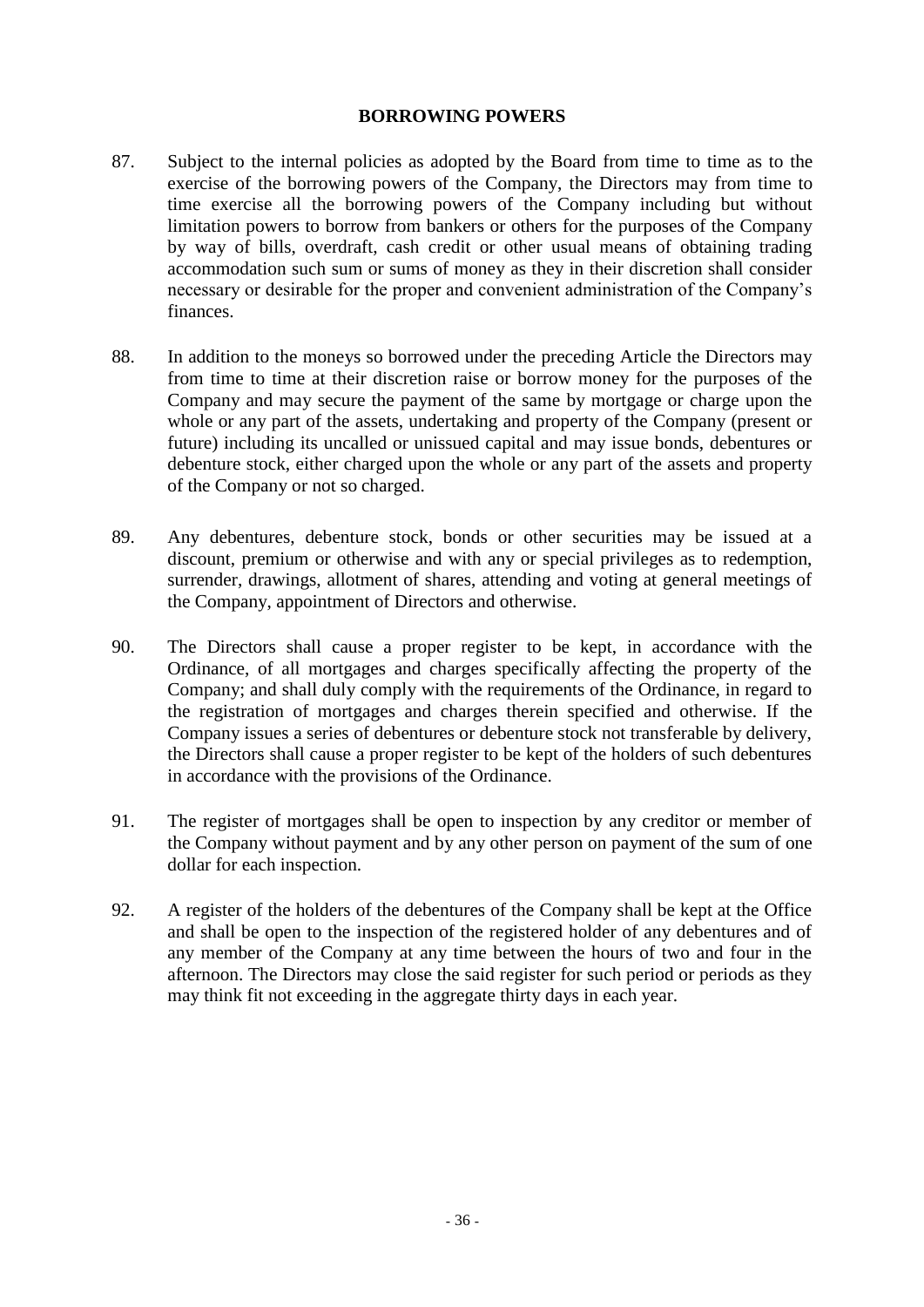### **MEMBERS OF THE MANAGEMENT**

- 93. The Board may from time to time appoint the Member(s) of the Management and may fix his or their remuneration in such manner as the Board shall think fit. In addition, the Board shall, in accordance with the relevant management policies and measures formulated by the Board, determine the performance appraisal results of the relevant Member(s) of the Management and apply the suitable rewards or penalties. The Board may subject to contractual obligations remove the Member(s) of the Management and appoint another or others in his or their place or places as the Board shall think fit.
- 93A. The appointment of such Member(s) of the Management may be for such period as the Board may decide.
- 94. The Board may enter into such agreement or agreements with any such Member(s) of the Management upon such terms and conditions in all respects as the Board may in its absolute discretion think fit including providing authorization to such Member(s) of the Management to appoint any other employees under them for the purpose of carrying on the business of the Company.

## **POWERS OF MEMBERS OF THE MANAGEMENT**

- 95. The Chief Executive Officer(s) shall have the management of the ordinary business of the Company and may do and execute all such contracts acts deeds matters and things as may be considered by him or them requisite or expedient in connection therewith but subject to any directions that may from time to time be given by the Directors provided that no directions shall invalidate any prior act of the Chief Executive Officer(s) which would have been valid if such directions had not been given.
- 96. The Directors may from time to time entrust to and confer upon the Members of the Management for the time being such of the powers exercisable under these Articles by the Directors as they think fit and may confer such powers for such time and to be exercised for such objects and purposes and upon terms and conditions and with restrictions as they think expedient and from time to time may revoke withdraw alter or vary all or any of such powers.

## **PROCEEDINGS OF DIRECTORS**

- 97. The Company shall keep at its registered office a Register containing the names and addresses and occupations or the Directors and shall send to the Registrar of Companies a return containing the particulars specified in such Register and shall from time to time notify to the Registrar any change that takes place in such Directors as required by the Ordinance.
- 98. The Directors may meet together for the dispatch or business, adjourn and otherwise regulate their meeting as they think fit and determine the quorum necessary for the transaction of business. Until otherwise determined, two Directors shall constitute a quorum. An alternate director who is not a Director may be counted in the quorum. Meetings may be held in Hong Kong or any other place from which the business of the Company is from time to time directed.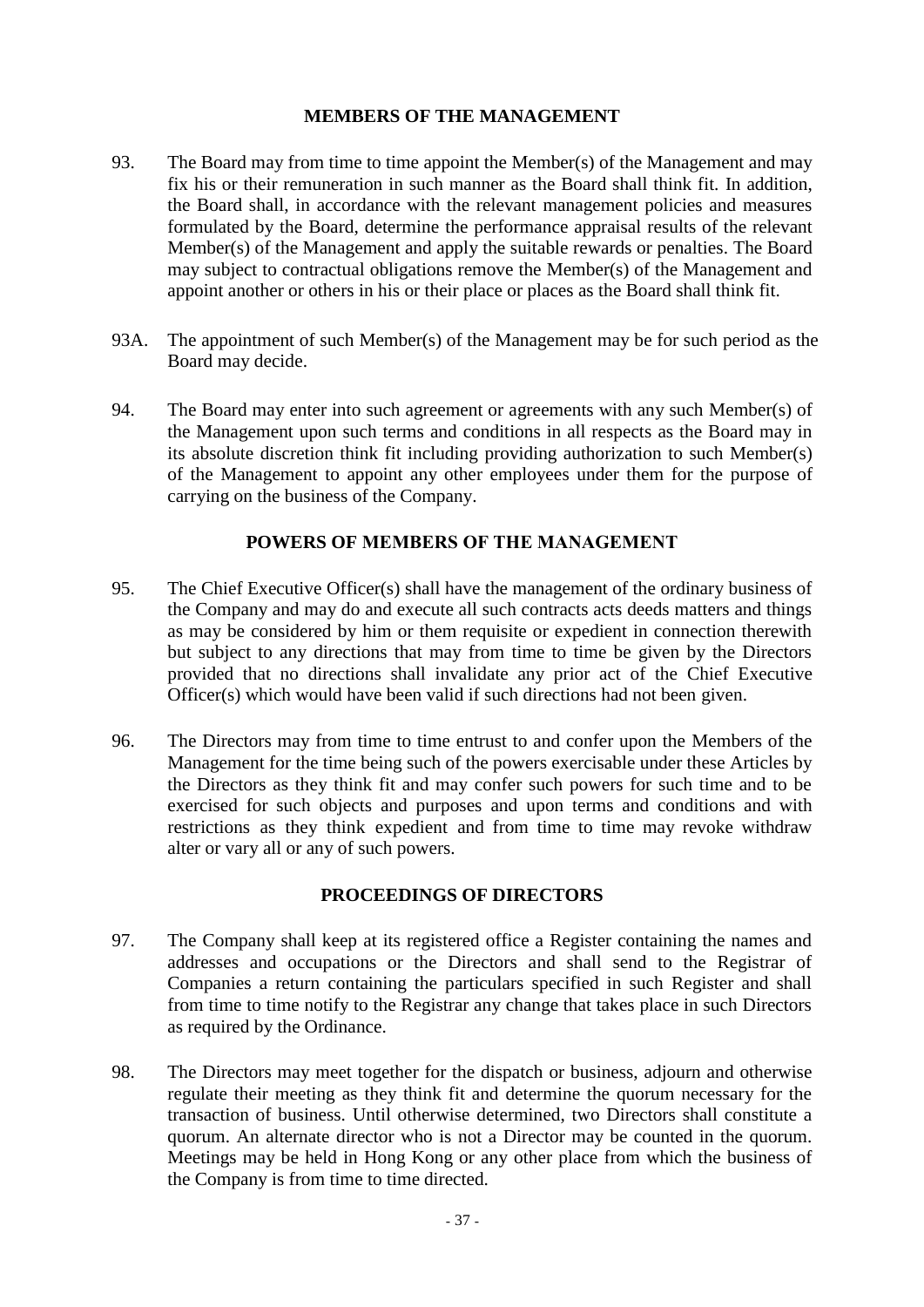- 99. A Director may and at the request of a Director the Company Secretary shall at any time summon a meeting of the Directors by notice served upon them. It shall not be necessary to give notice to a Director or an alternate director who is for the time being out of Hong Kong.
- 100. If a Director notifies the Company in writing of an address in Hong Kong at which notice of meetings of the Directors is to be given to him when he is absent from Hong Kong, he shall, if so absent, be entitled to have notice given to him at that address; but the Company shall not be obliged by virtue of this paragraph to give any Director a longer period of notice than he would have been entitled to had he been present in Hong Kong at that address.
- 101. Questions arising at any meeting shall be decided by a majority of votes. In case of equality of voting, the chairman shall have a second or casting vote. A Director who is also an alternate director shall be entitled in the absence of his appointor to an additional vote on behalf of his appointor.
- 102. The Directors may elect a chairman and a deputy chairman of their meetings, and may determine the period for which such officers shall respectively hold office. In the absence of the chairman (if any) the deputy chairman (if any) shall preside. If such officers have not been appointed or if neither be present at the time appointed for a meeting, the Directors present shall choose some one of their number to be chairman at such meeting.
- 103. A meeting of Directors at which a quorum is present shall be competent to exercise all or any of the authorities, powers and discretions, by or under the regulations of the Company for the time being vested in or exercisable by the Directors generally.
- 104. The Directors may delegate any of their power to committees consisting of such Directors as they think fit. Any committee so formed shall in the exercise of the powers so delegated, conform to any regulations that may from time to time be imposed on it by the Directors.
- 105. The meetings and proceedings of any such committees consisting of two or more Directors shall be governed by the provisions herein contained for regulating the meetings and proceedings of the Directors, so far as the same are applicable thereto and are not superseded by the express terms of the appointment of the committee, or by any such regulations as aforesaid.
- 106. All acts done by any meeting of the Directors or by a committee or by any person acting as a Director or an alternate Director shall, notwithstanding that it shall afterwards be discovered that there was some defect in the appointment of such Director or persons acting as aforesaid, or that they or any of them were disqualified, be as valid as if every such person had been duly appointed and was qualified to be a Director.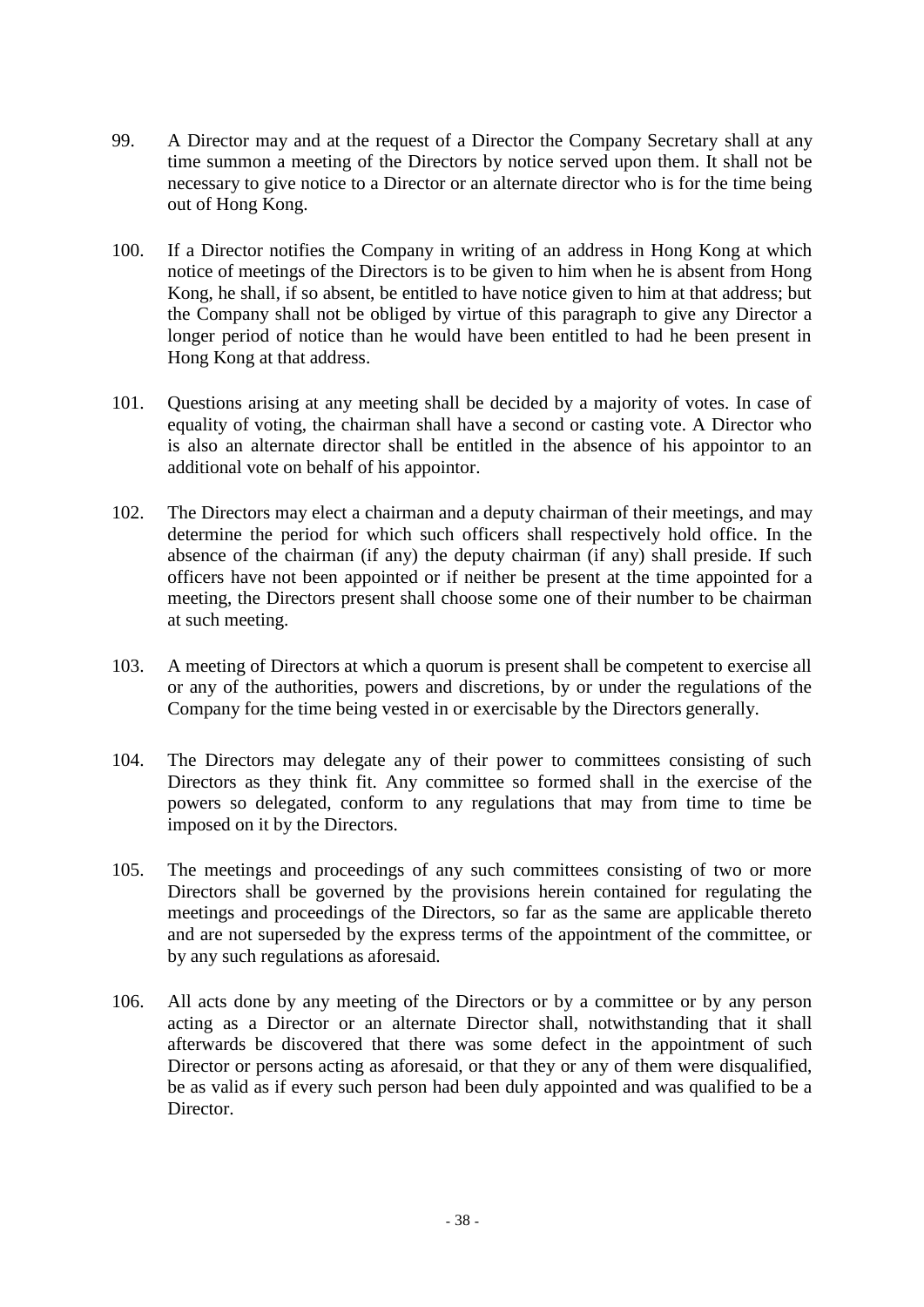- 107. A resolution in writing signed by all the Directors entitled to receive notice of a meeting of the Directors and annexed or attached to the Directors' minute book shall be as valid and effective as a resolution passed at a meeting duly convened. The signature of any Director may be given by his alternate. Any such resolution may be contained in one document or separate copies prepared and/or circulated for the purpose and signed by one or more of the Directors. A cable or telex message sent by a Director or his alternate shall be deemed to be a document signed by him for the purposes of this Article.
- 108. Meetings of the Directors and of any committee of the Directors may be held from time to time in any part of the world as may be convenient. A Director shall be deemed to be present at a meeting of the Directors or any committee if he participates by telephone or other electronic means provided that all Directors participating in such meeting can hear each other at the same time.
- 109. The Directors and any committee of Directors shall cause minutes to be duly entered in books provided for the purposes:
	- (a) of all appointments of officers;
	- (b) of the names of Directors present at each meeting of the Directors and of any committee of Directors;
	- (c) of all orders made by the Directors and committees of Directors;
	- (d) of all resolutions and proceedings of general meetings and of meetings of the Directors and committees.

And any such minutes of any meeting of the Directors or of any committee or of the Company, if purporting to be signed by the chairman of such meeting or by the chairman of the next succeeding meeting shall be receivable as prima facie evidence of the matters stated in such minutes.

### **APPOINTMENT AND RETIREMENT OF DIRECTORS**

- 110. At each annual general meeting, one-third of the Directors for the time being (or if their number is not a multiple of three (3), the number nearest to but not less than onethird) shall retire from office by rotation and shall be eligible for re-election, provided that every Director (including those appointed for a specific term) shall be subject to retirement by rotation at least once every three years. A Director retiring at a meeting as aforesaid shall remain in office until the conclusion of that meeting.
- 110A. Notwithstanding the provisions in these Articles, the Company shall not, without the approval of members in accordance with the provisions of the Ordinance, enter into a service contract with a Director under which the guaranteed term of the employment of such Director exceeds or may exceed three years.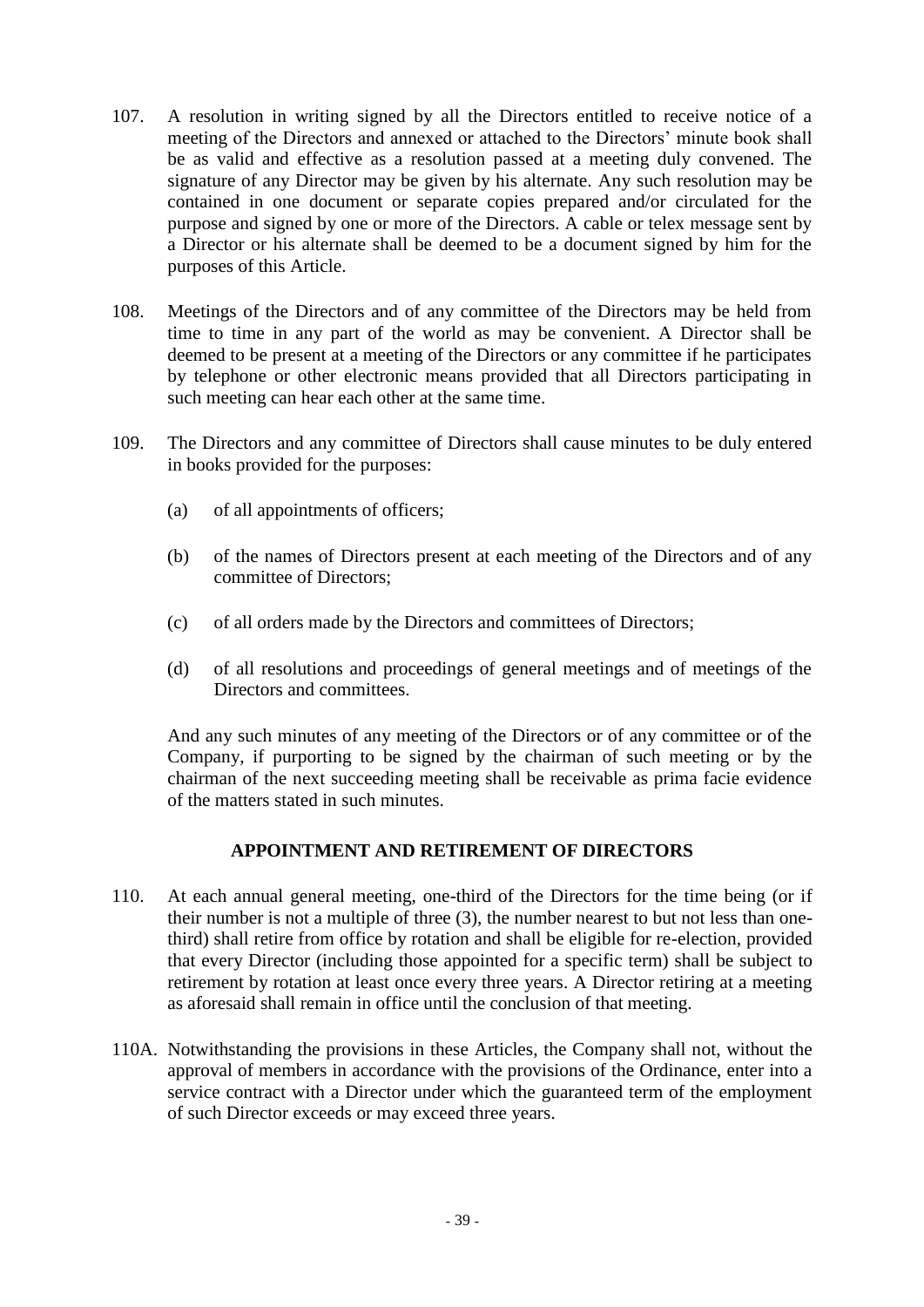- 111. The Directors to retire under the last preceding Article shall be those who have been longest in office. As between two or more Directors who have been in office an equal length of time the Director to retire shall in default of agreement between them be determined by lot. The length of time a Director has been in office shall be computed from his last election or appointment where he has previously vacated office.
- 112. 112.1 No person other than a Director retiring at a meeting shall, unless recommended by the Directors, be appointed a Director at a general meeting unless at least seven days' previous notice in writing (to be lodged no earlier than the day after the despatch of the notice of the meeting appointed for such election and no later than seven days prior to the date of such meeting) shall have been given to the Company of the intention of any member qualified to vote at the meeting to propose any person other than a retiring Director for election to the office of Director with notice executed by that person of his willingness to be appointed.
	- 112.2 Not less than three nor more than twenty-eight days before the date appointed for holding a general meeting notice shall be given to all who are entitled to receive notice of the meeting of any person in respect of whom notice has been duly given to the Company under Article 112.1.
- 113. 113.1 The Company at any general meeting at which a Director retires in manner aforesaid shall if possible fill the vacated office unless at such meeting it is determined to reduce the number of Directors and also may without notice in that behalf fill any other vacancies.
	- 113.2 If at any general meeting at which a Director retires, the office(s) of the retiring Director(s) are not filled up the retiring Director(s) may continue in office until the annual general meeting in the next year, and so on from year to year unless the number shall be reduced as aforesaid or unless the Company at the annual general meeting shall resolve that a retiring Director shall not remain in office.
- 114. At a general meeting a motion for the appointment of two or more persons as directors by a single resolution shall not be made, unless a resolution that it shall be so made has been first agreed to by the meeting without any vote being given against it, and for the purposes of this Article a motion for approving a person's appointment or for nominating a person for appointment shall be treated as a motion for his appointment.
- 115. The Directors may appoint any person to be a director, either to fill a vacancy or as an additional director. Any Director so appointed by the Board shall hold office only until the next following annual general meeting of the Company and shall then be eligible for re-election at that meeting provided that any Director who so retires shall not be taken into account in determining which Directors are to retire by rotation at an annual general meeting.
- 116. The Company in general meeting may from time to time increase or reduce the number of Directors referred to in Article 79 and may also determine in what rotation such increased or reduced number is to go out of office.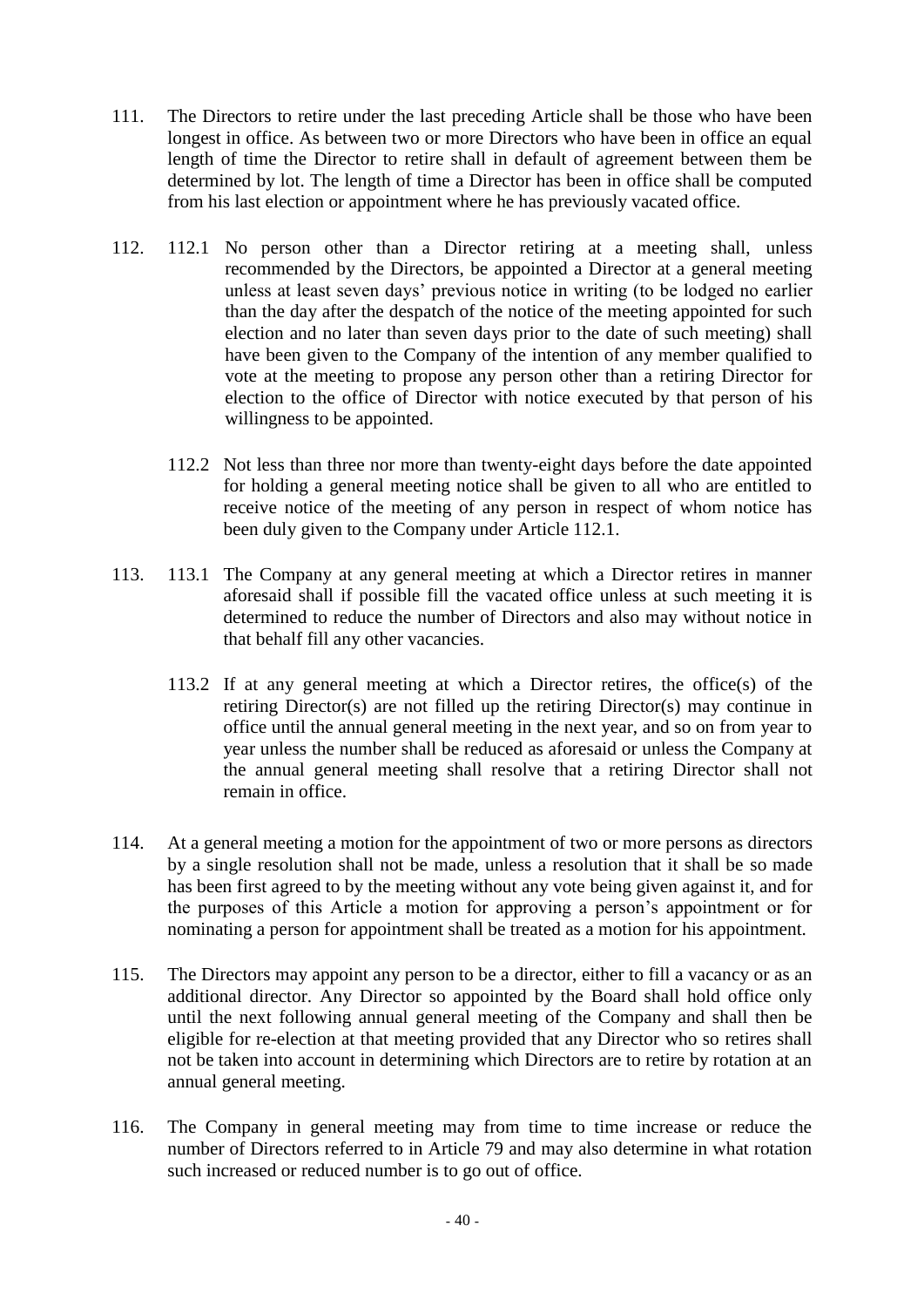- 117. The continuing Directors at any time may act notwithstanding any vacancy in their body; provided always that in case the Directors shall at any time be reduced in number to less than two it shall be lawful for the continuing Directors to act for the purpose of appointing another or other Directors under the provisions of these Articles but not for other purposes.
- 118. A Director may retire from the office upon giving notice in writing to the Company of his intention so to do and such resignation shall take effect upon expiration of such notice or its earlier acceptance.

## **DISQUALIFICATION OF DIRECTORS**

- 119. The office of a Director shall be vacated if:
	- 119.1 he ceases to be a Director by virtue of any provision of the Ordinance or he becomes prohibited by law from being a Director; or
	- 119.2 he becomes bankrupt or makes any arrangement or composition with his creditors generally; or
	- 119.3 he is, or may be, suffering from mental disorder and either:
		- 119.3.1 he is admitted to hospital in pursuance of an application for admission for treatment under the Mental Health Ordinance (Chapter 136 of the Laws of Hong Kong), or
		- 119.3.2 an order is made by a competent court in matters concerning mental disorder for his detention or for the appointment of any person to exercise powers with respect to his property or affairs; or
	- 119.4 he resigns his office by notice in writing to the Company; or
	- 119.5 in the case of a Director who holds any executive office, his appointment as such is terminated or expires and the Directors resolve that his office be vacated; or
	- 119.6 he is absent for more than six consecutive months without permission of the Directors from meetings of the Directors held during that period and the Directors resolve that his office be vacated; or
	- 119.7 he is requested in writing by all the other Directors to resign.
- 120. The Company may, save otherwise provided by law, by ordinary resolution remove any Director (but without prejudice to any claim which such Director may have for damages for any breach of any contract of service between such Director and the Company) and may by ordinary resolution appoint another in his stead; but any person so appointed shall hold office only so long as the Director in whose place he is appointed would have held the same if he had not been removed.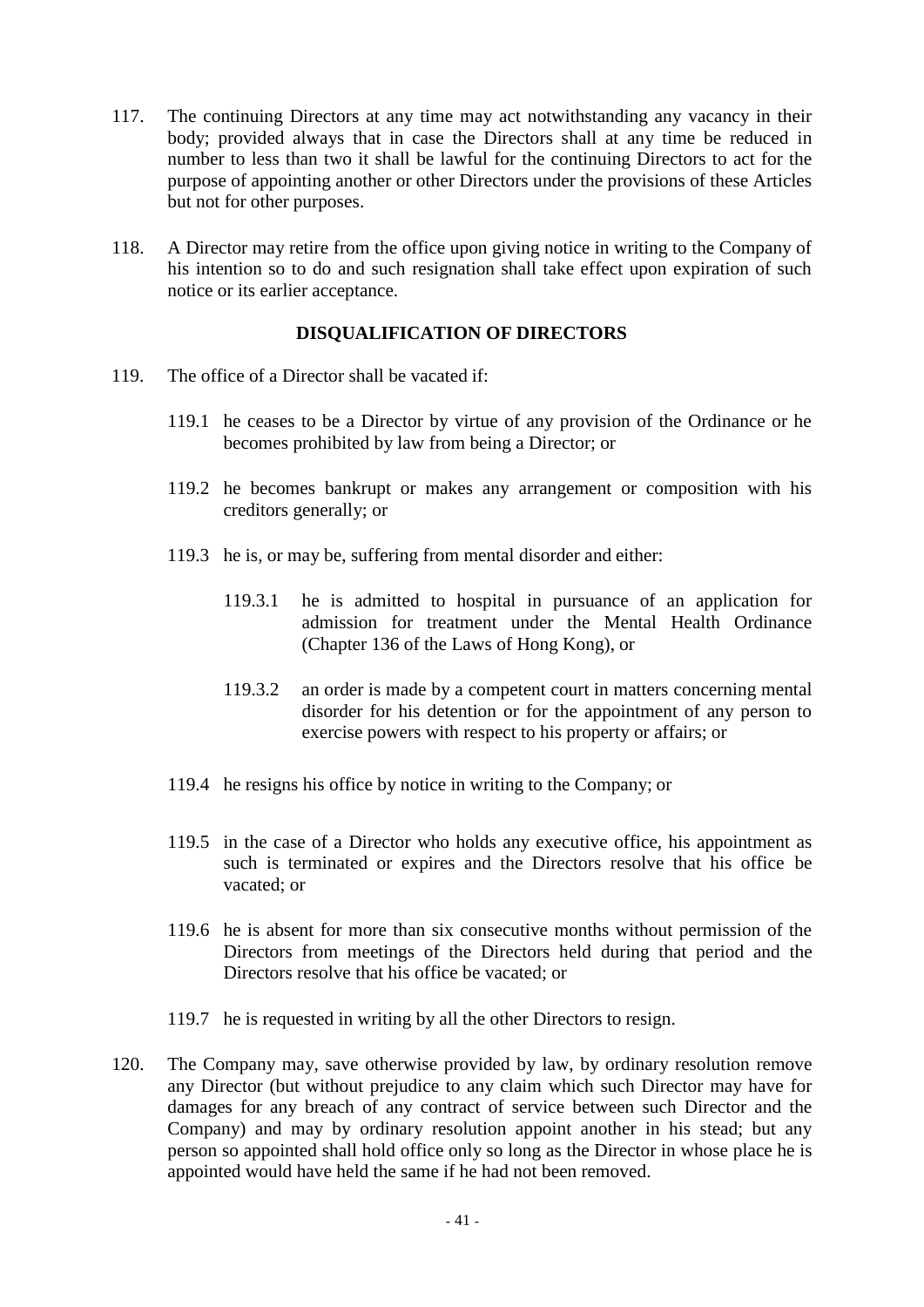### **DIRECTORS' APPOINTMENTS AND INTERESTS**

- 121. Subject to the provisions of the Ordinance and provided that he has disclosed to the Directors the nature and extent of any material interest of his, a Director (including an alternate Director):
	- 121.1 shall not be disqualified from contracting with the Company either as vendor, purchaser or otherwise, nor shall any such contract or arrangement entered into by or on behalf of the Company with any person, company or partnership of or in which any Director shall be a member or otherwise interested be capable on that account of being avoided; nor shall any Director so contracting or being such a member or so interested be liable to account to the Company for any profit realised by any such contract or arrangement by reason only of such Director holding that office or the fiduciary relationship thereby established;
	- 121.2 may continue to be or become a Director, Managing Director, Chief Executive Officer, Manager or other officer or member of any other company in which the Company may be interested and (unless otherwise agreed) no such Director shall be accountable for any remuneration or other benefits received by him as a Director, Managing Director, Chief Executive Officer, Manager or other officer or member of any such other company; and
	- 121.3 may hold any other office or place of profit under the Company or any subsidiary of the Company, in conjunction with his office of Director, and may act in a professional capacity to the Company, on such terms as to tenure of office, remuneration and otherwise as the Directors may determine.
- 121A. A Director (or any of his Connected Entity (as defined in section 486 of the Ordinance) or his other associates) who to his knowledge is in any way, whether directly or indirectly, interested in a transaction, contract or arrangement or proposed transaction, contract or arrangement with the Company shall declare the nature of his (or any of his Connected Entity's or his associate's, as the case may be) interest at the meeting of the Board at which the question of entering into the transaction, contract or arrangement is first taken into consideration, if he knows his interest then exists, or in any other case as soon as is reasonably practicable, and in any event at the first meeting of the Board after he knows that he is or has become so interested. Such declaration shall be made in accordance with the Ordinance. For this purpose, a general notice to the Directors by a Director to the effect that:
	- 121A.1 the Director is a member, officer, employee or otherwise of a specified firm or corporation (with such notice to specify the nature and extent of the Director's interest) and is to be regarded as materially interested in any transaction, contract or arrangement which may be made with that specified firm or corporation after the date of such notice; or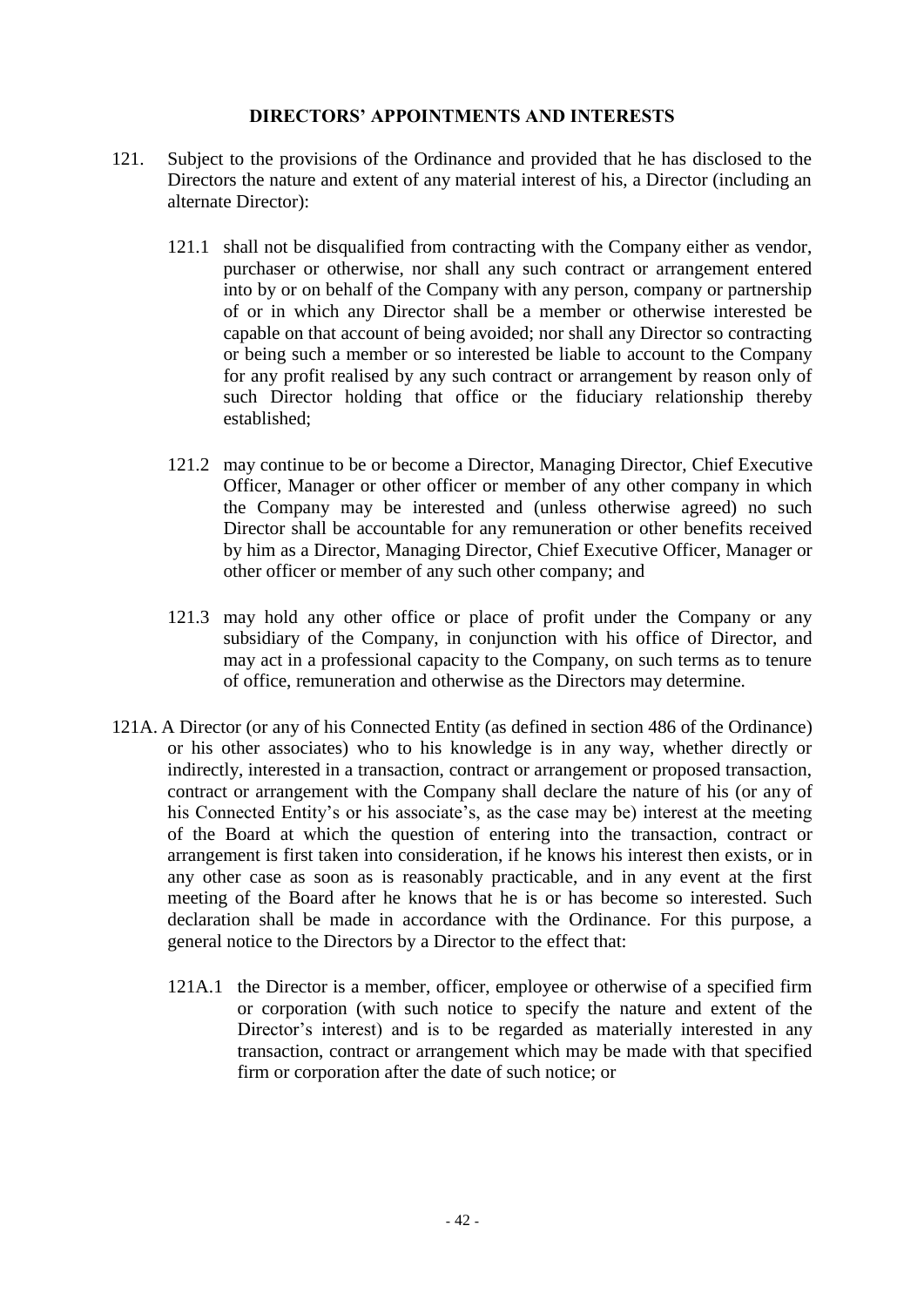121A.2 the Director is connected (as such term is defined in the Ordinance) with a person (with such notice to specify the nature and extent of the Director's interest) specified in the notice (other than a company or firm) and is to be regarded as interested in any transaction, contract or arrangement which may after the effective date of the notice be made with that specified person who is connected with him,

shall be a sufficient declaration of interest in relation to any contract or arrangement so made, provided that no such notice shall be of effect unless either it is given at a meeting of the Directors or it is in writing and sent to the Company, and the Director takes reasonable steps to ensure that it is brought up and read at the next meeting of the Directors after it is given in which case it shall take effect on the twenty-first day after the day on which it is sent and the Company must send such general notice to the other Directors within fifteen days after the day it receives that notice.

- 122. 122.1 A Director shall not be entitled to vote on any resolution of the Board of Directors approving any contract or arrangement in which he or any of his associates is materially interested and nor shall he be counted in the quorum present at the meeting at which such contract or arrangement is considered.
	- 122.2 The prohibitions in Article 122.1 shall not apply to the following matters namely:
		- 122.2.1 any contract or arrangement for giving to such Director or his associate(s) any security or indemnity in respect of money lent by him or any of them or obligations undertaken by him or any of them at the request of or for the benefit of the Company or any of its subsidiaries;
		- 122.2.2 any contract or arrangement for the giving to a third party of any security or indemnity in respect of a debt or obligation of the Company or any of its subsidiaries for which such Director or his associate(s) has/have himself/themselves assumed responsibility in whole or in part and whether alone or jointly under a guarantee or indemnity or by the giving of security;
		- 122.2.3 any contract or arrangement concerning an offer of shares, debentures or other securities of or by the Company or any other company which the Company may promote or be interested in for subscription or purchase where such Director or his associate(s) is/are or is/are to be interested as a participant in the underwriting or sub-underwriting of the offer;
		- 122.2.4 any proposal or arrangement concerning the adoption, modification or operation of a pension fund or retirement, death or disability benefits scheme which relates both to Directors, and/or their associates and employees of the Company or any of its subsidiaries and does not provide in respect of any Director or his associate(s), as such any privilege or advantage not generally accorded to the class of persons to which such scheme or fund relates;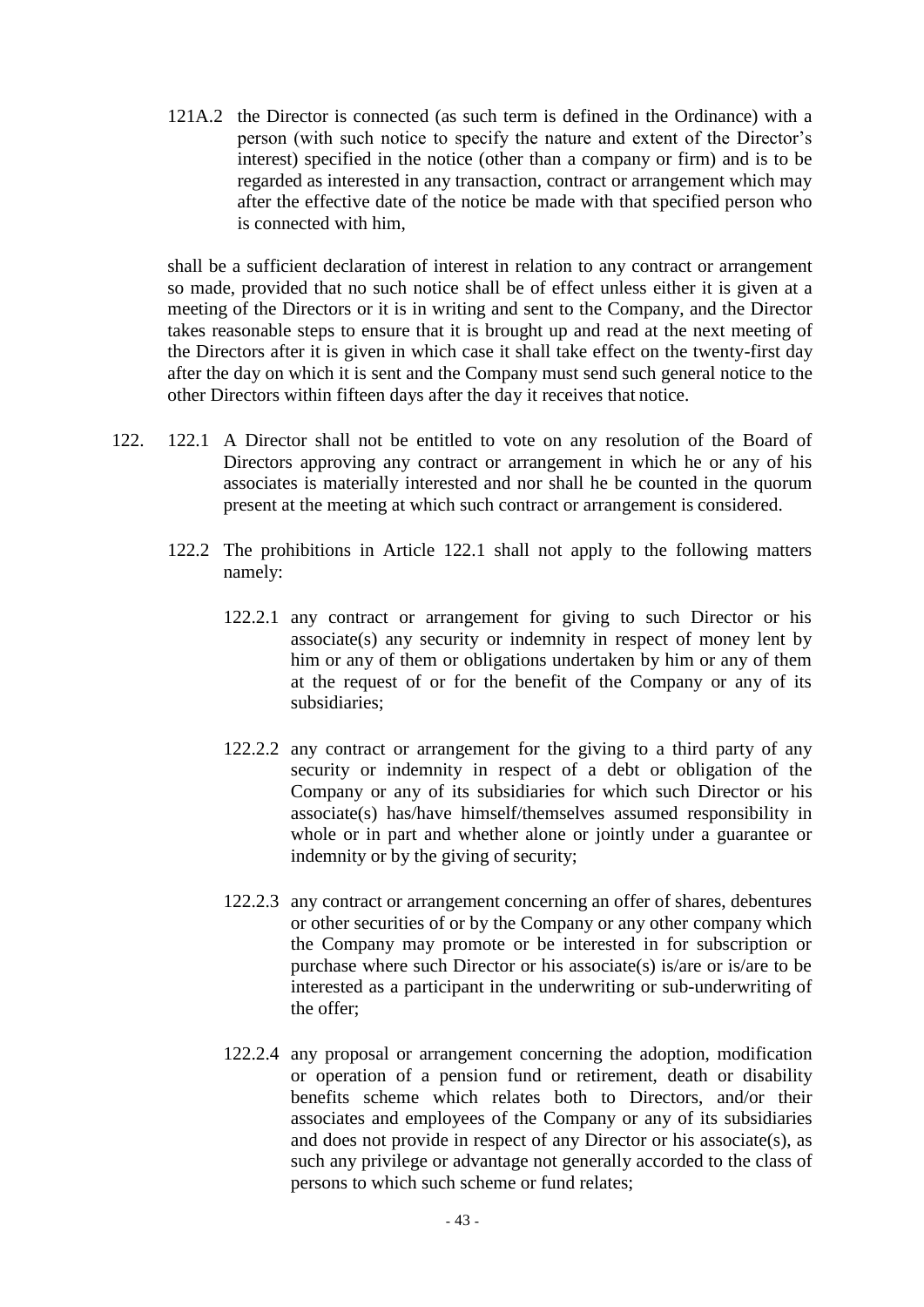- 122.2.5 any proposal or arrangement concerning the adoption, modification or operation of any employees' share scheme or any share incentive or share option scheme under which such Director or his associate(s) may benefit;
- 122.2.6 any contract or arrangement in which such Director or his associate(s) is/are interested in the same manner as other holders of shares or debentures or other securities of the Company by virtue only of his/their interest in shares or debentures or other securities of the Company;
- 122.2.7 such other exceptions applicable to all listed companies as shall be approved and notified to such companies by The Stock Exchange of Hong Kong Limited from time to time.

For the purpose of this Article and Article 123, an "associate" of a Director is defined as:

- (i) his spouse;
- (ii) any child or step-child, natural or adopted, under the age of 18 years of such Director or of his spouse (together with (i) above, the "family interests");
- (iii) the trustees, acting in their capacity as such trustees, of any trust of which he or any of his family interests is a beneficiary or, in the case of a discretionary trust, is (to his knowledge) a discretionary object and any company ("trustee- controlled company") in the equity capital of which the trustees, acting in their capacity as such trustees, are directly or indirectly interested so as to exercise or control the exercise of 30 per cent (or such other amount as may from time to time be specified in the Hong Kong Code on Takeovers and Mergers as being the level for triggering a mandatory general offer) or more of the voting power at general meetings, or to control the composition of a majority of the board of directors and any other company which is its subsidiary (together, the "trustee interests");
- (iv) a holding company of a trustee-controlled company or a subsidiary of any such holding company; and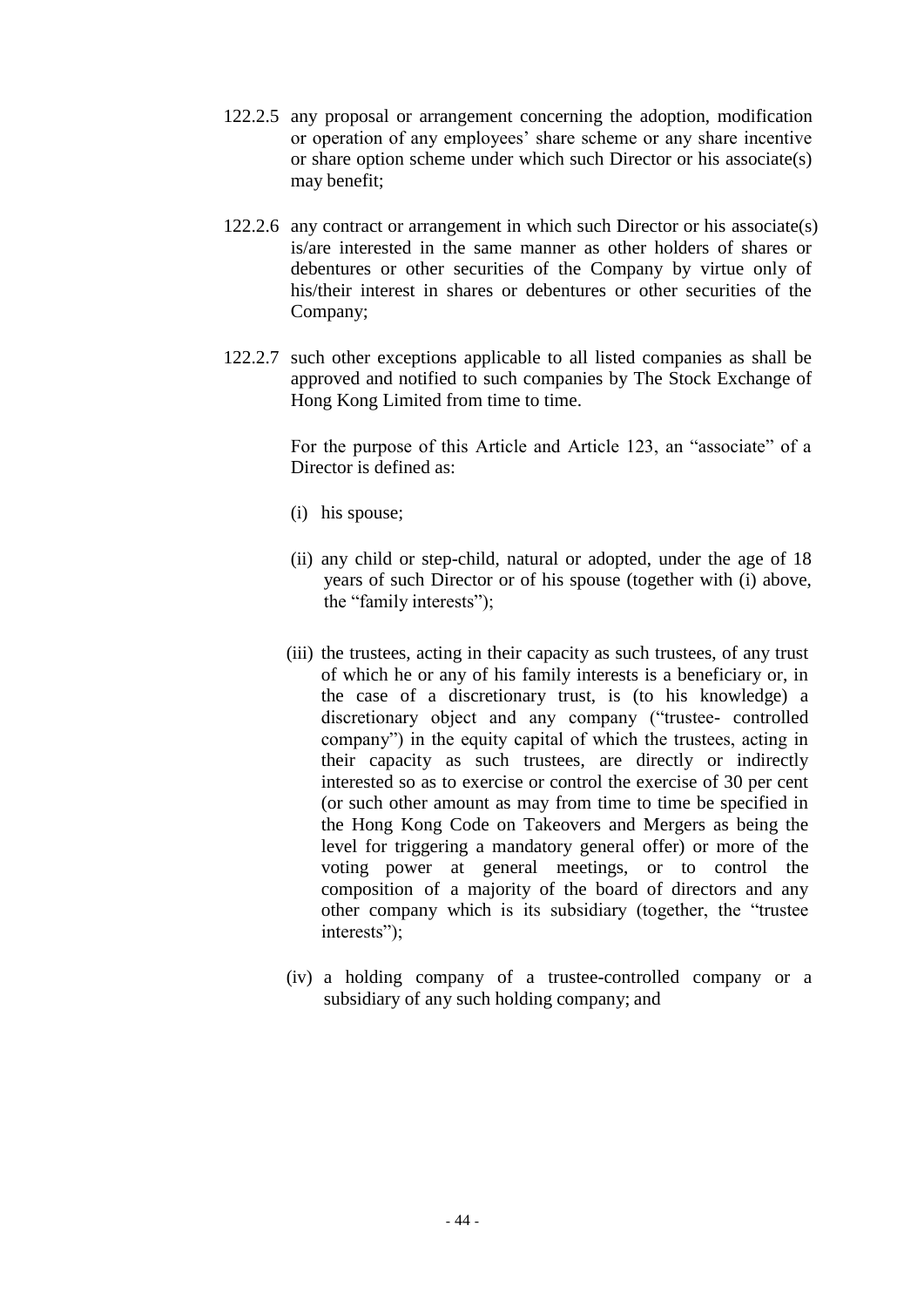- (v) any company in the equity capital of which he, his family interests, any of the trustees referred to in (iii) above, acting in their capacity as such trustees, and/or any trustee interests taken together are directly or indirectly interested so as to exercise or control the exercise of 30 per cent (or such other amount as may from time to time be specified in the Hong Kong Code on Takeovers and Mergers as being the level for triggering a mandatory general offer) or more of the voting power at general meetings, or to control the composition of a majority of the board of directors and any other company which is its subsidiary or holding company or a fellow subsidiary of any such holding company.
- 123. 123.1 Where arrangements are under consideration concerning the appointment (including the arrangement or variation of the terms thereof, or the termination thereof) of two or more Directors to offices or places of profit with the Company or any other company in which the Company is interested, a separate resolution may be put in relation to each Director and in such case each of the Directors concerned shall be entitled to vote and be counted in the quorum in respect of each resolution except that concerning his own appointment (or the arrangement or variation of the terms thereof, or the termination thereof).
	- 123.2 If any question shall arise at any meeting of the Board as to the materiality of the interest of a Director (other than the chairman of the meeting) and/or his associate(s) or as to the entitlement of any Director (other than such chairman) to vote or be counted in the quorum and such question is not resolved by his voluntarily agreeing to abstain from voting or not to be counted in the quorum, such question shall be referred to the chairman of the meeting and his ruling in relation to such other Director shall be final and conclusive except in a case where the nature or extent of the interest of the Director and/or his associate(s) concerned as known to such Director has not been fairly disclosed to the Board. If any question as aforesaid shall arise in respect of the chairman or the meeting such question shall be decided by a resolution of the Board (for which purpose such chairman shall be counted in the quorum but shall not vote thereon) and such resolution shall be final and conclusive except in a case where the nature or extent of the interest of such chairman as known to himself has not been fairly disclosed to the Board.

## **LOCAL MANAGERS**

124. The Directors may provide for the local management of the Company's affairs abroad, in such manner as they shall think fit, either by establishing local boards or local agencies, or appointing managers or attorneys, or by committing such management to any other company, firm or person residing or carrying on business in the locality where the Company's affairs are to be carried on; and any local boards, local agencies, managers, attorneys, company, firm, or person to whom such management shall be entrusted are hereinafter referred to as "Local Managers".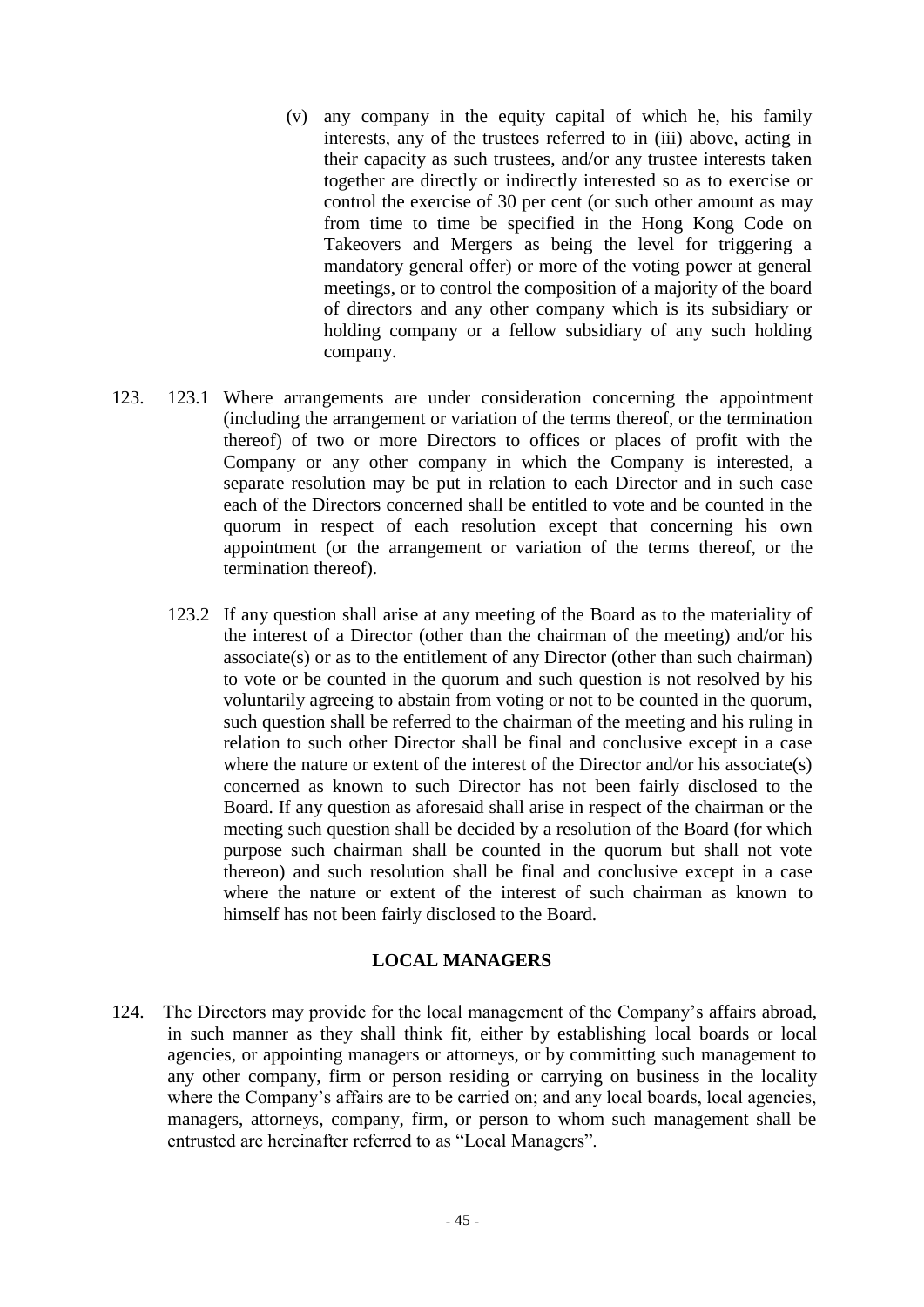- 125. The Directors may from time to time delegate to the Local Managers any of the powers, authorities and discretions vested in the Directors and required to be exercised, and may give to them powers of sub-delegation and may, for the purposes aforesaid, execute and deliver such powers of attorney as they shall think fit.
- 126. The Directors may make regulations declaring the manner in which the Local Managers are to exercise the powers, duties, authorities, and discretions vested in them, and where the Local Managers consist of two or more persons may empower any one or more of them to act without the concurrence of the other or others of them, and may direct the manner in which and times when meetings of the Local Managers are to be held and fix the quorum for such meetings and declare how any vacancy or vacancies in their body is or are to be filled up.
- 127. The Directors may fix and pay the remuneration of the Local Managers in such manner as they shall think fit, and may subject to contractual obligations remove any Local Manager or Local Managers and appoint another or others in his or their place or places.
- 128. The Local Managers shall be bound to conform to all directions or orders given to them by the Directors, and shall be bound to keep proper minutes or records of all their transactions in connection with the affairs of the Company, and to transmit copies of such minutes or records to the Directors not less frequently than once in every calendar month.

## **COMPANY SECRETARY**

129. The Directors may from time to time by resolution appoint or remove a Company Secretary.

## **THE SEAL**

- 130. 130.1 The Directors shall provide for the safe custody of the Seal. The Seal shall not be affixed to any instrument except by the authority of a resolution of the Board of Directors and, subject to the provisions of Article 8 of these Articles, in the presence of one of the Directors and, subject to the provisions of Article 8 of these Articles, such person shall sign every instrument to which the Seal is so affixed in his presence.
	- 130.2 The Company shall be entitled to exercise the powers conferred by section 125 of the Ordinance or any amendment or re-enactment thereof to use an official seal in any country or place outside Hong Kong.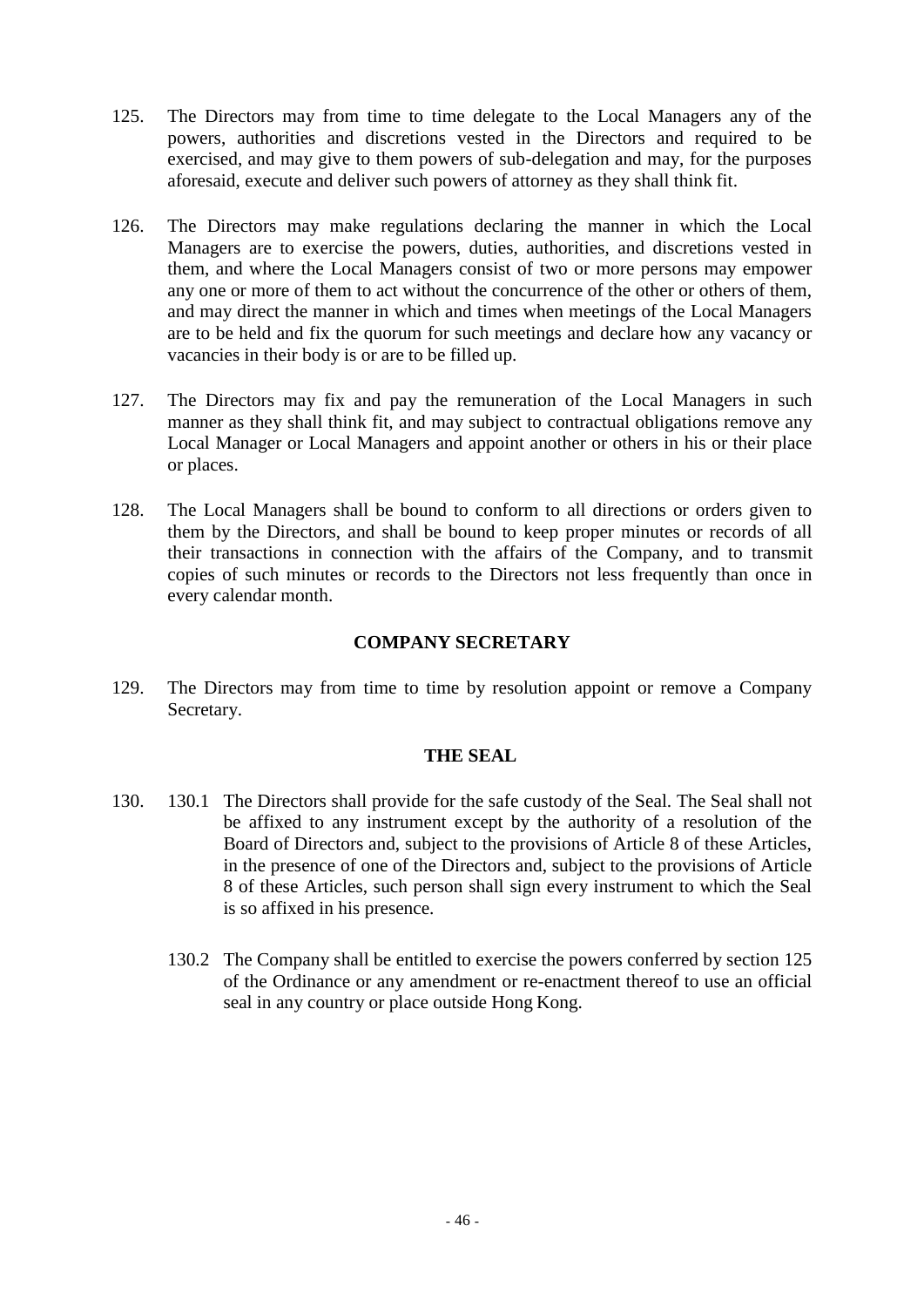- 130.3 The Directors may, if they think fit, provide for the creation and safe custody of an official seal which is a facsimile of the common seal of the Company with the addition on its face of the word "securities", provided that in accordance with section 126 of the Ordinance such seal may only be used for sealing securities issued by the Company and for sealing documents creating or evidencing securities so issued.
- 130.4 The Company may execute a document as a deed in any other manner as may be permitted by law.

### **ACCOUNTS**

- 131. The Directors shall cause true accounts to be kept of all sums of money received and expended by the Company, and the matters in respect of which such receipt and expenditure take place, and of the assets, credits and liabilities of the Company. The books of account shall be kept at the Office or at such other place or places as the Directors think fit.
- 132. 132.1 The Directors shall from time to time in accordance with the Ordinance caused to be prepared and laid before the Company at its annual general meeting the relevant financial documents.
	- 132.2 Subject to Article 132.3, the Company shall in accordance with the statutes and other applicable laws, rules and regulations, deliver or send to every member of, and every holder of debentures of, the Company and to every other person who is entitled to receive notices of general meetings of the Company under the provisions of the statutes or of these presents a copy of the relevant financial documents of the Company or a copy of the summary financial report in place of a copy of the relevant financial documents from which the report is derived, not less than twenty-one days before the date of the general meeting of the Company concerned (or such other time as is permitted under the statutes and other applicable laws, rules and regulations) Provided that this Article shall not require a copy of these documents to be sent to more than one of the joint holders of any shares or debentures or to any member of, or any holder of debentures, who is not entitled to receive notices of general meetings of the Company and of whose address the Company is unaware, but any member or holder of debentures of the Company to whom a copy of these documents has not been sent, shall be entitled to receive a copy of these documents free of charge on application at the Office.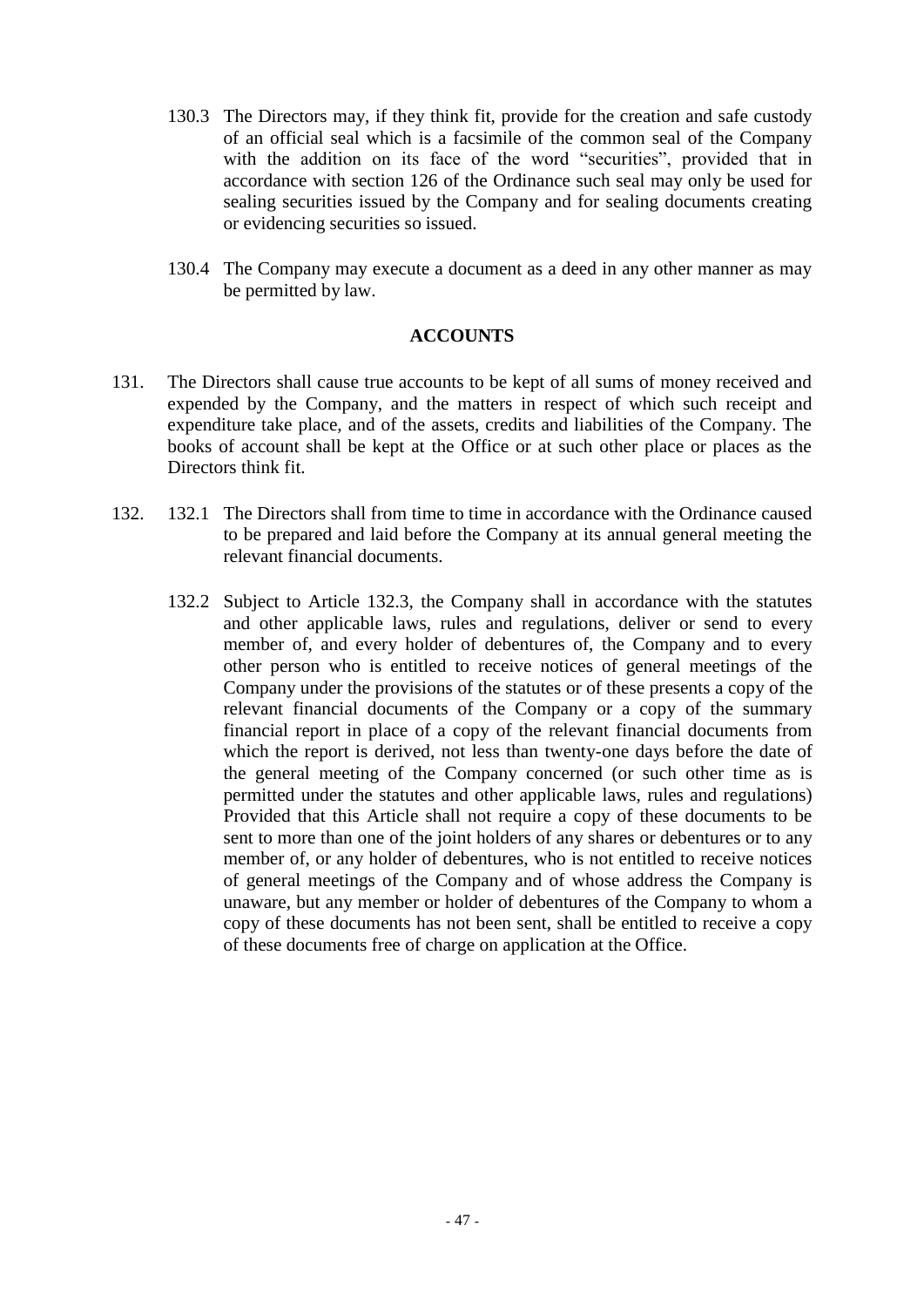- 132.3 Where any entitled person has, in accordance with the statutes and other applicable laws, rules and regulations, agreed to his having access to the relevant financial documents and/or the summary financial report of the Company on the Company's website as mentioned in Article 149.5 or, to the extent permitted by, and in accordance with the statutes and other applicable laws, rules and regulations, in any other manner (including any other form of electronic communication) instead of being sent the documents or report, as the case may be (an "assenting person"), the publication or making available by the Company, in accordance with the statutes and other applicable laws, rules and regulations, on the Company's website referred to above of the relevant financial documents and/or the summary financial report throughout the period beginning not less than twenty-one days before the date of the general meeting of the Company concerned and ending on such date in accordance with the statutes and other applicable laws, rules and regulations (or such other period or time as is permitted under the statutes and other applicable laws, rules and regulations) or in such other manner, shall be treated as having sent a copy of the relevant financial documents or a copy of the summary financial report to an assenting person in satisfaction of the Company's obligations under Article 132.2.
- 133. 133.1 At the annual general meeting in each year, the Directors shall lay before the Company a profit and loss account and a balance-sheet, containing a summary of the property and liabilities of the Company, made up to a date not more than six months before the meeting from the time when the last preceding account and balance-sheet were made up.
	- 133.2 Every such balance-sheet shall be accompanied by a report of the Directors as to the state and condition of the Company, and as to the amount which they recommend to be paid out of the profits by way of dividend or bonus to the members, and the amount (if any) which they propose to carry to the reserve fund, according to the provisions in that behalf herein contained.

### **AUDIT**

- 134. Once at least in every year the accounts of the Company shall be examined, and the correctness of the profit and loss account and balance-sheet ascertained by one or more auditor or auditors. The appointment, removal and duties of such auditor or auditors shall be in accordance with the provisions of the Ordinance or any other statute which may be in force in relation to such matters.
- 135. If any casual vacancy occurs in the office of auditors, the Directors may fill up the same, but while any such vacancy continues the surviving of continuing auditor or auditor, if any, may act.
- 136. Every account of the Directors when audited and approved by a general meeting shall be conclusive, except as regards any error discovered therein within three months next after the approval thereof. Whenever any such error is discovered within that period, the account shall forthwith be corrected, and thenceforth shall be conclusive.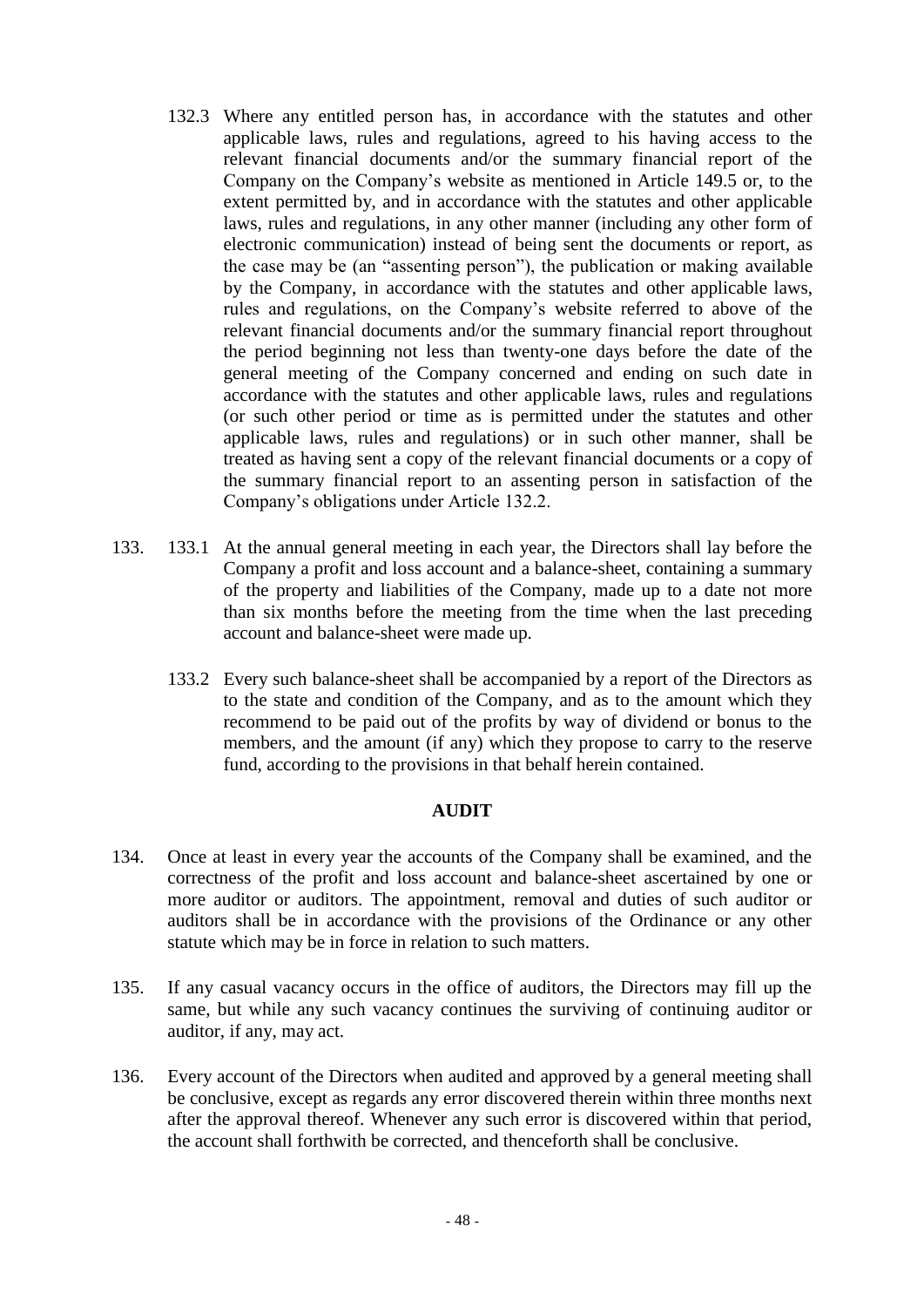### **DIVIDENDS**

- 137. Subject to the provisions of the Ordinance, the Company may by ordinary resolution declare dividends in accordance with the respective rights of the members, but no dividend shall exceed the amount recommended by the Directors.
- 138. Subject to the provisions of the Ordinance and of these Articles, the Directors may pay interim dividends if it appears to them that they are justified by the profits of the Company available for distribution. If the share capital is divided into different classes, the Directors may pay interim dividends on shares which confer deferred on non- preferred rights with regard to dividend as well as on shares which confer preferential rights with regard to dividend, but no interim dividend shall be paid on shares carrying deferred or non-preferred rights if, at the time of payment, any preferential dividend is in arrears. The Directors may also pay at intervals settled by them any dividend payable at a fixed rate if it appears to them that the profits available for distribution justify the payment. Provided that the Directors act in good faith they shall not incur any liability to the holders of shares conferring preferred rights for any loss they may suffer by the lawful payment of an interim dividend on any shares having deferred or non-preferred rights.
- 139. Except as otherwise provided by the rights attached to shares, all dividends shall be declared and paid according to the amounts paid up (otherwise than in advance of calls) on the shares on which the dividend is paid. Subject as aforesaid, all dividends shall be apportioned and paid proportionately to the amounts paid up on the shares during any portion or portions of the period in respect of which the dividend is paid.
- 140. The Directors may deduct from any dividend or other moneys payable to any member in respect of a share any moneys presently payable by him to the Company in respect of that share.
- 141. 141.1 In respect of any dividend proposed to be paid or declared by the Directors or by the Company in general meeting, the Directors may propose and announce prior to or contemporaneously with the payment or declaration of such dividend:
	- 141.1.1 that such dividend be satisfied wholly or in part in the form of an allotment of shares credited as fully paid up provided that members entitled thereto will be entitled to elect to receive such dividend (or part thereof) in cash in lieu of such allotment. In such case, the following provisions shall apply:
		- (a) the basis of any such allotment shall be determined by the Directors;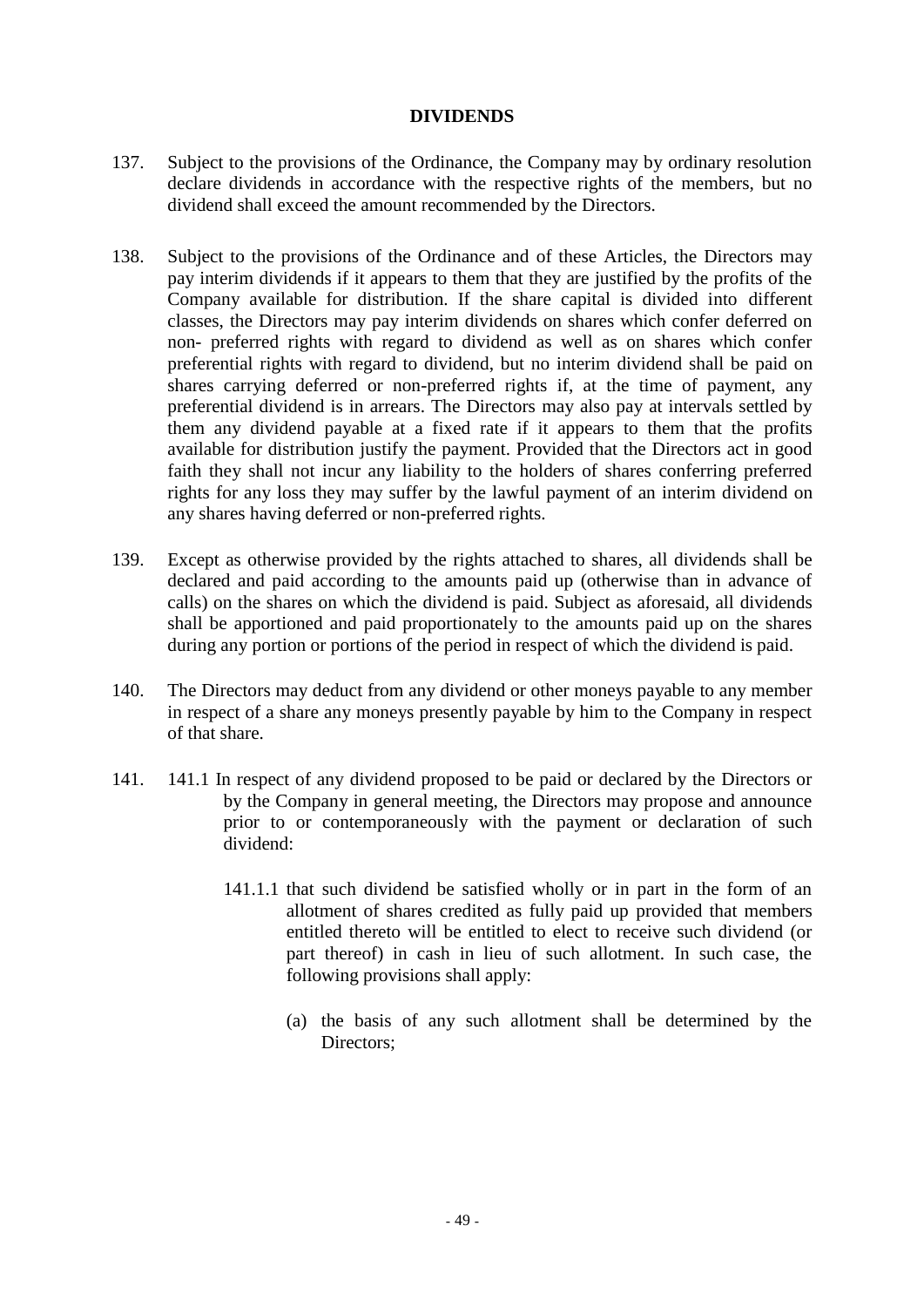- (b) the Directors, after determining the basis of allotment, shall give not less than two weeks' notice in writing to the holders of the shares of the right of election accorded to them and shall send with such notice forms of election and specify the procedure to be followed and the place at which and the latest date and time by which duly completed forms of election must be lodged in order to be effective;
- (c) the right of election may be exercised in respect of the whole or part of that portion of the dividend in respect of which the right of election has been accorded;
- (d) the dividend (or that part of the dividend to be satisfied by the allotment of shares as aforesaid) shall not be payable in cash or shares in respect whereof the cash election has not been duly exercised ("the non-elected shares") and in lieu and in satisfaction thereof shares shall be allotted credited as fully paid up to the holders of the non-elected shares on the basis of allotment determined as aforesaid and for such purpose the Directors shall capitalise and apply out of any part of any of the Company's reserve accounts or profit and loss account or amounts otherwise available for distribution as the Directors may determine such sum as may be required to pay up in full the appropriate number of shares for allotment and distribution to and amongst the holders of the non-elected shares on such basis; or
- 141.1.2 that members entitled to such dividend be entitled to elect to receive an allotment of shares credited as fully paid up in lieu of the whole or such part of the dividend as the Directors may think fit. In such case, the following provisions shall apply:
	- (a) the basis of any such allotment shall be determined by the Directors;
	- (b) the Directors, after determining the basis of allotment, shall give not less than two weeks' notice in writing to the holders of the shares of the right of election accorded to them and shall send with such notice forms of election and specify the procedure to be followed and the place at which and latest date and time by which duly completed forms of election must be lodged in order to be effective;
	- (c) the right of election may be exercised in respect of the whole or part of that portion of the dividend in respect of which the right of election has been accorded;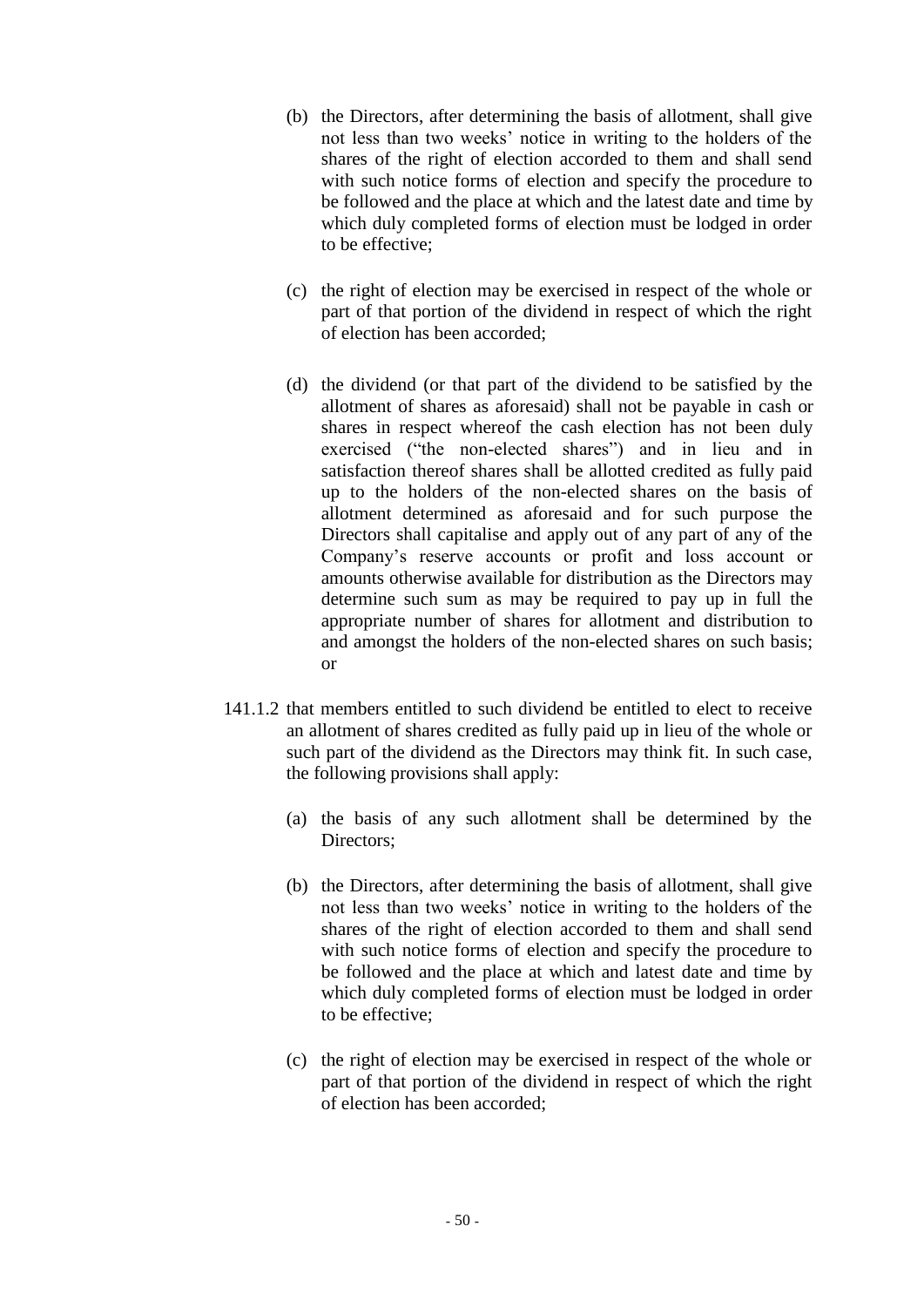- (d) the dividend (or that part of the dividend in respect of which a right of election has been accorded) shall not be payable on shares in respect whereof the share election has been duly exercised ("the elected shares") and in lieu and in satisfaction thereof shares shall be allotted credited as fully paid up to the holders of the elected shares on the basis of allotment determined as aforesaid and for such purpose the Directors shall capitalise and apply out of any part of any of the Company's reserve accounts or profit and loss account or amounts otherwise available for distribution as the Directors may determine such sum as may be required to paid up in full the appropriate number of shares for allotment and distribution to and amongst the holders of the elected shares on such basis.
- 141.2 The shares allotted pursuant to the provisions of paragraph 141.1 of this Article shall rank *pari passu* in all respects with the shares then in issue save only as regards participation:
	- 141.2.1 in the relevant dividend (or the right to receive or to elect to receive an allotment of shares in lieu thereof as aforesaid); or
	- 141.2.2 in any other distribution, bonus or rights paid, made, declared or announced prior to or contemporaneously with the payment or declaration of the relevant dividend unless, contemporaneously with the announcement by the Directors of their proposal to apply the provisions of sub-paragraphs 141.1.1 and 141.1.2 of this Article in relation to the relevant dividend or contemporaneously with their announcement of the distribution, bonus or rights in question, the Directors shall specify that the shares to be allotted pursuant to the provisions of paragraph 141.1 of this Article shall rank for participation in such distribution, bonus or rights.
- 141.3 The Directors may do all acts and things considered necessary or expedient to give effect to any capitalisation pursuant to the provisions of paragraph 141.1 of this Article with full power to the Directors to make such provisions as they think fit in the case of shares becoming distributable in fractions (including provisions whereby, in whole or in part, fractional entitlements are aggregated and sold and the net proceeds distributed to those entitled or are disregarded or rounded up or down, or whereby the benefit of fractional entitlements accrues to the Company rather than to the members concerned). The Directors may authorise any person to enter into, on behalf of all members interested, an agreement with the Company providing for such capitalisation and matters incidental thereto and any agreement made pursuant to such authority shall be effective and binding on all concerned.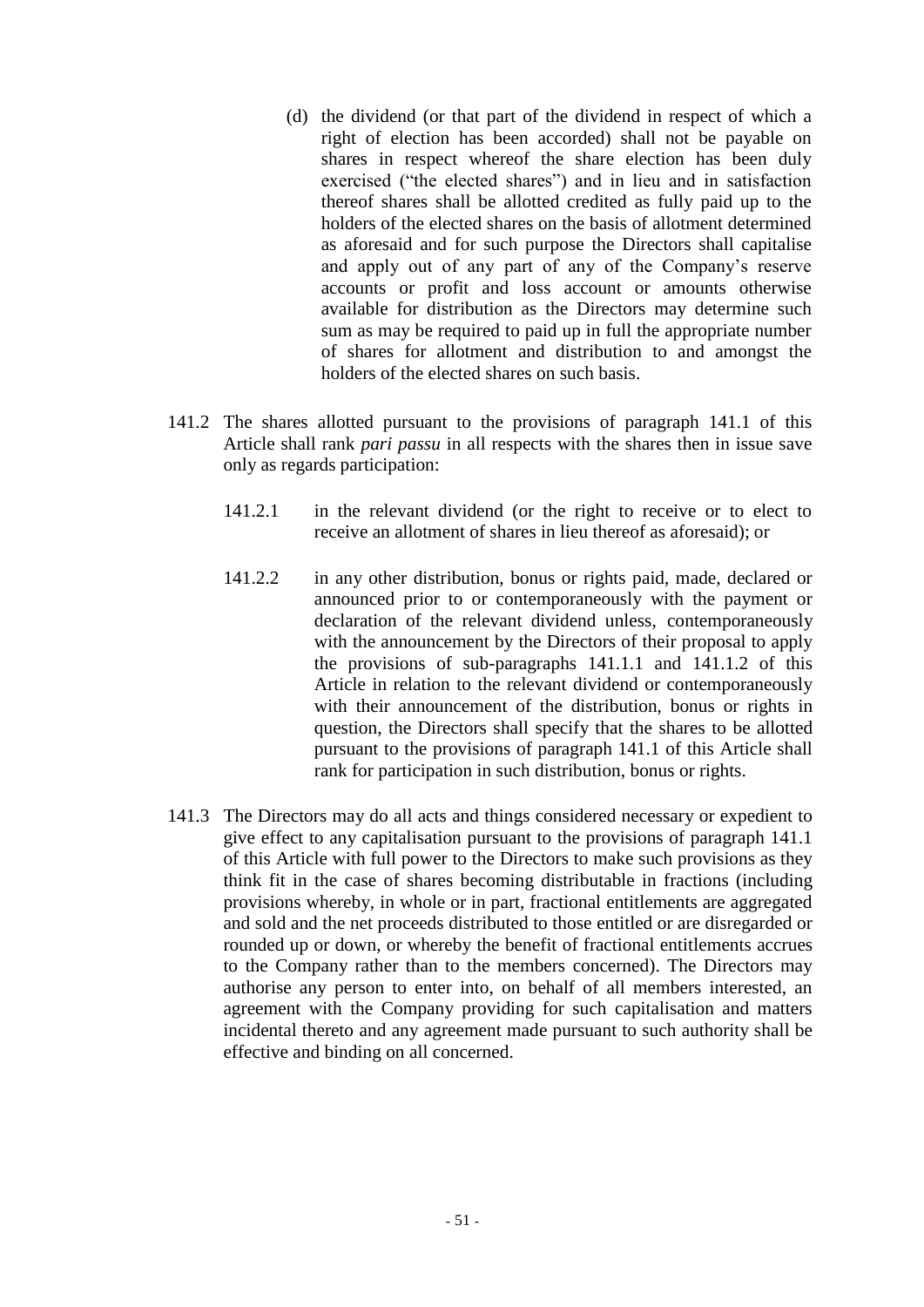- 141.4 Notwithstanding the provisions of Article 141.1.1 or 141.1.2, a general meeting declaring a dividend may, upon the recommendation of the Directors, direct that it shall be satisfied wholly or partly by the distribution of assets and in particular of paid-up shares or debentures of any other Company and, where any difficulty arises in regard to the distribution, the Directors may settle the same and in particular may issue fractional certificates and fix the value for distribution of any assets and may determine that cash shall be paid to any member upon the footing of the value so fixed in order to adjust the rights of members and may vest any assets in trustees.
- 142. The Directors may on any occasion determine that the rights of election, allotment of shares, and/or distribution of assets as referred to in Article 141 shall not be made available to or made to any members with registered addresses in any territory where in the absence of a registration statement or other special formalities the circulation of an offer of such rights of election, or allotment of shares or distribution of assets would or might be subject to legal restrictions under the laws of that territory or the requirements of the relevant regulatory body or stock exchange in that territory, or where the Directors consider the costs, expenses or possible delays in ascertaining the existence or extent of the legal and other requirements applicable to such offer or the acceptance of such offer to be out of proportion to the benefit of the Company, and in any such case the provisions aforesaid shall be read and construed subject to such determination.
- 143. Any dividend or other moneys payable in respect of a share may be paid by cheque sent by post to the registered address of the person entitled or, if two or more persons are the holders of the share or are jointly entitled to it by reason of the death or bankruptcy of the holder, to the registered address of that one of those persons who is first named in the Register or to such person and to such address as the person or persons entitled may in writing direct. Every cheque shall be made payable to the order of the person to whom it is sent or to such other person as the person or persons entitled may in writing direct and payment of the cheque shall be a good discharge to the Company. Any joint holder or other person jointly entitled to a share as aforesaid may give receipts for any dividend or other moneys payable in respect of the share.
- 144. All unclaimed dividends or other moneys payable on or in respect of a share may be invested or otherwise made use of by the Directors for the benefit of the Company until claimed. No dividend or other moneys payable in respect of a share shall bear interest against the Company.
- 145. Any dividend which has remained unclaimed for six years from the date when it became due for payment shall, if the Directors so resolve, be forfeited and cease to remain owing by the Company.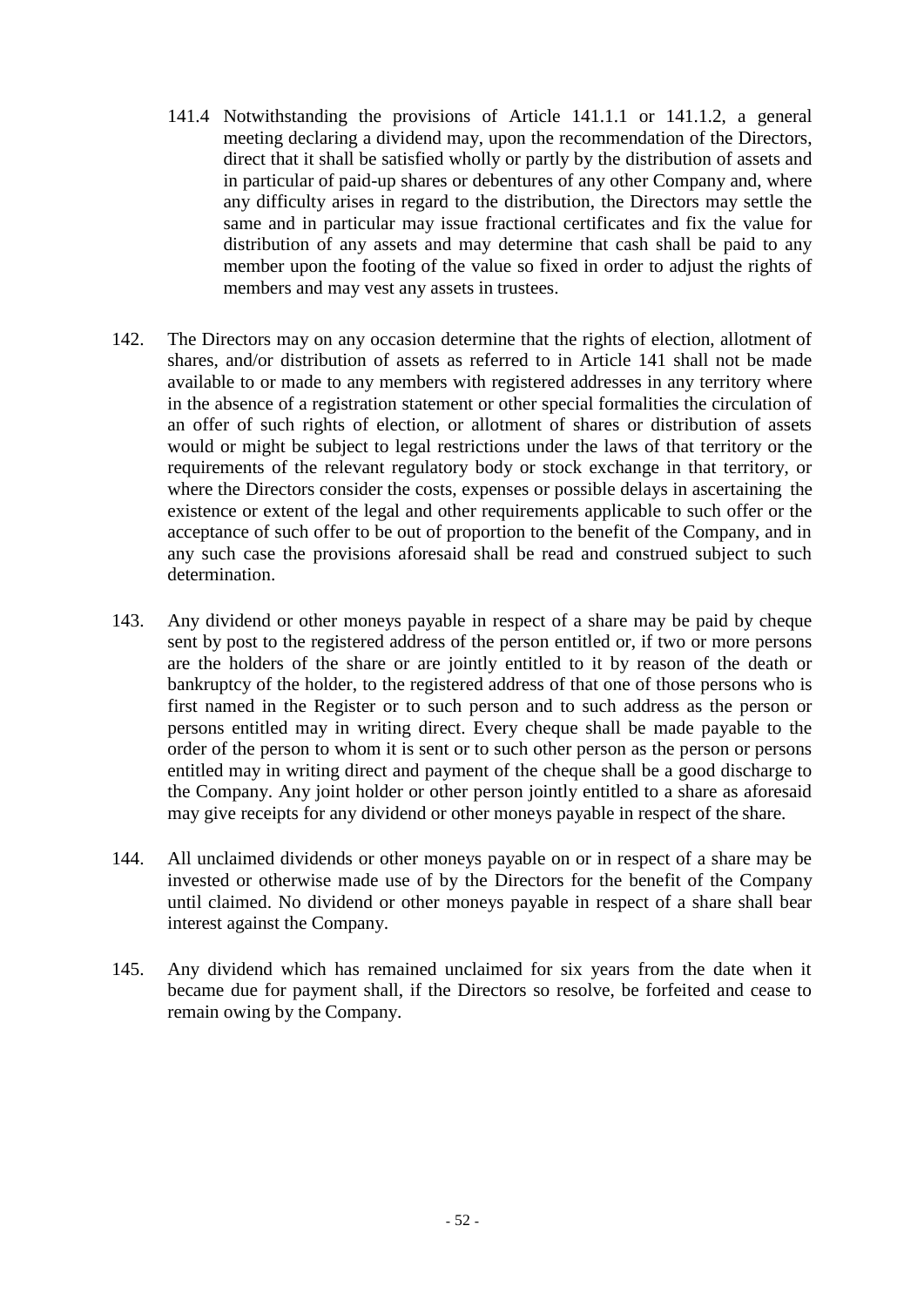### **RESERVE FUND**

146. The Directors may before recommending any dividend, whether preferential or otherwise, carry to reserve out of the profits of the Company (including any premiums received upon the issue of debentures or other securities of the Company) such sums as they think proper as a reserve or reserves, which shall, at the discretion of the Directors, be applicable for any purpose to which the profits of the Company may properly be applied and, pending such application, may at the like discretion either be employed in the business of the Company or be invested in such investments as the Directors may from time to time think fit. The Directors may also, without placing the same to reserve, carry forward any profits which they may think prudent not to divide.

### **CAPITALISATION**

- 147. 147.1 The Company in General Meeting may upon the recommendation of the Board resolve that it is desirable to capitalise any part of the amount for the time being standing to the credit of any of the Company's reserve accounts or to the credit of the profit and loss account or otherwise available for distribution and accordingly that such sums be set free for distribution amongst the members who would have been entitled thereto if distributed by way of dividend and in the same proportions on condition that the same be not paid in cash but be applied either in or towards paying up any amounts for the time being unpaid on any shares held by such members respectively or paying up in full unissued shares or debentures of the Company to be allotted and distributed as fully paid up to and amongst such members in the proportion aforesaid, or partly in the one way and partly in the other, and the Board shall give effect to such resolution.
	- 147.2 Whenever such a resolution as aforesaid shall have been passed the Board shall make all appropriations and applications of the undivided profits resolved to be capitalised thereby, and all allotments and issues of fully-paid shares or debentures, if any, and generally shall do all acts and things required to give effect thereto, with full power to the Board to make such provision by the issue of fractional certificates or by payment in cash or otherwise as it thinks fit for the case of shares or debentures becoming distributable in fractions, and also to authorise any person to enter on behalf of all members entitled thereto into an agreement with the Company providing for the allotment to them respectively, credited as fully paid up, of any further shares or debentures to which they may be entitled upon such capitalisation or (as the case may require) for the payment up by the Company on their behalf, by the application thereto of their respective proportions of the profits resolved to be capitalised, of the amounts or any part of the amounts remaining unpaid on their existing shares and any agreement made under such authority shall be effective and binding on all such members.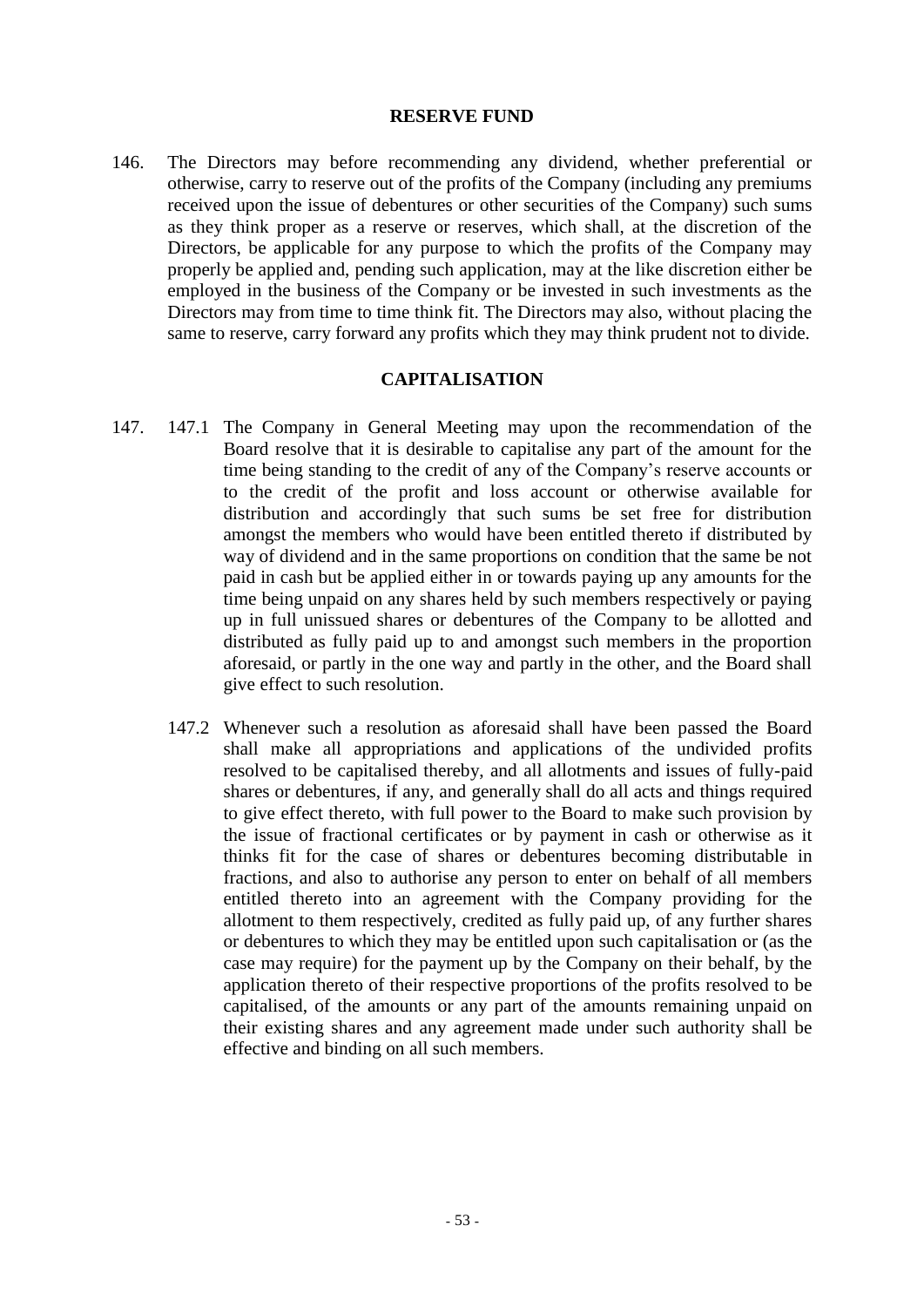### **NOTICES**

- 148. Every member, holder or debentures of the Company and any other person who is entitled to receive notices of general meetings of the Company under the provisions of the statutes or of these presents, shall register with the Company an address either in Hong Kong or elsewhere to which notices can be sent and if any member shall fail so to do, notice may be given to such member by sending the same in any of the manners hereafter mentioned to his last known place of business or residence, or if there be none, by posting the same for one day at the Office or by posting the same on the website of the Company or any other electronic means.
- 149. Any notice or document (including any "corporate communication" as defined in the Listing Rules and any amendments thereto for the time being in force), whether or not to be given or issued under the statutes, other applicable laws, rules and regulations or these presents from the Company, may be served or delivered by the Company upon any member of, and any holder of debentures of, the Company and to any other person who is entitled to receive notices of general meeting of the Company under the provisions of the statutes and of these presents:
	- 149.1 personally;
	- 149.2 by sending it through the post in a prepaid envelope or wrapper addressed to such person at his registered place of address;
	- 149.3 by advertisement in English in at least one English language newspaper and in Chinese in at least one Chinese newspaper being in each case a newspaper published daily and circulating generally in Hong Kong and specified or permitted for this purpose by the statutes and other applicable laws, rules and regulations, and for such period as the Directors shall think fit to the extent permitted by, and in accordance with the statutes and other applicable laws, rules and regulations;
	- 149.4 by sending or transmitting it as an electronic communication to such person at any telex or facsimile, number or electronic number or electronic address or website supplied by him to the Company for the giving of notice or document from the Company to him to the extent permitted by, and in accordance with the statutes and other applicable laws, rules and regulations;
	- 149.5 by publishing it on the Company's website and giving to such person a notice in accordance with the statutes, other applicable laws, rules and regulations stating that the notice or other document is available there (a "notice of publication") to the extent permitted by, and in accordance with the statutes and other applicable laws, rules and regulations. The notice of publication may be given to such person by any of the means set out in Articles 149.1 to 149.4 or 149.6; or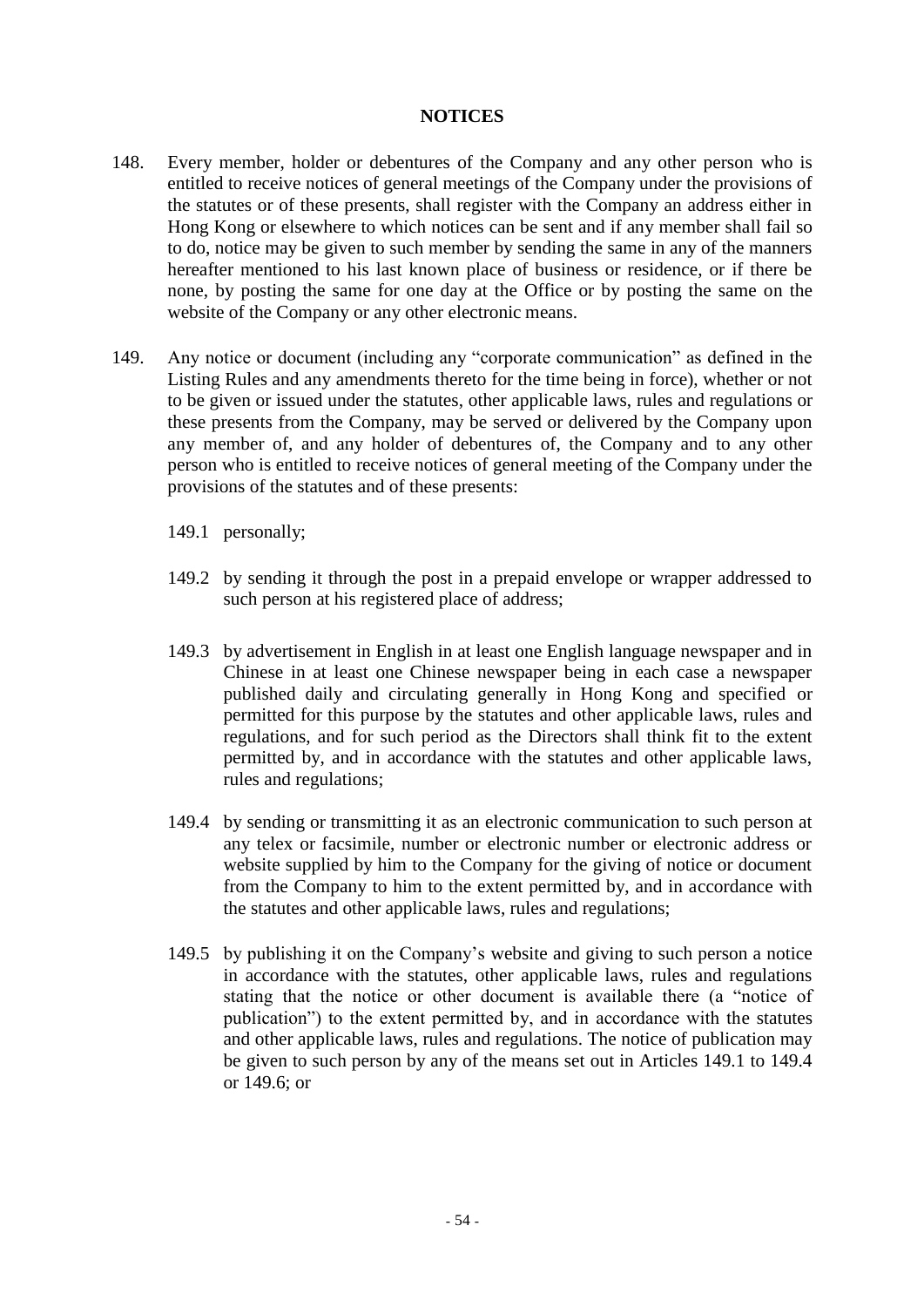149.6 by sending or otherwise making available to such person through such means to the extent permitted by, and in accordance with, the statutes and other applicable laws, rules and regulations.

Subject to the statutes and other applicable laws, rules and regulations, any notice or other documents (including corporate communication abovementioned) may be given by the Company in the English language only, in the Chinese language only or in both. Where a person has in accordance with the statutes and other applicable laws, rules and regulations consented to receive notices and other documents (including corporate communication abovementioned) from the Company in the English language only or the Chinese language only but not both, it shall be sufficient for the Company to serve on or deliver to him any such notice or document in such language only in accordance with these presents unless and until there is a notice of revocation or amendment of such consent given or deemed to have been given by such person to the Company in accordance with the statutes and other applicable laws, rules and regulations which shall have effect in respect of any notice or document to be served on or delivered to such person subsequent to the giving of such notice of revocation or amendment.

- 150. Any notice or other document (including any corporate communication referred to in Article 149) given or issued by or on behalf of the Company:
	- 150.1 if served or delivered in person, shall be deemed to have been served or delivered at the time of personal service or delivery, and in proving such service or delivery, a certificate in writing signed by the Company Secretary (or other officer of the Company or such other person appointed by the Directors) that the notice or document was so served or delivered shall be conclusive evidence thereof;
	- 150.2 if served or delivered by post, shall be deemed to have been served or delivered on the day following that on which the envelope or wrapper containing the same is posted, and in proving such service or deliver, it shall be sufficient to prove that the envelope or wrapper containing the notice or document was properly prepaid, addressed and put into the post. A certificate in writing signed by the Company Secretary (or such other officer of the Company or such other person appointed by the Directors) that the envelope or wrapper containing the notice or other document was so prepaid, addressed and put into the post shall be conclusive evidence thereof;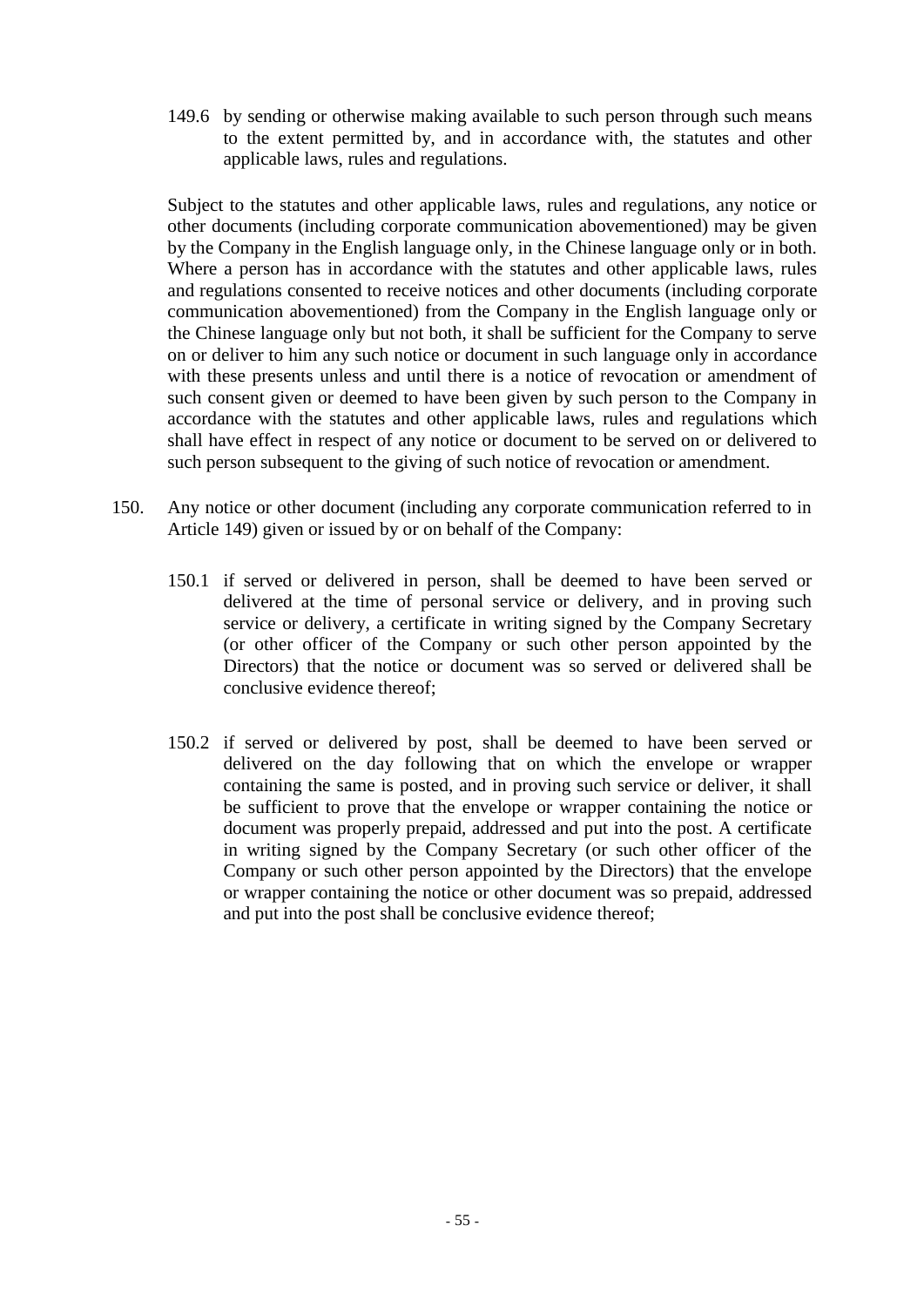- 150.3 if sent or transmitted as an electronic communication in accordance with Article 149.4 or through such means in accordance with Article 149.6, shall be deemed to have been served or delivered at the time of the relevant despatch or transmission. To the extent permitted by, and in accordance with, the statutes and other applicable laws, rules and regulations, a notice or document published in the Company's website in accordance with Article 149.5 shall be deemed to have been served or delivered on the day following that on which a notice of publication is sent to the entitled person, or if later, the date on which the notice or document first appears on the Company's website after the notice of publication is sent. In proving service pursuant to Article 150.3, a certificate in writing signed by the Company Secretary (or such other officer of the Company or such other person appointed by the Directors) as to the fact that time of such service, delivery, despatch, transmission or publication shall be conclusive evidence provided that no notification that the electronic communication has not reached its recipient has been received by the sender, except that any failure in transmission beyond the sender's control shall not invalidate the effectiveness or the notice or document being served; and
- 150.4 if served by advertisement in newspaper in accordance with Article 149.3, shall be deemed to have been served on the day on which such notice or document is first published.
- 151. All notices with respect to shares standing in the names of joint holders shall be given to whichever of such persons is named first in the Register and notice so given shall be sufficient notice to all the holders of such shares.
- 152. 152.1 Any person who by operation of law, transfer or other means whatsoever shall become entitled to any share shall be bound by every notice duly given to the person from whom the first-mentioned person derives his title to such share before the name and address of the first-mentioned person is entered on the Register.
	- 152.2 A notice or document may be given by or on behalf of the Company to the person(s) entitled to a share in consequence of death, mental disorder or bankruptcy of a member in such manner as provided in Article 149 in which the same might have been given if the death, mental disorder or bankruptcy had not occurred.
- 153. When a given number of days' notice or notice extending over any other period is required to be given, the day of service shall not but the day upon which such notice will expire shall be included in such number of days or other period. The signature to any notice to be given by the Company may be written, printed or made electronically.